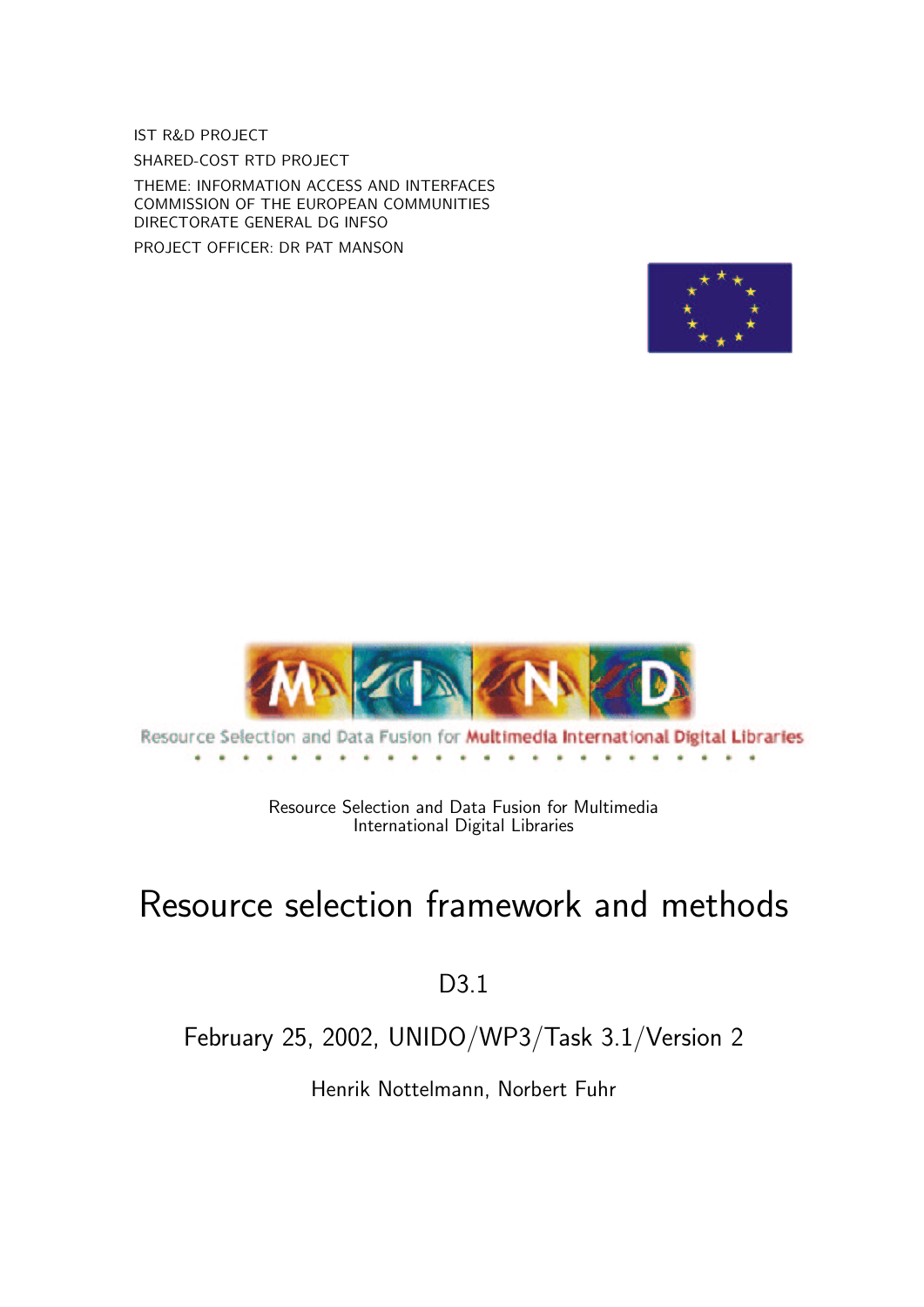#### **D3.1 RESOURCE SELECTION FRAMEWORK AND**

| <b>IST Project Number</b> | IST-2000-26061                                                                    | Acronym | <b>MIND</b> |  |
|---------------------------|-----------------------------------------------------------------------------------|---------|-------------|--|
| <b>Full title</b>         | Resource Selection and Data Fusion for Multimedia International Digital Libraries |         |             |  |
| <b>EU Project officer</b> | Dr. Pat Manson                                                                    |         |             |  |

| <b>Deliverable</b>              | Number   D3.1                                                                                                                                                                                                                                                                                                                                                                                                                                                             |                                                                          | Name                      | Resource selection framework and methods |                     |                 |                  |
|---------------------------------|---------------------------------------------------------------------------------------------------------------------------------------------------------------------------------------------------------------------------------------------------------------------------------------------------------------------------------------------------------------------------------------------------------------------------------------------------------------------------|--------------------------------------------------------------------------|---------------------------|------------------------------------------|---------------------|-----------------|------------------|
| Task                            | Number   T3.1                                                                                                                                                                                                                                                                                                                                                                                                                                                             |                                                                          | Name                      | Resource selection framework             |                     |                 |                  |
| <b>Work Package</b>             | Number WP3                                                                                                                                                                                                                                                                                                                                                                                                                                                                |                                                                          | Name                      | Resource selection                       |                     |                 |                  |
| Date of delivery                |                                                                                                                                                                                                                                                                                                                                                                                                                                                                           | Contractual<br>2001/12/31                                                |                           |                                          | Actual              |                 | 2002/02/25       |
| Code name                       |                                                                                                                                                                                                                                                                                                                                                                                                                                                                           | <codename></codename>                                                    |                           |                                          | Version 2           | draft $\square$ | final ⊠          |
| <b>Nature</b>                   | Prototype $\square$<br>Report $\boxtimes$<br>Specification $\Box$ Tool $\Box$<br>Other:                                                                                                                                                                                                                                                                                                                                                                                   |                                                                          |                           |                                          |                     |                 |                  |
| <b>Distribution Type</b>        |                                                                                                                                                                                                                                                                                                                                                                                                                                                                           | Public <b>☑</b><br>Restricted $\Box$ to: Partners, Commission, Reviewers |                           |                                          |                     |                 |                  |
| <b>Authors (Partner)</b>        | Henrik Nottelmann, Norbert Fuhr (UNIDO)                                                                                                                                                                                                                                                                                                                                                                                                                                   |                                                                          |                           |                                          |                     |                 |                  |
| <b>Contact Person</b>           | Henrik Nottelmann                                                                                                                                                                                                                                                                                                                                                                                                                                                         |                                                                          |                           |                                          |                     |                 |                  |
|                                 | Email                                                                                                                                                                                                                                                                                                                                                                                                                                                                     | ni-dortmund.de                                                           | nottelmann@ls6.cs.u Phone |                                          | $+492317555319$ Fax |                 | +49 231 755 2405 |
| Abstract<br>(for dissemination) | This is the description of the MIND resource selection framework. It extends the decision-<br>theoretic framework formerly developed by UNIDO by using a logistic function for modelling<br>the relationship between score and probability of relevance, and by approximating the<br>indexing weights (and, as a consequence, the document scores) by a normal distribution.<br>This document includes a detailed description of the new framework and a first evalution. |                                                                          |                           |                                          |                     |                 |                  |
| <b>Keywords</b>                 | Resource selection, decision-theoretic framework, logistic function, normal distribution,<br>indexing weights distribution, score distribution.                                                                                                                                                                                                                                                                                                                           |                                                                          |                           |                                          |                     |                 |                  |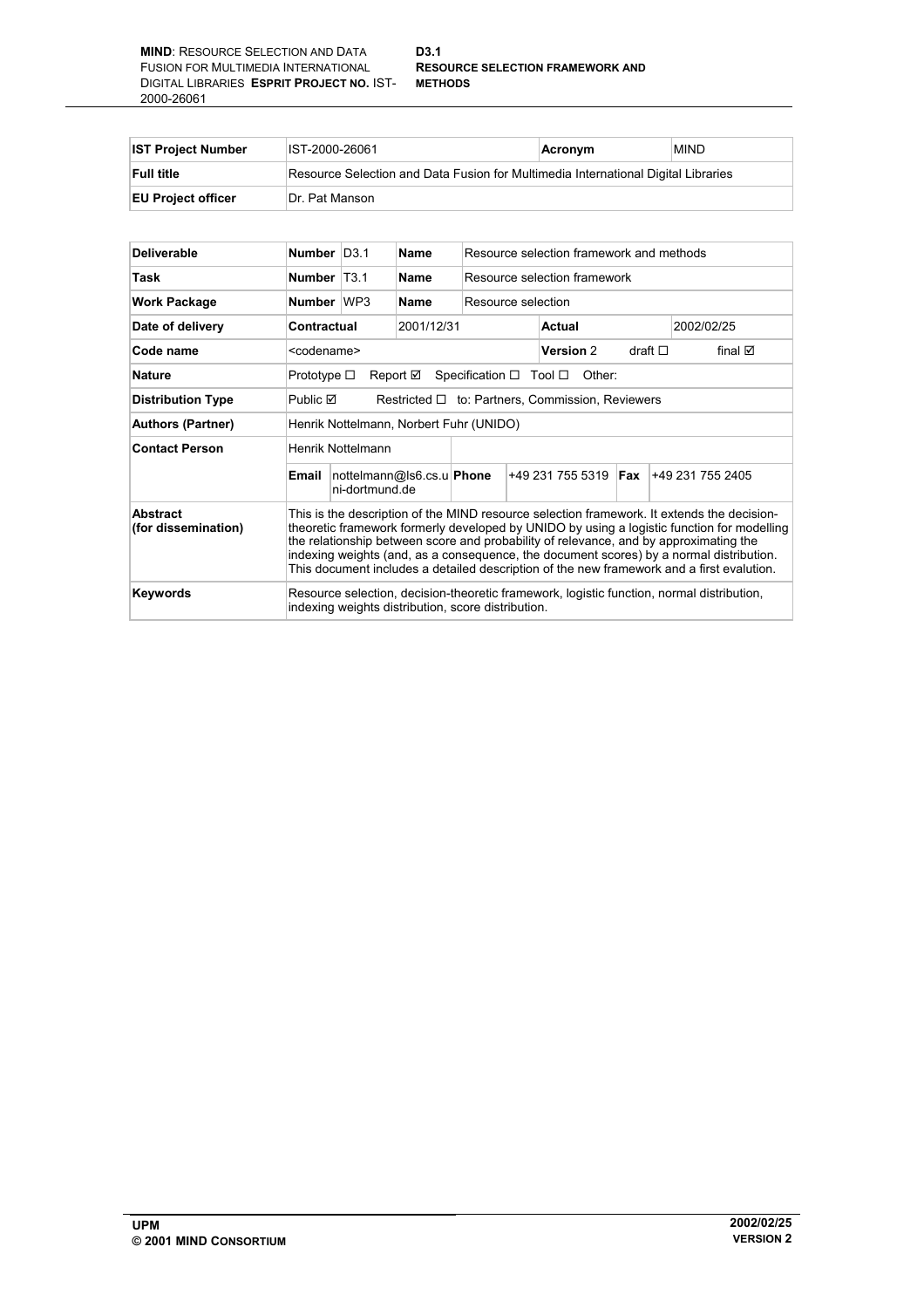# **Contents**

| 1              | Introduction                                                                                                | 2              |  |  |  |  |  |
|----------------|-------------------------------------------------------------------------------------------------------------|----------------|--|--|--|--|--|
| $\overline{2}$ | Decision-theoretic framework                                                                                |                |  |  |  |  |  |
|                | 2.1                                                                                                         | $\overline{5}$ |  |  |  |  |  |
|                | 2.2<br>Computing the optimum selection vector $\dots \dots \dots \dots \dots \dots \dots \dots \dots \dots$ | $\,6\,$        |  |  |  |  |  |
|                | 2.3<br>The tasks of the dispatcher and the proxies $\dots \dots \dots \dots \dots \dots \dots \dots$        | $\overline{7}$ |  |  |  |  |  |
| 3              | Computing relevance probabilities                                                                           | 8              |  |  |  |  |  |
|                | 3.1                                                                                                         | 9              |  |  |  |  |  |
|                | 3.2                                                                                                         | 10             |  |  |  |  |  |
| 4              | Estimating the number of relevant retrieved documents                                                       | 12             |  |  |  |  |  |
|                | 4.1                                                                                                         | 12             |  |  |  |  |  |
|                | 4.2                                                                                                         | 13             |  |  |  |  |  |
|                | Method 3: Modelling term indexing weights $\dots \dots \dots \dots \dots \dots \dots \dots \dots$<br>4.3    | 14             |  |  |  |  |  |
|                | 4.3.1                                                                                                       | 14             |  |  |  |  |  |
|                | 4.3.2                                                                                                       | 15             |  |  |  |  |  |
| 5              | Evaluation                                                                                                  | 16             |  |  |  |  |  |
|                | 5.1                                                                                                         | 16             |  |  |  |  |  |
|                | 5.2                                                                                                         | 18             |  |  |  |  |  |
|                | 5.3                                                                                                         | 18             |  |  |  |  |  |
|                | 5.4                                                                                                         | 22             |  |  |  |  |  |
|                | 5.5                                                                                                         | 22             |  |  |  |  |  |
|                | 5.6                                                                                                         | 23             |  |  |  |  |  |
|                | 5.7                                                                                                         | 23             |  |  |  |  |  |
|                | $5.8\,$                                                                                                     | 23             |  |  |  |  |  |
| 6              | User-friendly cost parameters                                                                               | 31             |  |  |  |  |  |
| 7              | Conclusion and outlook                                                                                      | 34             |  |  |  |  |  |
|                | A Score density for two terms with exponential distribution                                                 |                |  |  |  |  |  |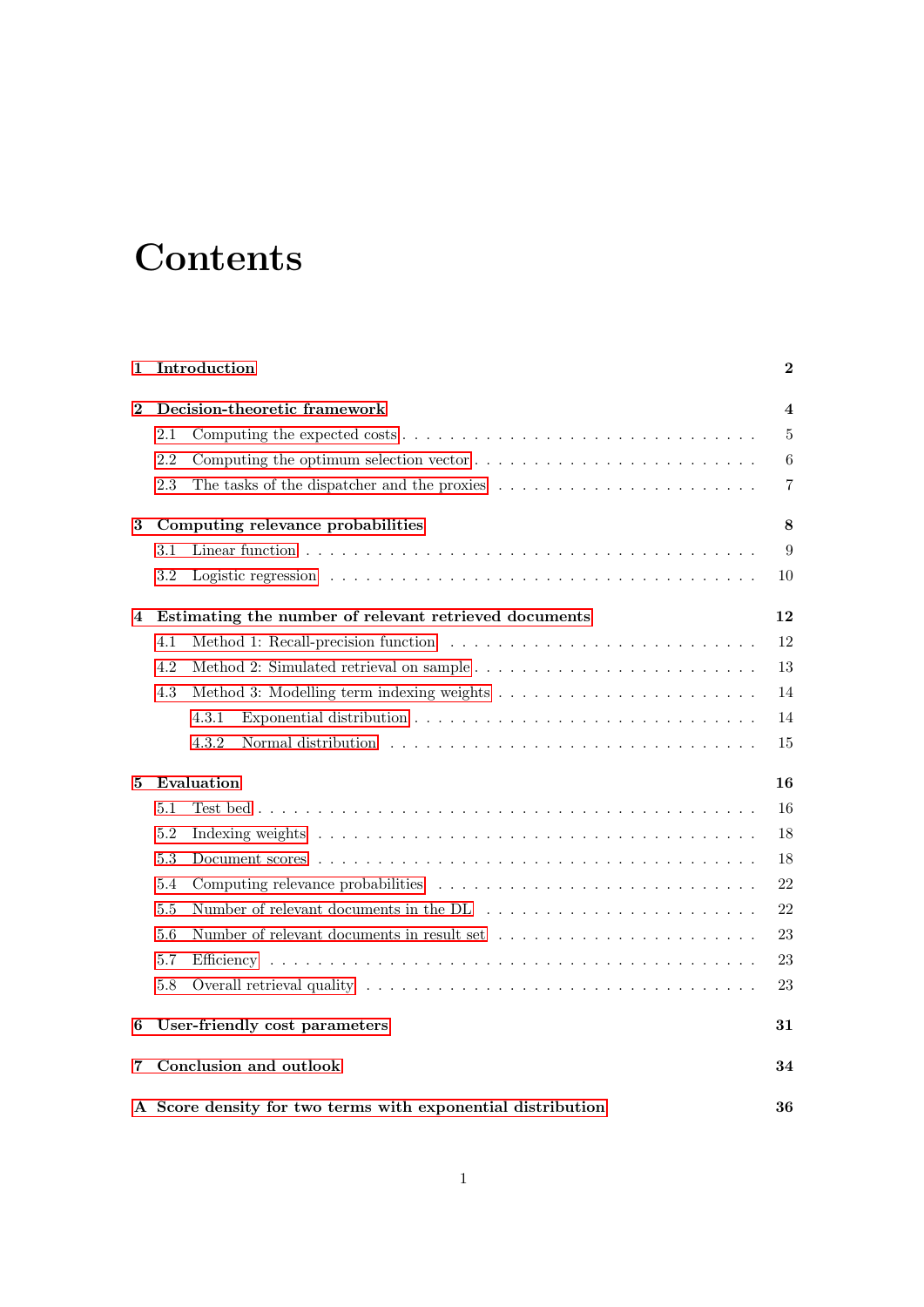## <span id="page-3-0"></span>Introduction

Networked information retrieval is a upcoming research area challenged by the rapid growth of the Internet and the widespread use of IR servers like e.g. WAIS or systems supporting the Z39.50 protocol (see e.g. [\[11\]](#page-40-0)). Besides classical applications like bibliographies, more recently digital libraries have become accessible through the internet. The goal of the MIND project is to develop a system letting a user access all resources (digital libraries, DLs) available on the network, but in a way that gives him the impression of a single large IR system.

In the following, we assume a basic setting as follows: A user submits her query to a broker ("dispatcher" in the MIND system) which has access to a set of libraries to which it may send the query. In response, each library produces a ranked list of documents, and the broker may request any number of documents from this list; then the user is presented the merged output list. Resource selection is the task to determine the number of documents to be retrieved from each library (which should be zero for most the databases).

Some approaches – e.g., GIOSS [\[10,](#page-40-1) [9\]](#page-40-2), CORI [\[2\]](#page-40-3) – only regard retrieval quality as an optimisation criterion. In the MIND framework, costs are assigned to the retrieval of documents w. r. t. the library performance curve (in terms of recall and precision); in addition, the user attributes different costs to relevant and nonrelevant documents (wasted time) presented to her. Furthermore, time and monetary costs (for commercial libraries) are considered as well. This leads to a cost function consisting of a time, a monetary and a relevancy part. Then, the task is to find an optimum selection (for each library, the number of documents to retrieve from that library).

The MIND method is based on the decision-theoretic framework described in [\[7\]](#page-40-4) (see chapter [2\)](#page-5-0). Within the MIND project, we extended this framework:

- 1. The underlying retrieval model is changed (see chapter [3\)](#page-9-0). The assumption of a linear relationship between the "score"  $Pr(q \leftarrow d)$  and the probability  $Pr(\text{rel}|q, d)$  that a document d is relevant w.r.t. a query q is revised (after some evaluation) and substituted by a logistic function. In our experiments, this logistic function more precisely modeled the relationship between score and probability of relevance.
- 2. Defining cost functions for time or monetary costs is quite easy. The difficult part is to estimate the number of relevant (irrelevant) documents in each single library result set. Here, we proposed two new methods (besides the recall-precision-method already described in [\[7\]](#page-40-4)) for estimating this number (see section [4\)](#page-13-0): simulating retrieval on a subset of the collection plus computing the document score distribution based on this result, and modeling indexing weights (and, thus, the document scores) by means of an exponential or a normal distribution.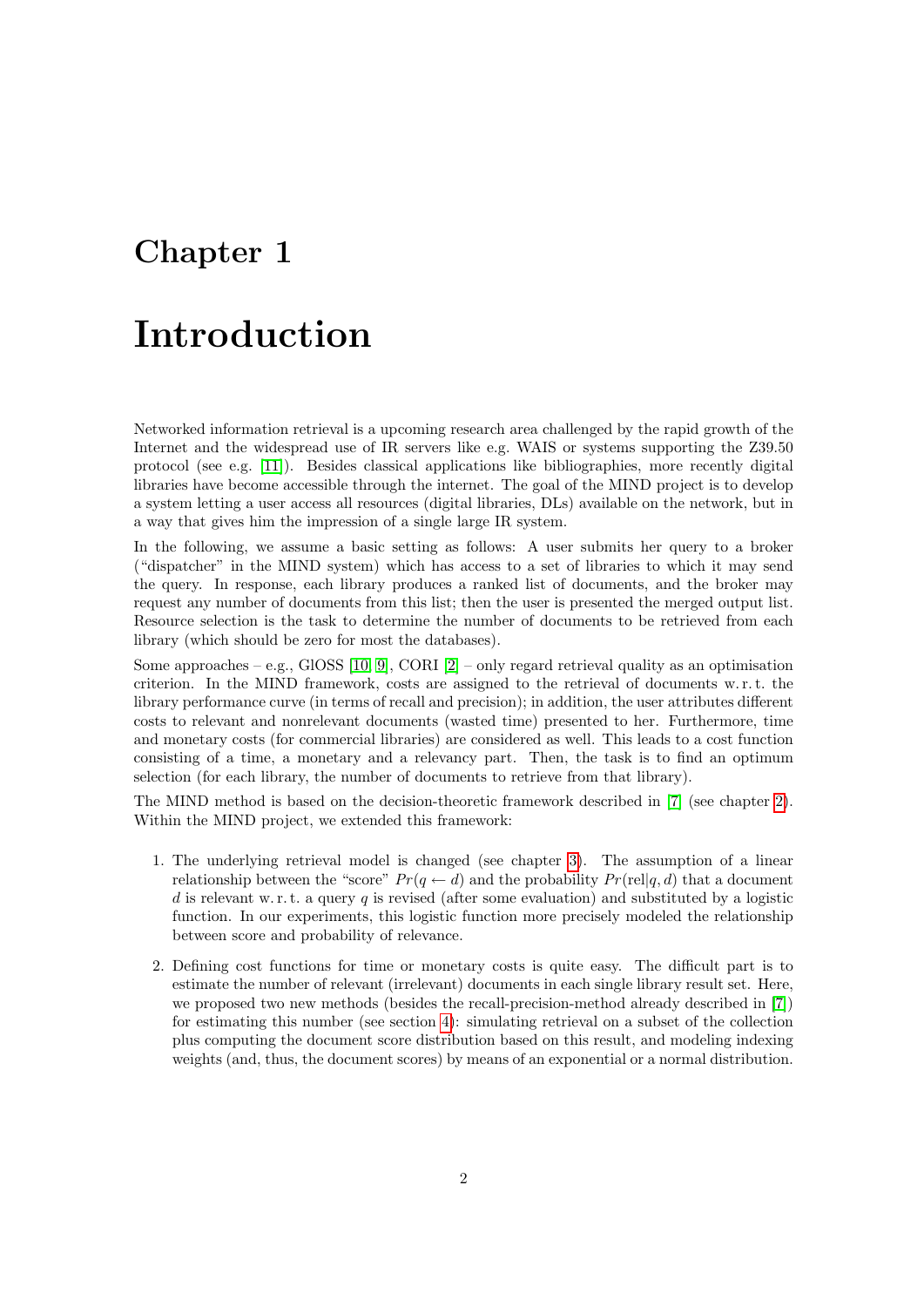We conducted a couple of experiments (see chapter [5\)](#page-17-0), evaluating

- 1. if the indexing weights are distributed similar in the collection and the sample,
- 2. if the indexing weights are distributed according to an exponential or a normal distribution,
- 3. if the document scores are distributed similar in the collection and the sample,
- 4. if the document scores are distributed according to a normal distribution,
- 5. if a linear or a logistic function is more appropriate for modeling the relationship between score and probability of relevance,
- 6. if the number of relevant documents in a library can be estimated with the MIND framework,
- 7. if the number of relevant documents in a library's result set can be estimated with the MIND framework, and
- 8. if the overall retrieval quality of the new resource selection method improves quality.

In chapter [6,](#page-32-0) we transformed the cost function into an equivalent, but more user-friendly one (where the user has to state only three paramaters, each of them in  $[0, 1]$  and uniquely defining the importance of time, money and retrieval quality).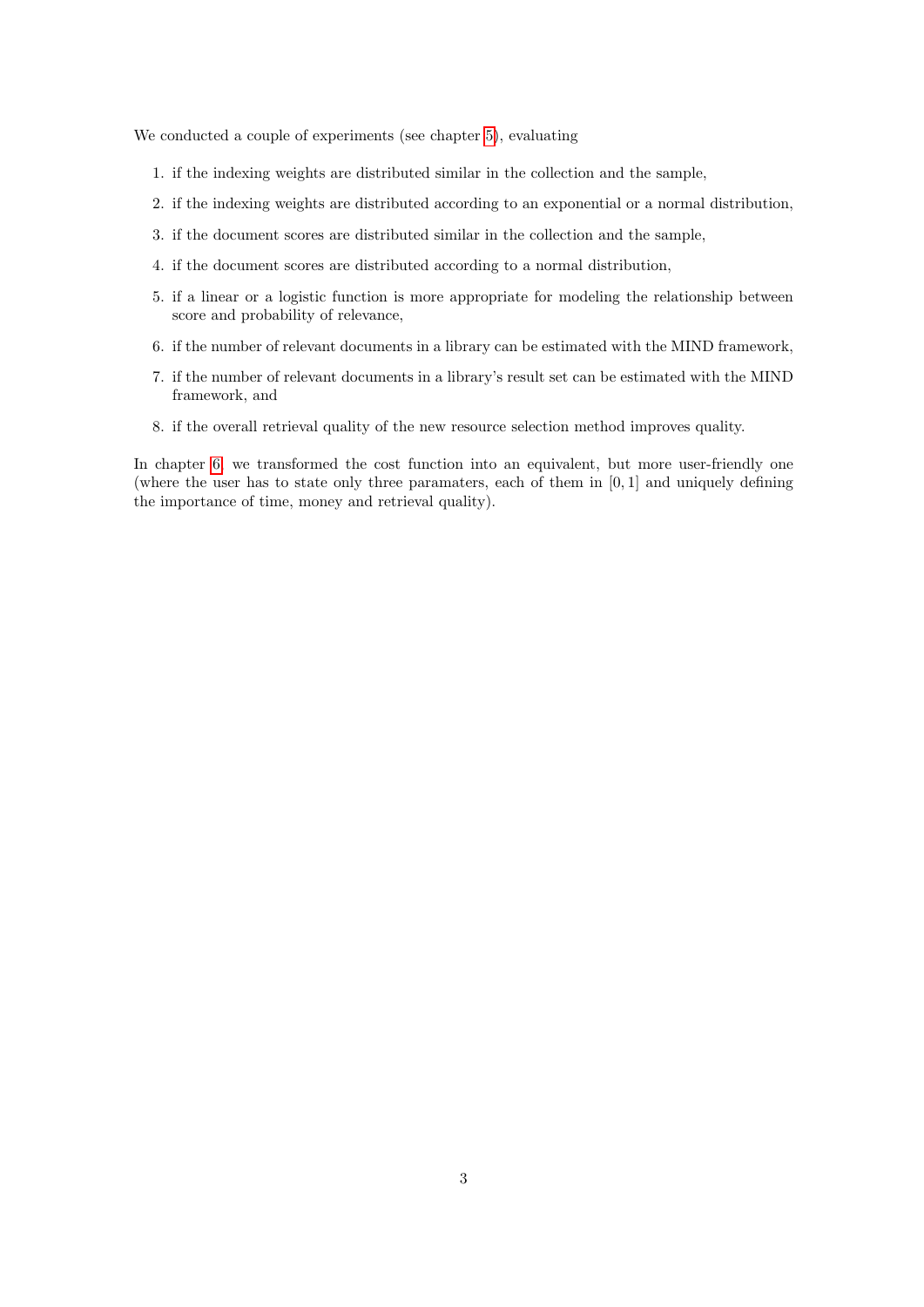## <span id="page-5-0"></span>Decision-theoretic framework

The MIND framework starts from the Probability Ranking Principle [\[13\]](#page-40-5), where it can be shown that optimum retrieval performance is achieved when documents are ranked according to decreasing probability of relevance. For resource selection, a decision-theoretic model which attributes different costs to the retrieval of relevant and nonrelevant documents in addition to other costs (e.g., computation or communication time, monetary costs for commercial libraries) is used [\[7\]](#page-40-4). The task is to minimise the overall costs for retrieval.

In detail, the MIND dispatcher has access to the libraries  $DL_1$ ,  $DL_2$ , ...  $DL_m$ . Each of these DLs has its own query-specific cost function  $C_i(s_i, q)$ , where q is the query submitted by a user, and  $s_i$ is the number of documents to be retrieved from  $DL_i$ .

The task for the dispatcher is to compute an optimum solution, i.e. a vector  $\vec{s} = (s_1, s_2, \ldots, s_m)^T$ with  $|\vec{s}| = \sum_{i=1}^{n} s_i = n$  which minimises the overall costs:

$$
M(n,q) := \min_{|\vec{s}| = n} \sum_{i=1}^{m} C_i(s_i, q).
$$

The cost function  $C_i : \mathcal{N} \times \mathcal{Q} \mapsto \mathcal{R}$  incorporates different cost sources:

• Time: The library has to be queried (mostly over the internet), the library has to perform its retrieval, and the results have to be sent back to the dispatcher. The time spent on these tasks is a cost factor  $C_i^T$  included in the resource selection framework. A simple approximation is an affin-linear function (with a constant part for submitting the query and a linear part for retrieval and returning the result documents):

$$
C_i^{\prime T}(s_i, q) := C_{i, init}^T + s_i C_{i, doc}^T.
$$

• Money: Many digital libraries integrated by MIND will be for free, but some DLs may charge. For a user, monetary costs may be one of the major issues which is covered by the cost function  $C_i^M$ . Once more, we can assume an affin-linear cost function (where mostly, the constant part equals zero):

$$
C_i^{\prime M}(s_i, q) := C_{i, init}^M + s_i C_{i, doc}^M.
$$

• Effectiveness of the library: A user is interested in getting many relevant documents. Thus, the effectiveness of the DLs is another important issue (probably the most important one). Let  $r_i(s_i, q)$  denote the number of relevant documents in the result set when retrieving  $s_i$  documents from library  $DL_i$  with query q. Furthermore, we assign library-independent costs  $C^+$  for viewing a relevant document and  $C^-$  for viewing a irrelevant document (with  $C^+ < C^-$ ). This leads to the cost function

$$
C_i^R(s_i, q) := r_i(s_i, q)C^+ + [s_i - r_i(s_i, q)]C^-.
$$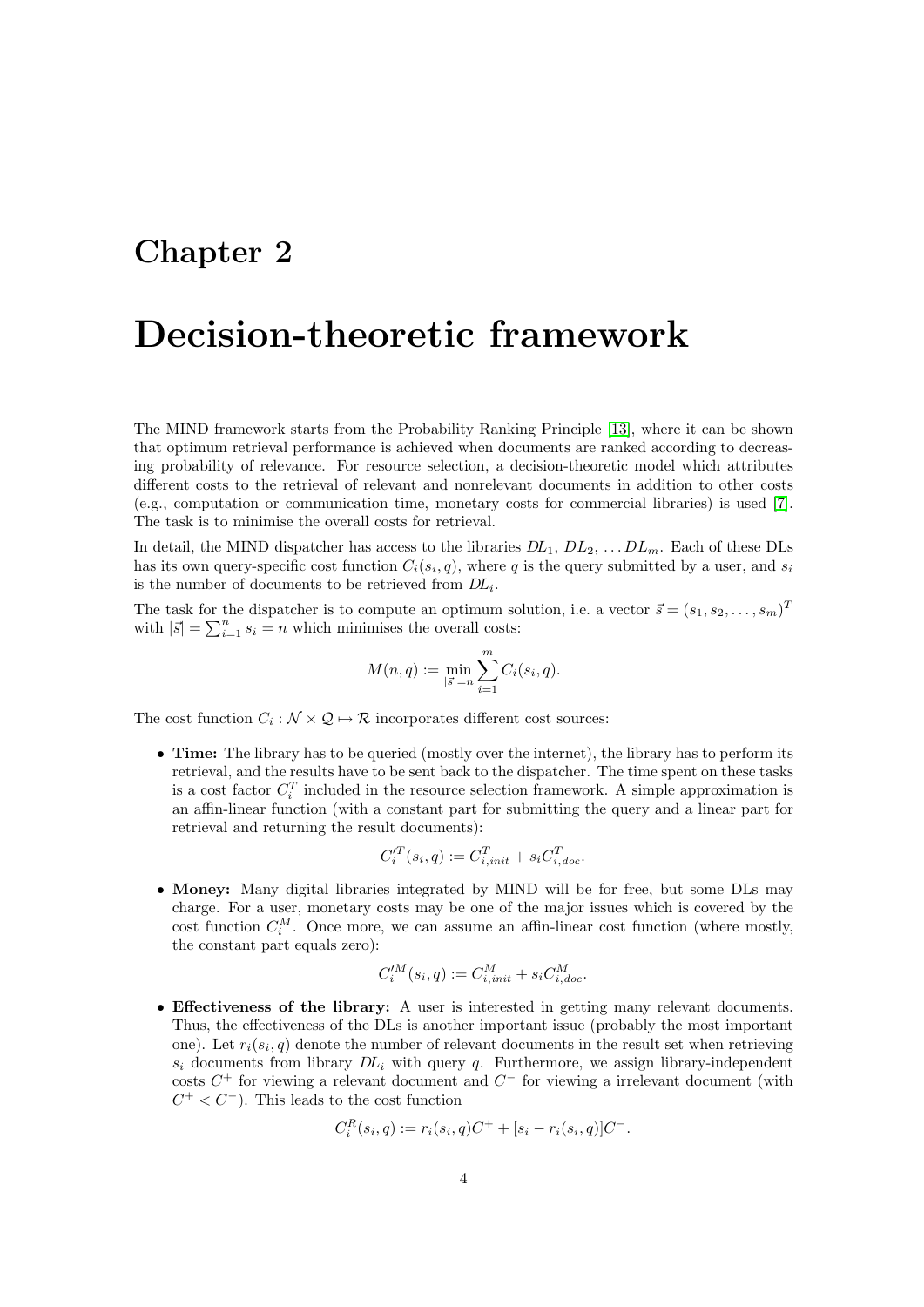These time and monetary cost factors must be modified slightly: for non-zero  $C_{i,init}^T$  and  $C_{i,init}^M$ , we obtain  $C_i'^T(0, q) > 0$  and  $C_i'^M(s_i, q) > 0$ , although the library does not contribute to the result (and, thus, should not be queried anyway). To correct this, we introduce the function

$$
f: \mathcal{R} \mapsto \{0, 1\}, f(s_i) := \left\{ \begin{array}{c} 0, & s_i = 0 \\ 1, & \text{otherwise} \end{array} \right.
$$

The costs für relevant and non-relevant documents don't have be corrected:

$$
r_i(0, q) = 0 \ \land \ 0 - r_i(0, q) = 0 \implies C_i^R(0, q) = 0.
$$

Another aim of the model is to allow for several user policies. E.g., one user might be interested in getting quick results and is willing to pay for them. Another user might be interested in getting many relevant documents at low monetary costs and is willing to wait for them.

The importance of effectiveness can be chosen by different values for  $C^+$  and  $C^-$ . For time and money, we introduce two user-specific coefficients  $c^T$  and  $c^M$ , leading to

$$
C_i^T(s_i, q) := c^T f(s_i) \cdot C_i^T(s_i, q), C_i^M(s_i, q) := c^M f(s_i) \cdot C_i^M(s_i, q).
$$

The costs for retrieving  $s_i$  documents from  $DL_i$  with query q are:

$$
C_i(s_i, q) := C_i^T(s_i, q) + C_i^M(s_i, q) + C_i^R(s_i, q).
$$

As this cost function is required at resource selection time, i.e. before the libraries are queried, the system can only compute estimations. Thus, expected costs are used instead of the actual cost functions:

$$
EC_i(s_i, q) := EC_i^T(s_i, q) + EC_i^M(s_i, q) + EC_i^R(s_i, q),
$$
  
\n
$$
EC_i^T(s_i, q) := c^T f(s_i) \cdot [EC_{i,init}^T + s_i EC_{i, doc}^T],
$$
  
\n
$$
EC_i^M(s_i, q) := c^M f(s_i) \cdot [EC_{i,init}^M + s_i EC_{i, doc}^M],
$$
  
\n
$$
EC_i^R(s_i, q) := E[r_i(s_i, q)]C^+ + [s_i - E[r_i(s_i, q)]]C^-.
$$

Thus, the task is to minimise the expected overall costs:

$$
EM(n, q) := \min_{|\vec{s}| = n} \sum_{i=1}^{m} EC_i(s_i, q).
$$

#### <span id="page-6-0"></span>2.1 Computing the expected costs

For computing the expected costs  $EC_i(s_i, q)$ , the system has to compute  $EC_{i,init}^T$  and  $EC_{i,doc}^T$  (for time),  $EC_{i,init}^M$  and  $EC_{i,doc}^M$  (for monetary costs) and  $E[r(s_i, q)]$ .

- Time: It is rather simple to estimate the time cost factors. During query-based sampling, test queries are sent to the library. The time from sending the query to receiving the result can be measured. Thus,  $EC_{i,init}^T$  and  $EC_{i,doc}^T$  can be approximated.
- Money: There seems to be no easy way to compute the query-independent monetary cost factors  $EC_{i,init}^M$  and  $EC_{i,doc}^M$ . Thus, the person integrating the library should specify these values. Anyway, most libraries are for free:  $EC_{i,init}^M = EC_{i,doc}^M = 0$ .
- Effectiveness of the library: It is much more difficult to estimate the number of relevant documents in the result. Some methods are described in chapter [4.](#page-13-0)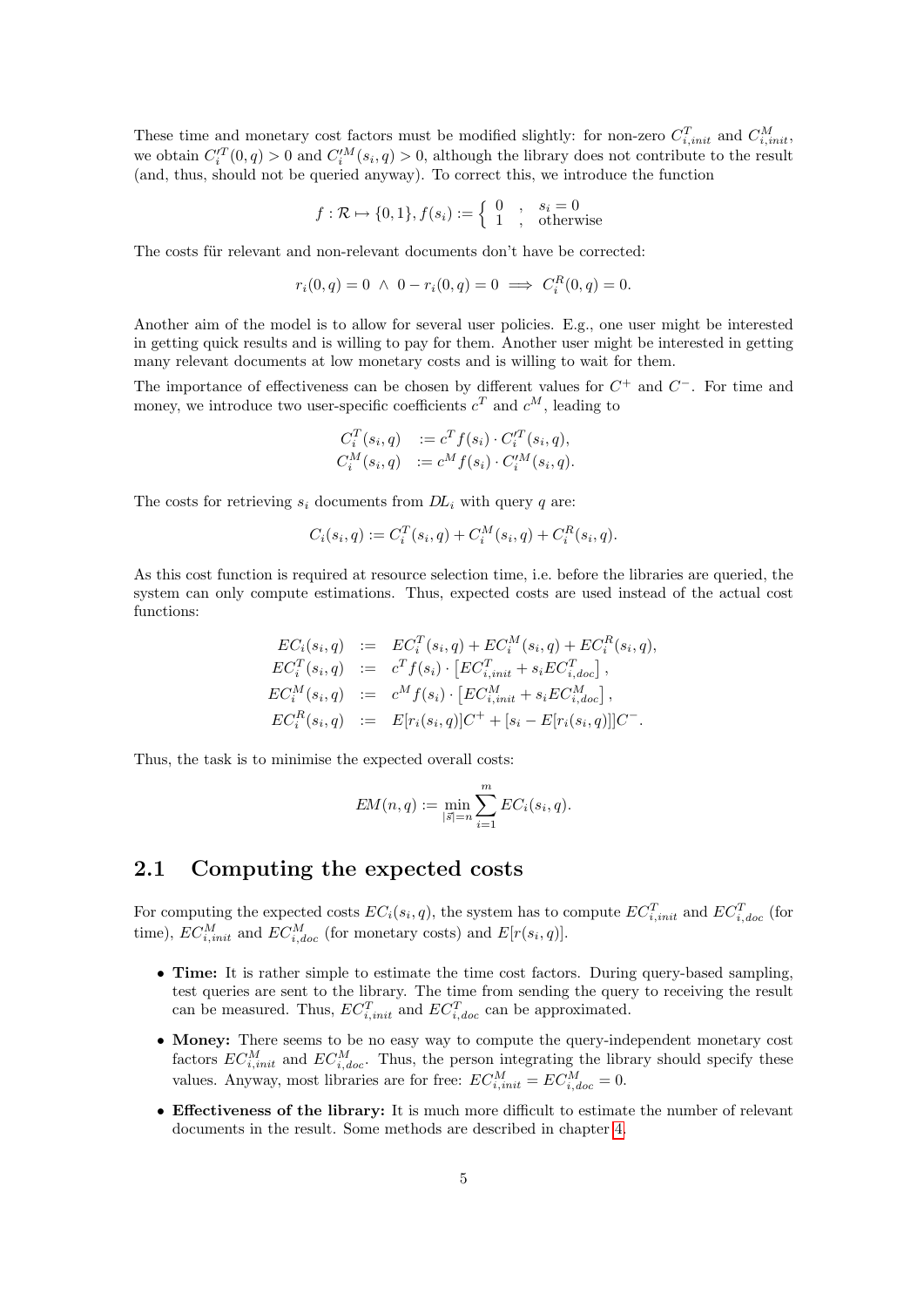### <span id="page-7-0"></span>2.2 Computing the optimum selection vector

With the cost function above,  $EC_i(s_i, q)$  is monotonically increasing with  $s_i$ . Thus, the concept of dynamic programming can be applied, deriving the algorithm show in figure [2.1.](#page-7-1)

```
Input:
   • number of documents to retrieve n,
   • number of DLs m,
   • EC_i[k,q] := EC_i(k,q) for 1 \leq i \leq m, 1 \leq k \leq nOUTPUT:
   • minimum costs EM[k] := EM(k, q) for 1 \leq k \leq n,
   • optimum selection vector s[k][i] for retrieving 1 \leq k \leq n documents
ALGORITHM:
EM := EC<sub>1</sub>for k := 1 to n do
  s[k][1] := kod
for i := 2 to m do
  (EM,s) := mincost(i, EM, EC<sub>i</sub>, s)od
return (EM,s);
function mincost(i,C1,C2,s);
S := Sfor k := 0 to n do
  M[k] := C1[k];for j := 0 to k-1 do
    if M[k] > C1[j] + C2[k-j] then
       M[k] := C1[j] + C2[k-j];S[k] := S[j];S[k][i] := k-i:
    fi
  od
od
return (M,S);
```
<span id="page-7-1"></span>Figure 2.1: Algorithm for computing optimum cost function

The outer loop iterates over all libraries. In the loop with variable k in mincost, the optimum costs and optimum selection vector are computed for retrieving k documents altogether. In the inner loop with variable j, all possibilities of retrieving j documents from  $DL_1, \ldots, DL_{i-1}$  and  $k-j$  documents from  $DL_i$ . If the costs decrease, the selection vector  $s[k]$  has to be updated. This algorithm needs  $O(m \cdot n^2)$  time.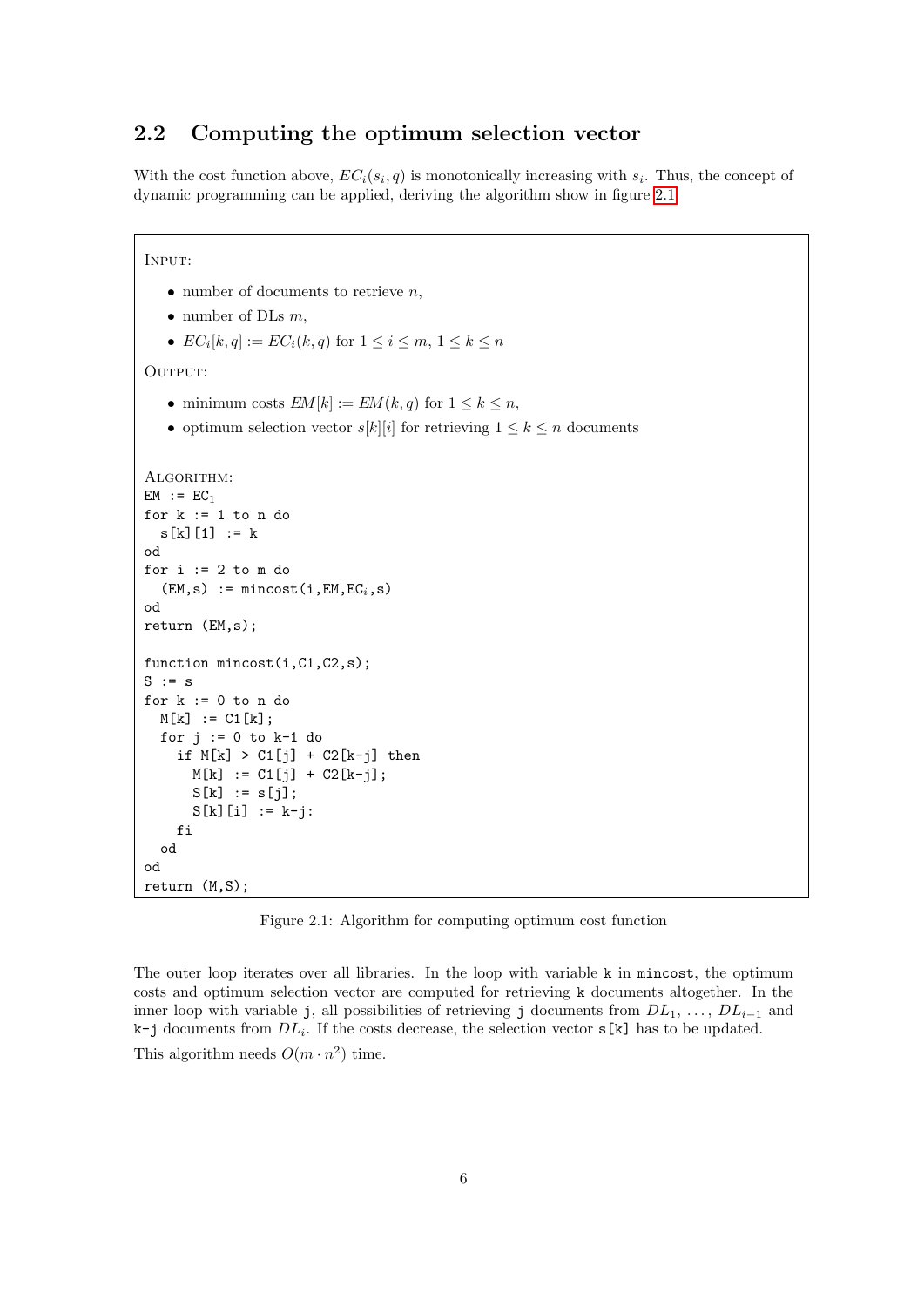### <span id="page-8-0"></span>2.3 The tasks of the dispatcher and the proxies

The MIND architecture follows the standard structure with one mediator (called "dispatcher" in MIND) and wrappers ("proxies") for every library. The proxies extend the functionality of the non-co-operating libraries and give the dispatcher the required information not provided by the libraries. Thus, for the dispatcher this is the same scenario as if there are only co-operating libraries. The resulting architecture is depicted in figure [2.2.](#page-8-1)



<span id="page-8-1"></span>Figure 2.2: MIND architecture

Both dispatcher and proxies are responsible for resource selection. The proxies compute their expected costs  $EC_i(s_i, q)$ , i.e. a vector  $(EC_i(0, q), EC_i(1, q), \ldots, EC_i(n, q))^T$ . The dispatcher then uses these values to compute the optimum selection vector with one of the algorithms described in section [2.2.](#page-7-0)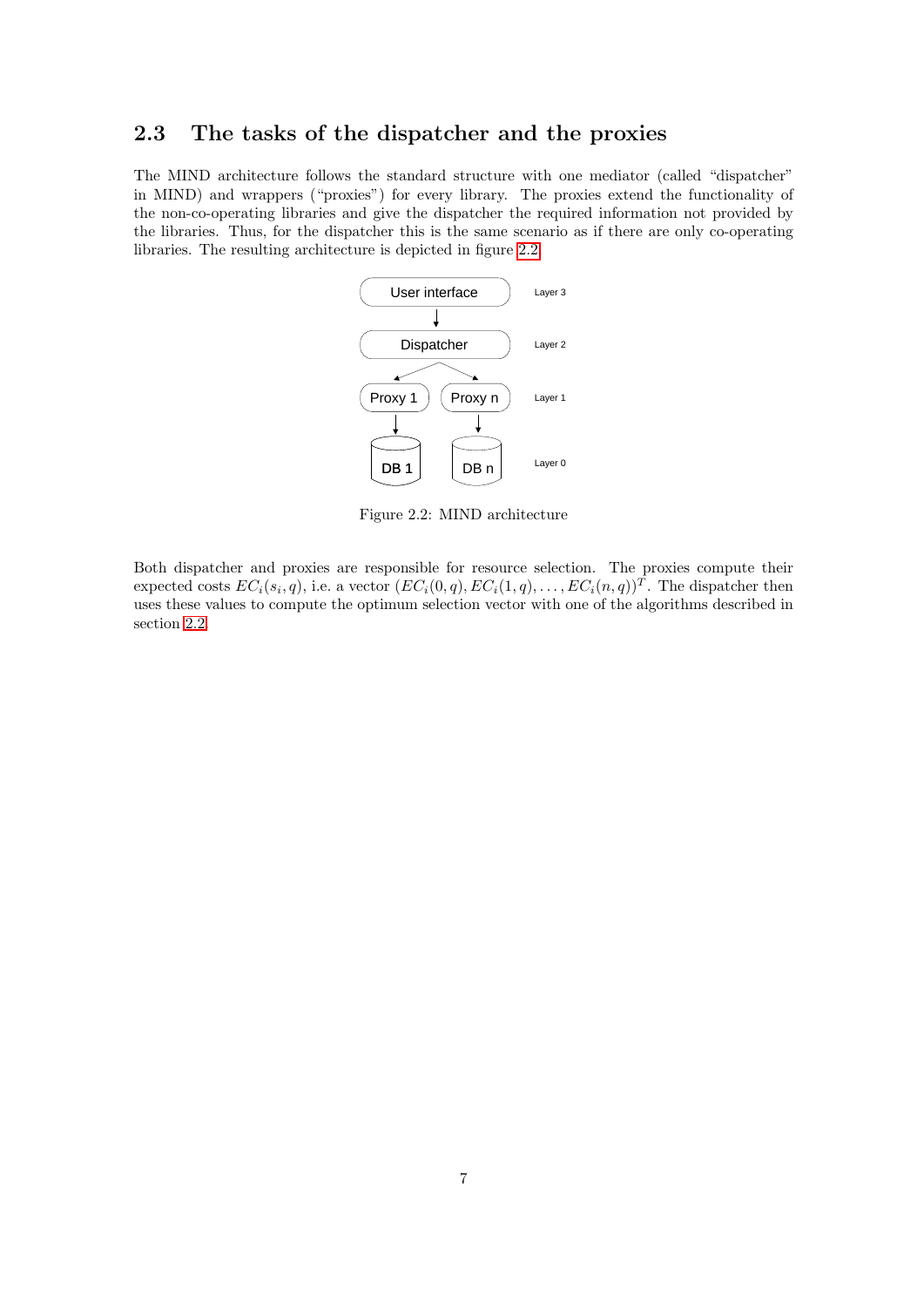## <span id="page-9-0"></span>Computing relevance probabilities

As usual in modern IR, we view information retrieval as uncertain inference [\[17\]](#page-41-0). Thus, for a query q, the probability  $Pr(\text{rel}|q, d)$  of a document being relevant can be formulated based on the probability of the uncertain implication  $Pr(q \leftarrow d)$ 

$$
Pr(\text{rel}|q, d) = f(Pr(q \leftarrow d))
$$

with the query-specific function

 $f : [0, 1] \mapsto [0, 1].$ 

For computing the implication probability  $Pr(q \leftarrow d)$ , the widely used linear retrieval function can be used [\[16,](#page-41-1) [18\]](#page-41-2):

$$
Pr(q \leftarrow d) = \sum_{c_j \in q} \underbrace{Pr(q \leftarrow c_j)}_{\text{condition weight}} \cdot \underbrace{Pr(c_j \leftarrow d)}_{\text{indexing weight}}
$$

Here, the query q consists of conditions c (for text retrieval, a condition simply is a term) with weight  $Pr(q \leftarrow c_j)$ . Furthermore,  $Pr(c_j \leftarrow d)$  denotes the indexing weight (e.g., a normalised BM25 weight [\[14\]](#page-41-3)).

Now, the expected number of relevant documents in a document set  $D$  can be estimated as follows:

$$
E(\text{rel}|q, D) = \sum_{d \in D} Pr(\text{rel}|q, d)
$$
  
= 
$$
\sum_{d \in D} f(Pr(q \leftarrow d)).
$$

In practice, we do not have the probabilities  $Pr(q \leftarrow d)$  (or  $Pr(\text{rel}|q, d)$ , respectively) for each document d. But, let us assume that  $Pr(q \leftarrow d)$  is the score of the library search engine, and that we know the distribution of the scores. Then, we can compute the density p of the relevance probabilities  $Pr(\text{rel}|q, d)$  (see figure [3.1\)](#page-10-1).

First, we compute a point  $a \in [0,1]$  which is the smallest score when retrieving s documents. This can be done via the formula:

<span id="page-9-1"></span>
$$
s = |DL| \int_{a}^{1} p(x) dx.
$$
\n(3.1)

Then, we use this a to compute the expected number of relevant documents among these s retrieved documents:

<span id="page-9-2"></span>
$$
r(s,q) = |DL| \int_a^1 p(x) \cdot x \ dx.
$$
 (3.2)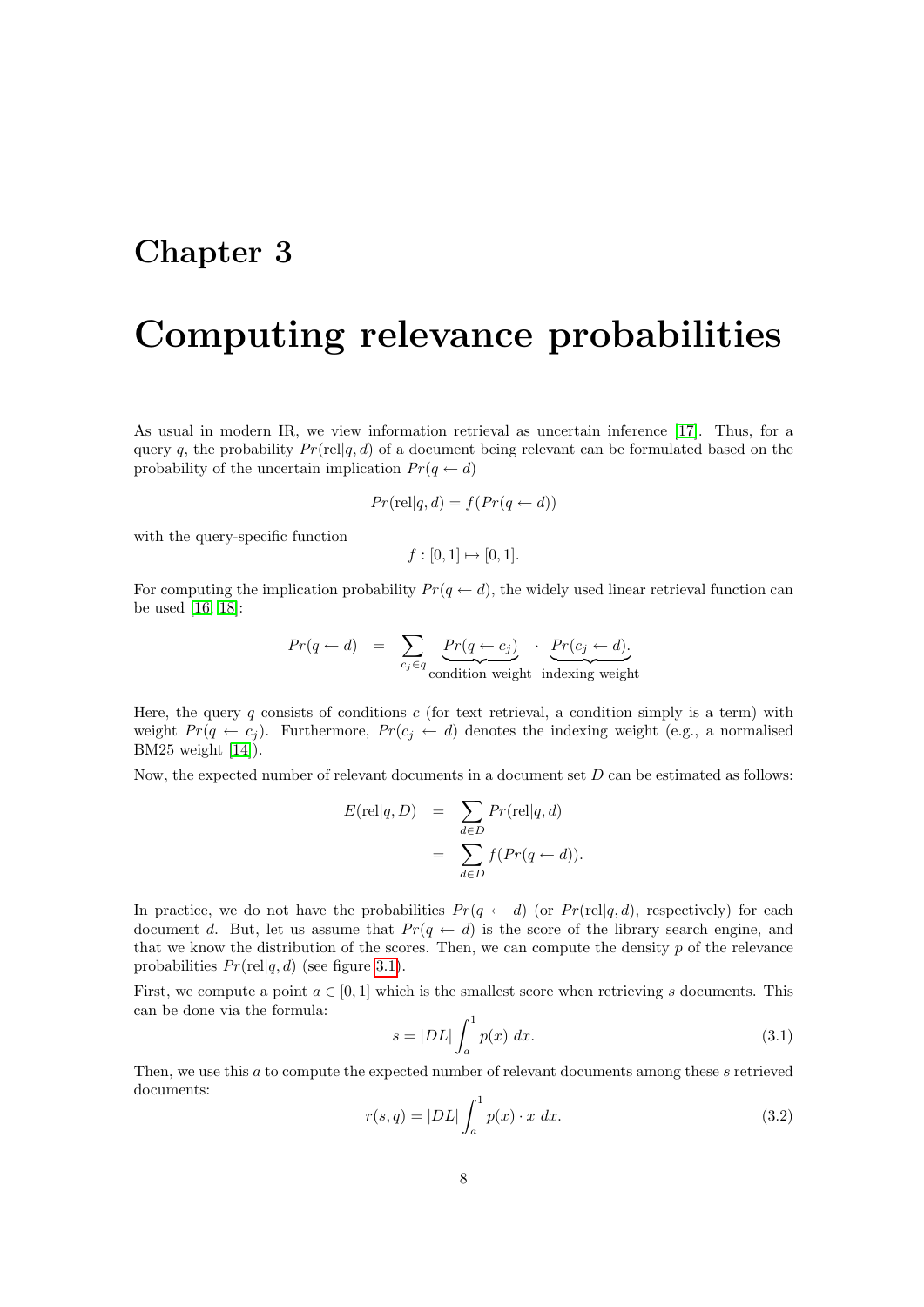

<span id="page-10-1"></span>Figure 3.1: Density of the relevance probability distribution

The relationship between the probabilities  $Pr(\text{rel}|q, d)$  and  $Pr(\text{rel}|q \leftarrow d)$  is modelled by the function  $f : [0, 1] \mapsto [0, 1]$ . In this rest of this chapter, two different functions – namely a linear function and a logistic function – are described. Both functions are evaluated in section [5.4.](#page-23-0)

#### <span id="page-10-0"></span>3.1 Linear function

The probability  $Pr(\text{rel}|q, d)$  can be formulated based on the formula of total probabilities [\[17\]](#page-41-0):

$$
Pr(\text{rel}|q, d) = Pr(\text{rel}|q \leftarrow d) \cdot Pr(q \leftarrow d) + Pr(\text{rel}|\neg(q \leftarrow d)) \cdot Pr(\neg(q \leftarrow d))
$$
  
 
$$
\approx Pr(\text{rel}|q \leftarrow d) \cdot Pr(q \leftarrow d).
$$

Thus, the relationship between the probabilities  $Pr(\text{rel}|q, d)$  and  $Pr(q \leftarrow d)$  (the score) can be modelled as the linear function

$$
f: [0,1] \mapsto [0,1], f(x) := Pr(\text{rel}|q \leftarrow d) \cdot x.
$$

If no relevance data is available, only a constant can be assumed for estimating the query-specific conditional probability  $Pr(\text{rel}|q \leftarrow d)$ . With relevance data, we can apply Bayes' Rule

$$
Pr(\text{rel}|q \leftarrow d) = \frac{Pr(q \leftarrow d|\text{rel}) \cdot Pr(\text{rel})}{Pr(q \leftarrow d|\text{rel}) \cdot Pr(\text{rel}) + Pr(q \leftarrow d|\neg \text{rel}) \cdot Pr(\neg \text{rel})},
$$

where  $Pr(q \leftarrow d | rel)$  and  $Pr(q \leftarrow d | \neg rel)$  is the probability that a document implies the query given that it is relevant (non-relevant, respectively), and  $Pr$  (rel) is the probability that an arbitrary document is relevant.

Another solution would be to find a constant  $c$  which minimise the expected quadratic error

$$
E\left[ (Pr(\text{rel}|q, d) - c \cdot Pr(q \leftarrow d))^2 \right]
$$

and to estimate  $Pr(\text{rel}|q \leftarrow d) \approx c$ .

This can be done by means of least-square polynomials [\[15\]](#page-41-4) and a learning sample (a set of documents  $d_i$  with scores  $x_i := Pr(q \leftarrow d_i)$  and relevance judgements  $y_i \in [0, 1]$ .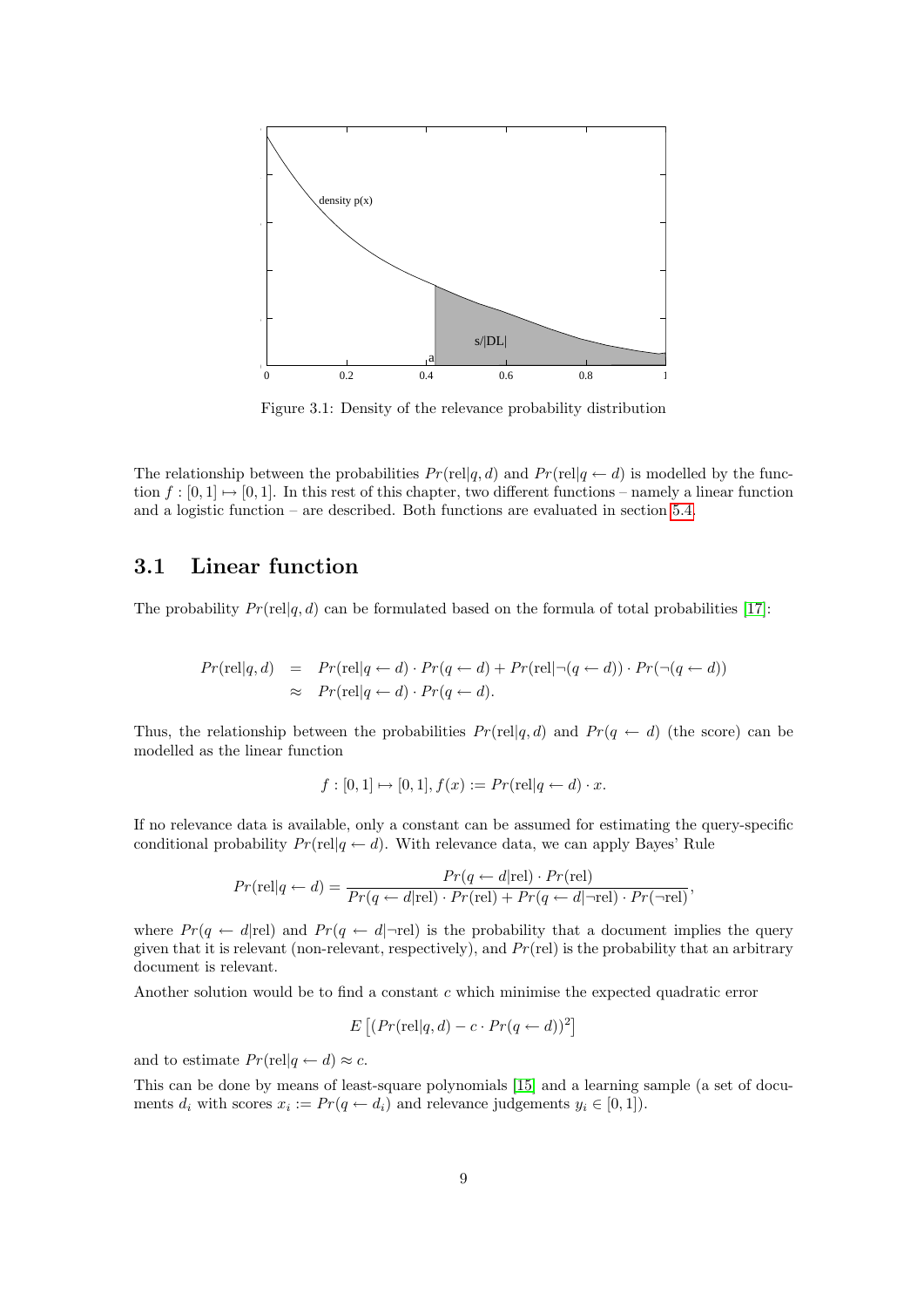Now, the expected number of relevant documents in a document set  $D$  can be estimated as follows:

$$
E(\text{rel}|q, D) = \sum_{d \in D} Pr(\text{rel}|q, d)
$$
  
\n
$$
\approx Pr(\text{rel}|q \leftarrow d) \cdot \sum_{d \in D} Pr(q \leftarrow d)
$$
  
\n
$$
= Pr(\text{rel}|q \leftarrow d) \cdot \sum_{c_j \in q} Pr(q \leftarrow c_j) \cdot \left[ \sum_{d \in D} Pr(c_j \leftarrow d) \right] \right]
$$
  
\n
$$
= |D| Pr(\text{rel}|q \leftarrow d) \cdot \sum_{c_j \in q} Pr(q \leftarrow c_j) \cdot avg - weight(c_j, d)
$$

with the average indexing weight

$$
avg - weight(c_j, d) := \frac{1}{|D|} \sum_{d \in D} Pr(c_j \leftarrow d).
$$

Our experiments show that there is no linear relationship between the implication probability (score)  $Pr(q \leftarrow d)$  and the probability of relevance  $Pr(\text{rel}|q, d)$  (see section [5.4\)](#page-23-0). Thus, other functions should be considered.

### <span id="page-11-0"></span>3.2 Logistic regression

In our experiments, mostly the top-ranked documents (with the highest score) are relevant. Thus, the function f (which should be a continuous function) should model this observation: Let  $a \in [0,1]$ be a specific threshold. Then,

- $f(x) \approx 0$  for  $x < a$ ,
- $f(x) \nearrow 1$  for  $x \approx a$ ,
- $f(x) \approx 1$  for  $x > a$ .

This behaviour can be modeled by a logistic function [\[5,](#page-40-6) [6\]](#page-40-7):

$$
f: [0,1] \mapsto [0,1],
$$
  $f(x) := \frac{\exp(b(x))}{1 + \exp(b(x))} = 1 - \frac{1}{1 + \exp(b(x))}$ ,

where  $b(x)$  is a polynomial. For f, we choose

$$
b: [0,1] \mapsto \mathcal{R}, b(x) := b_0 + b_1 x.
$$

The shape of the logistic function  $f$  is displayed in figure [3.2.](#page-12-0)

To compute the parameters  $(b_0, b_1)$ , a learning sample (documents  $d_i$  with scores  $x_i := Pr(q \leftarrow d_i)$ and relevance judgement  $y_i \in \{0, 1\}$  are required. Furthermore, we extend  $f(x)$  to  $f(x, b_0, b_1)$ .

As optimisation criterion, maximum likelihood is used [\[8\]](#page-40-8). Thus, the goal is to maximise the likelihood function

$$
L(b_0, b_1) := \prod_{y_i=1} f(x_i, b_0, b_1) \prod_{y_i=0} (1 - f(x_i, b_0, b_1))
$$
  
= 
$$
\prod_i f(x_i, b_0, b_1)^{y_i} (1 - f(x_i, b_0, b_1))^{1 - y_i}.
$$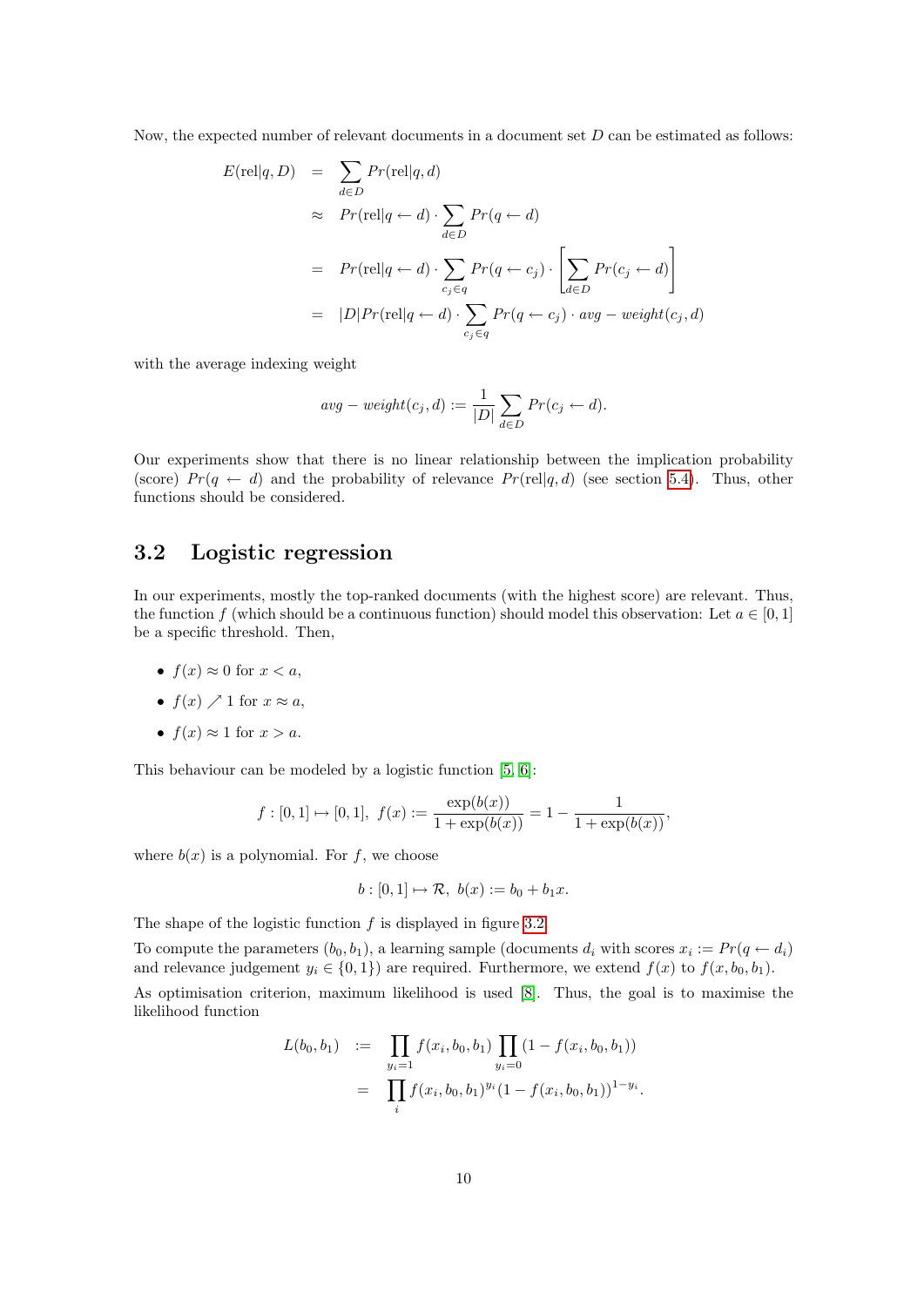

<span id="page-12-0"></span>Figure 3.2: Logistic function with different parameters  $b_0$ ,  $b_1$ 

In the following, the log-likelihood function  $l(b_0, b_1)$  is regarded:

$$
l(b_0, b_1) := log L(b_0, b_1) = \sum_i y_i \log f(x_i, b_0, b_1)^{y_i} + (1 - y_i) \log(1 - f(x_i, b_0, b_1)).
$$

A necessary criterion for a maximum is

$$
\frac{\partial l}{\partial b_j} = \sum_i (y_i - f(x_i, b_0, b_1)) x_{i_j} =: g_j(b) = 0.
$$

In general, this equation system cannot be solved in closed form. Thus, we apply the iterative Newton-Raphson method where we need the Hesse matrix

$$
H_{jk}(b_0, b_1) := \frac{\partial^2 l}{\partial b_j \partial b_k} = -\sum_i f(x_i, b_0, b_1) (1 - f(x_i, b_0, b_1)) x_{i_j} x_{i_k}.
$$

Starting from a vector  $\vec{b}^{(0)}$  (a reasonable good approximations), we apply the iteration formula

$$
\vec{b}^{(n+1)} = \vec{b}^{(n)} - H^{-1}(\vec{b}^{(n)})g(\vec{b}^{(n)})
$$

until we reach the stopping criterion

$$
\max_j \left| \frac{b_j^{(n+1)} - b_j^{(n)}}{b_j^{(n+1)}} \right| < \varepsilon
$$

with a predefined value  $\epsilon > 0$ .

With this method, the parameters  $b_0$ ,  $b_1$  of the logistic function f can be computed (based on a learning sample). This will done a preparation step (directly after QBS).

The experiments proofed that this is a much better approximation (see section [5.4\)](#page-23-0).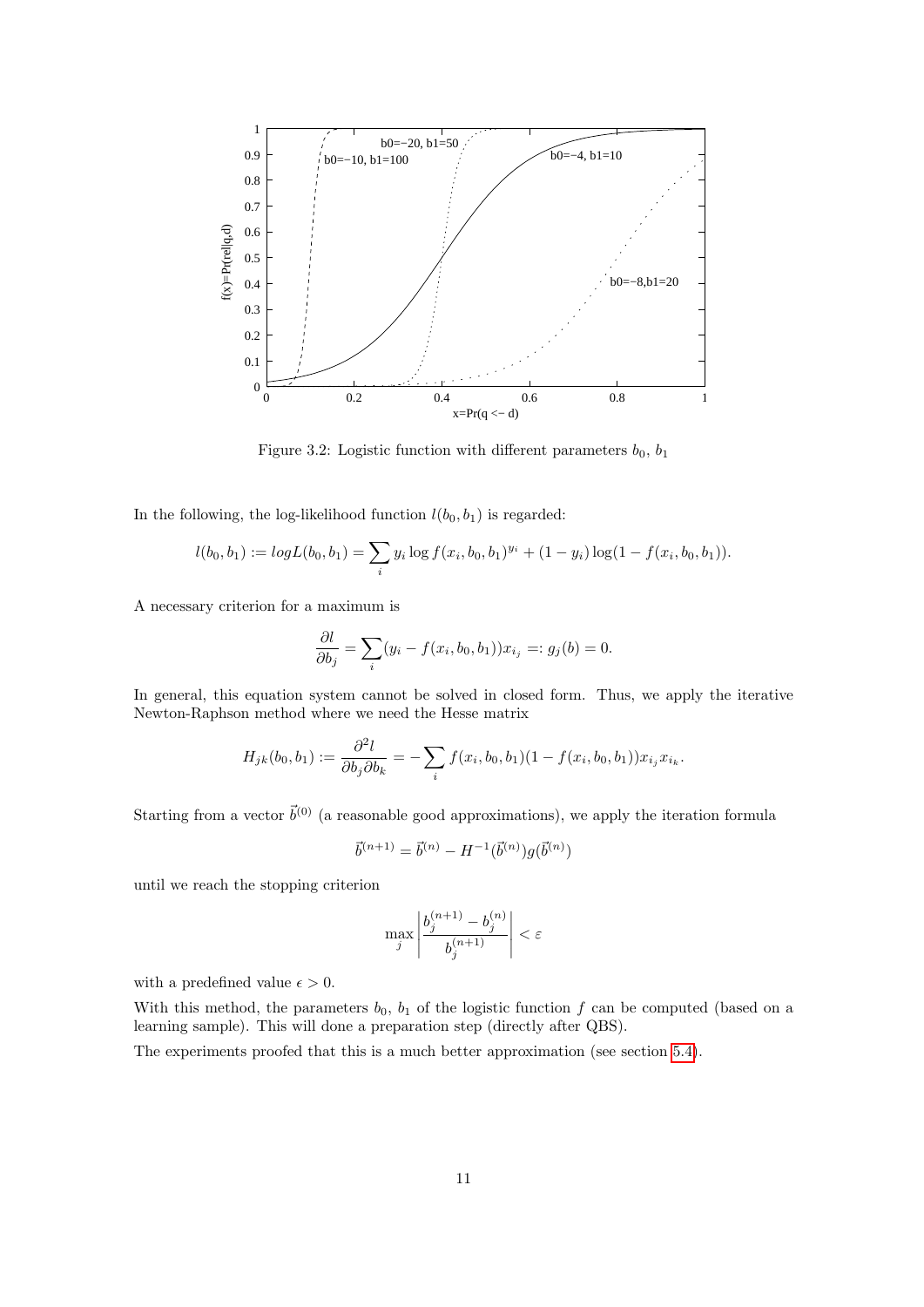# <span id="page-13-0"></span>Estimating the number of relevant retrieved documents

This chapter describes three methods for estimating the number  $r_i(s_i, q)$  of relevant documents in the result set of library  $DL_i$  for query q (where  $s_i$  documents are to be retrieved).

All these methods are based on the same retrieval model described in the previous chapter.

### <span id="page-13-1"></span>4.1 Method 1: Recall-precision function

This method is described in detail in  $[7]$ . We assume a linear relationship function f as described in section [3.1.](#page-10-0) Then, we can compute

$$
R_i := E(\text{rel}|q, DL_i) = |DL_i| Pr(\text{rel}|q \leftarrow d) \cdot \sum_{c_j \in q} Pr(q \leftarrow c_j) \cdot avg - weight_i(c_j, d)
$$

with the average indexing weight

$$
avg - weight_i(c_j, d) := \frac{1}{|DL_i|} \sum_{d \in D} Pr(c_j \leftarrow d).
$$

Our goal is to compute the expected precision  $EP_i(s_i, q)$  when retrieving  $s_i$  documents from  $DL_i$ . Then,  $E[r_i(s_i, q)] = s_i \cdot EP_i(s_i, q)$ .

For estimating the expected precision, we use an affin-linear recall-precision function (see figure [4.1\)](#page-14-1)

$$
P_i : [0,1] \mapsto [0,1], \ P(R) := P_i^0 \cdot (1 - R).
$$

Although this is a query-specific function, without additional relevance judgements we can only consider a global approximation. With relevance judgements, least-square polynomials [\[15\]](#page-41-4) can be used for estimating the parameter  $P_i^0$ .

Given the recall-precision-function  $P_i$  and the expected number  $R_i$  of relevant documents in the library, and with  $r = E[r_i(s_i, q)]$ , we get

$$
EP_i(s_i, q) = \frac{r}{s} = P_i(\frac{r}{R_i}) = P_i^0(1 - \frac{r}{R_i})
$$

$$
r = \frac{P_i^0 R_i s}{R_i + P_i^0 s}.
$$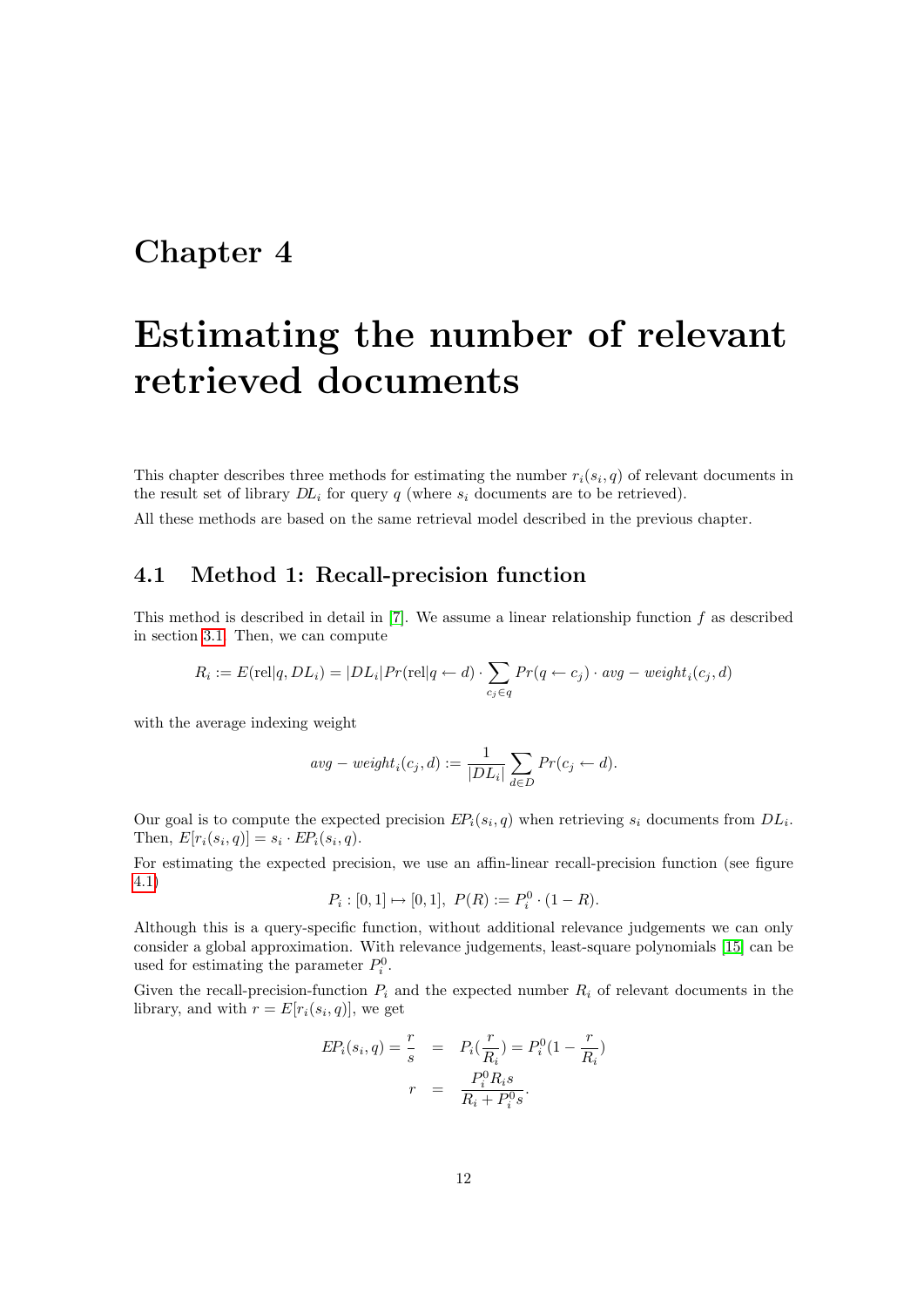

<span id="page-14-1"></span>Figure 4.1: Recall-precision-functions

### <span id="page-14-0"></span>4.2 Method 2: Simulated retrieval on sample

With query-based sampling [\[1\]](#page-40-9), "random" subsequent queries are submitted to the library in order to obtain an unbiased sample of that library. With reasonable low costs (i.e., number of queries), it is possible to retrieve an sufficiently unbiased sample of e.g. 300 documents. For other resource selection algorithms like CORI [\[2\]](#page-40-3), statistical resource descriptions like average term frequencies  $avg\_tf_t$  and inverse document frequencies  $df_t$  are extracted. Experiments showed that these resource descriptions are sufficiently similar to the "real" resource description for CORI.

For this method, the complete retrieved sample is used. The documents are indexed (with stemming and stop word elimination), and all terms t with the corresponding indexing weights  $Pr(t \leftarrow d)$ (e.g., BM 25) is stored in a database or IR system. Like the original QBS technique, this will be done in a preparation step for MIND (which only has to be done once, but it is a good idea to repeat this after some time to incorporate changes of the underlying library).

Given a query q, the resource selection module simulates retrieval on this small sample (300 documents), obtaining a score (probability  $Pr(q \leftarrow d)$ ) for each sample document. These scores are used to compute the score distribution density. Then, the expected number of relevant retrieved documents can be computed be means of the function  $f$  and the formulae [3.1](#page-9-1) and [3.2.](#page-9-2)

The advantages of this method are:

- The method is very easy to understand and to implement.
- The method uses information from the query-based sampling process which is necessary anyway.
- This method is suitable for all media types.

An disadvantage is that we have to simulate retrieval on this sample before querying the actual library. In section [5.7,](#page-24-1) the efficiency of this method is evaluated.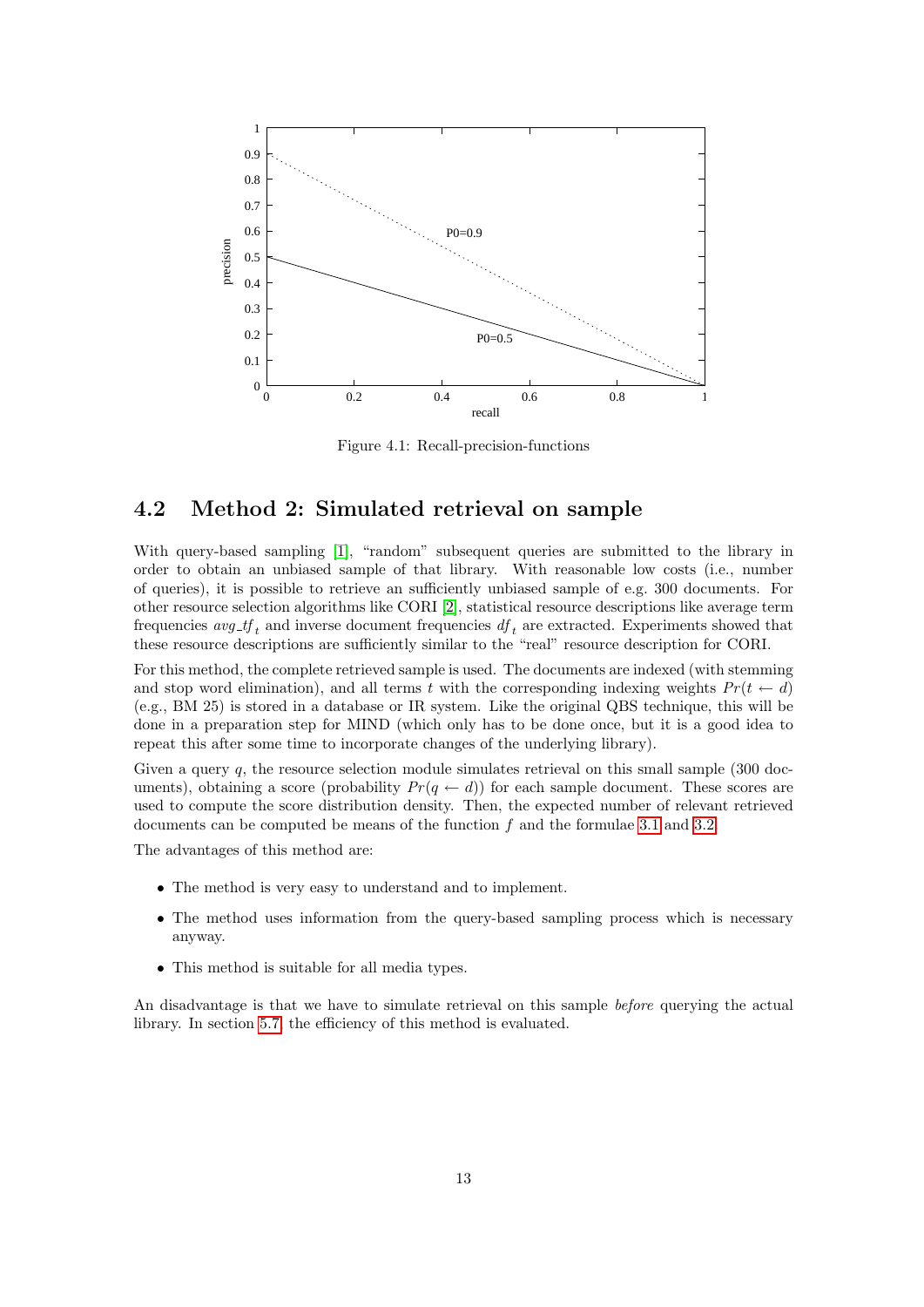### <span id="page-15-0"></span>4.3 Method 3: Modelling term indexing weights

This method tries to model the distribution of the indexing weights. Then, the indexing weight distribution is used to model the score distribution.

The indexing weight of a term t is the probability  $Pr(t \leftarrow d)$ . Let  $p_t$  be the density of the indexing weights for term  $t$  in all documents in the library. Then, the aim is to find an approximation of this density.

We evaluated two different, well known distributions, the exponential distribution (subsection [4.3.1\)](#page-15-1) and the normal distribution ( subsection [4.3.2\)](#page-16-0), the results are shown in section [5.2.](#page-19-0)

For a query with two (independent) terms  $t_1$  and  $t_2$  with weight densities  $p_1$ ,  $p_2$ , the indexing weights for these terms in the library are considered as random variables  $X_j := Pr(t_j \leftarrow d)$ . Then, together with the abbreviations  $a_j := Pr(q \leftarrow t_j)$ , we obtain the resulting random variable X (the scores)

$$
\begin{array}{|c|c|}\n\hline\n\text{a.} & \text{b.} \\
\hline\n\text{b.} & \text{c.} \\
\hline\n\text{c.} & \text{d.} \\
\hline\n\text{d.} & \text{d.} \\
\hline\n\text{d.} & \text{d.} \\
\hline\n\text{d.} & \text{d.} \\
\hline\n\text{d.} & \text{d.} \\
\hline\n\text{d.} & \text{d.} \\
\hline\n\text{d.} & \text{d.} \\
\hline\n\text{d.} & \text{d.} \\
\hline\n\text{d.} & \text{d.} \\
\hline\n\text{d.} & \text{d.} \\
\hline\n\text{d.} & \text{d.} \\
\hline\n\text{d.} & \text{d.} \\
\hline\n\text{d.} & \text{d.} \\
\hline\n\text{d.} & \text{d.} \\
\hline\n\text{d.} & \text{d.} \\
\hline\n\text{d.} & \text{d.} \\
\hline\n\text{d.} & \text{d.} \\
\hline\n\text{d.} & \text{d.} \\
\hline\n\text{d.} & \text{d.} \\
\hline\n\text{d.} & \text{d.} \\
\hline\n\text{d.} & \text{d.} \\
\hline\n\text{d.} & \text{d.} \\
\hline\n\text{d.} & \text{d.} \\
\hline\n\text{d.} & \text{d.} \\
\hline\n\text{d.} & \text{d.} \\
\hline\n\text{d.} & \text{d.} \\
\hline\n\text{d.} & \text{d.} \\
\hline\n\text{d.} & \text{d.} \\
\hline\n\text{d.} & \text{d.} \\
\hline\n\text{d.} & \text{d.} \\
\hline\n\text{d.} & \text{d.} \\
\hline\n\text{d.} & \text{d.} \\
\hline\n\text{d.} & \text{d.} \\
\hline\n\text{d.} & \text{d.} \\
\hline\n\text{d.} & \text{d.} \\
\hline\n\text{d.} & \text{d.} \\
\hline\n\text{d.} & \text{d.} \\
\hline\n\text{d.} & \text{d.} \\
\hline\n\text{d.} & \text{d.} \\
\hline\n\text{d.}
$$

$$
X := a_1 \cdot X_1 + a_2 \cdot X_2 = Pr(q \leftarrow d).
$$

<span id="page-15-2"></span>Figure 4.2: Indexing weights for terms  $t_1$  and  $t_2$ , lines with constant  $Pr(q \leftarrow d)$ 

For the density p of the score random variable  $X, p(x)$  is the integral over the line

$$
a_1 \cdot x_1 + a_2 \cdot x_2 = x
$$

(depicted in figure [4.2\)](#page-15-2). Thus,  $p(x)$  can be computed as

$$
p(x) = \int_{-\infty}^{\infty} \frac{1}{a_2} p_1(x_1) p_2(\frac{1}{a_2}(x - a_1 \cdot x_1)) dx_1.
$$

#### <span id="page-15-1"></span>4.3.1 Exponential distribution

The exponential distribution (see figure [4.3\)](#page-16-1) has the only parameter  $\lambda = E[x]^{-1}$  (inverse of the expectation):

$$
p_t(weight = x) = \frac{\lambda}{1 - \exp(-\lambda)} \exp(-\lambda x) 1_{[0,1]}(x)
$$

The distribution of  $X$ , a linear combination of exponentially distributed random variables, is no exponential distribution. The resulting, rather complex formula is given in appendix [A.](#page-37-0) For more than two terms, the density should be computed in a numerical way.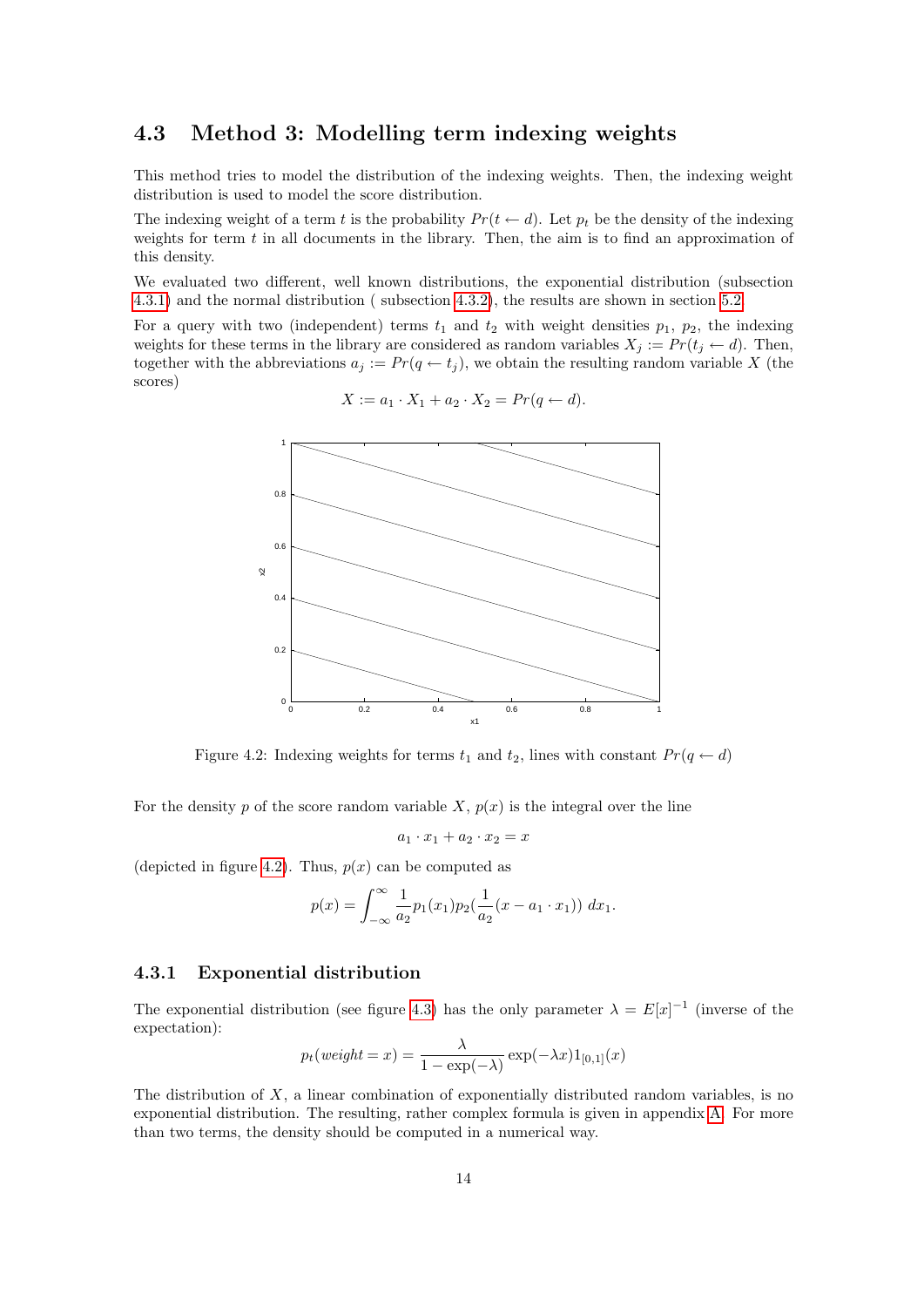

<span id="page-16-1"></span>Figure 4.3: Exponential distribution with  $\lambda = 10$ , normal distribution with  $\mu = 0.44$ ,  $\sigma^2 = 0.003$ 

#### <span id="page-16-0"></span>4.3.2 Normal distribution

The normal distribution (see figure [4.3\)](#page-16-1) has two parameters  $\mu = E[x]$  (expectation) and  $\sigma^2 =$  $V[x] = E[(x - E[x])^2]$  (variance):

$$
p_t(weight = x) := \frac{1}{\sqrt{2\pi\sigma^2}} \exp(-\frac{(x-\mu)^2}{2\sigma^2})
$$

Here, the distribution density  $p$  of the scores  $X$  is again a normal distribution with the parameters

$$
\mu = E[X] = a_1 \cdot E[X_1] + a_2 \cdot E[X_1],
$$
  
\n
$$
\sigma^2 = V[X] = (a_1)^2 \cdot V[X_1] + (a_2)^2 \cdot V[X_2].
$$

For a query with  $l$  terms, we obtain a normal distribution with the parameters

<span id="page-16-2"></span>
$$
\mu = E[X] = \sum_{i=1}^{l} a_i \cdot E[X_i], \qquad (4.1)
$$

$$
\sigma^2 = V[X] = \sum_{i=1}^{l} (a_i)^2 \cdot V[X_1]. \tag{4.2}
$$

This, the computation of the parameters  $\mu$  and  $\sigma^2$  is easy and efficient computations.

The assumption of normally distributed indexing weights leads to normally distributed scores which contrast Manmatha's work in [\[12\]](#page-40-10). According to this paper, there is a normal distribution for the scores of the relevant documents and an exponential distribution for the irrelevant documents. But in practice, it is often impossible to compute the corresponding distribution parameters (about 60 relevant documents are required to compute the parameters, but in most cases a digital library does not contain so many relevant documents at all). Thus, we restricted our work to the easier case of a normal distribution. Our experiments in section [5.2](#page-19-0) support this assumption.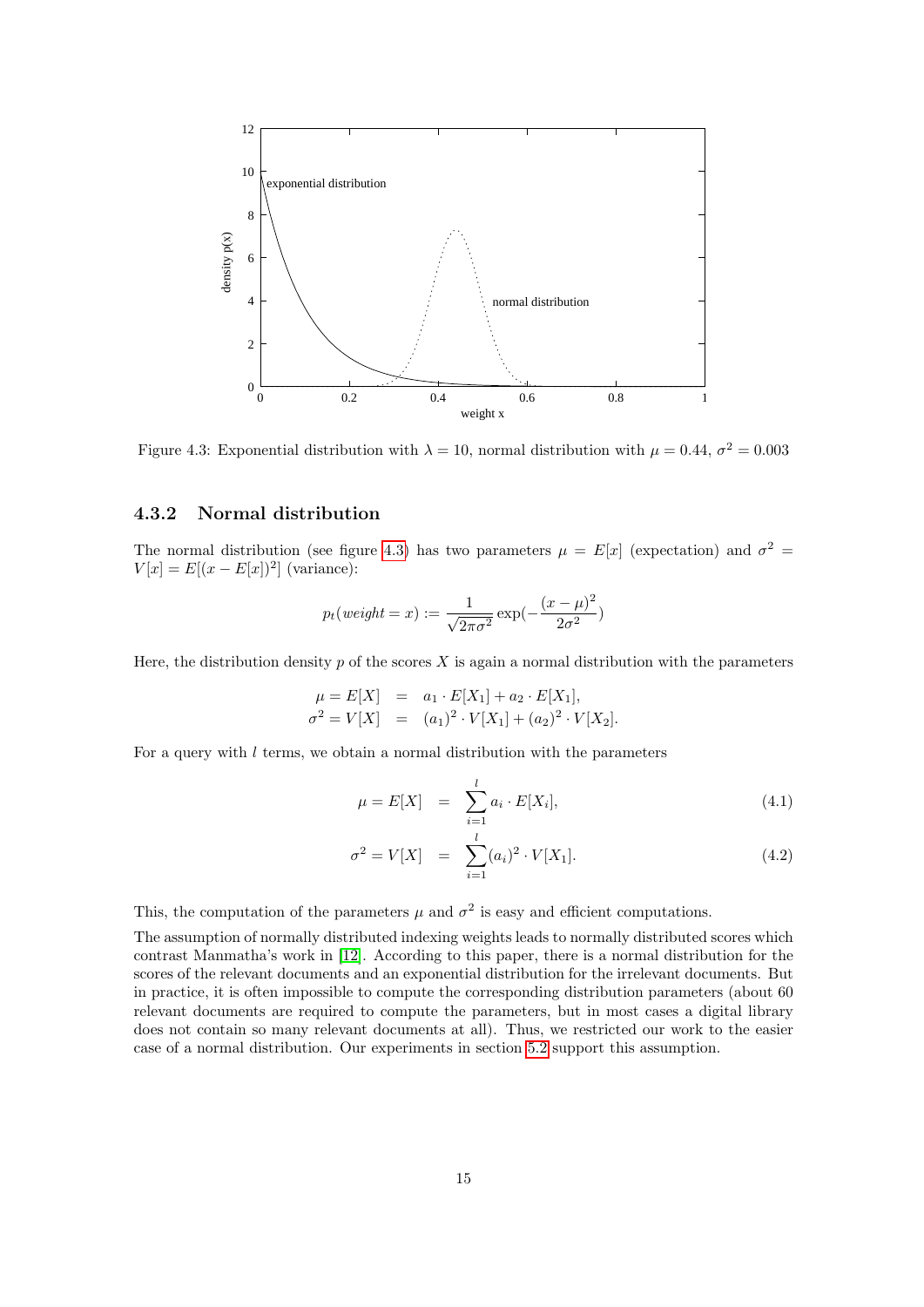## <span id="page-17-0"></span>Evaluation

This chapter describes the evaluation of the MIND resource selection framework, its basic hypotheses (normal distribution, logistic relationship function  $f$ ), the three methods for estimating the number of relevant retrieved documents and the efficiency of method 2.

#### <span id="page-17-1"></span>5.1 Test bed

We performed evaluation with the CMU 100 collection test bed. To reduce the evaluation time, we only used the AP 1988-1990 collection and split it into 24 collections, according to the CMU 100 collection partition [\[4\]](#page-40-11).

We removed all TREC stop words, and applied the Porter stemmer. As indexing weights, we used a BM 25 variant (for original BM 25, see [\[14\]](#page-41-3))

$$
tfw(t, d) := \frac{tf(t, d)}{tf(t, d) + 0.5 + 1.5 \cdot \frac{dl(d)}{avgdl}}
$$

$$
idf(t) := \frac{\log \frac{|DL|}{df(t)}}{\log |DL_{collection}|}
$$

$$
P(t \leftarrow d) := tfw(t, d) \cdot idf(t).
$$

Here,  $tf(t, d)$  denotes the number of times term t appeared in document d (term frequency),  $dl(d)$ the number of tokens in d (document length), avgdl the average document length in the collection,  $df(t)$  the number of documents containing term t,  $|DL|$  the number of documents in document set  $|DL|$  (collection or sample), and  $|DL_{collection}|$  the number of documents in the complete collection.

Different to other authors, we normalised the idf component s.th. the indexing weight in the closed interval [0, 1] and, thus, can be regarded as the probability  $Pr(t \leftarrow d)$ ).

Furthermore, we used the 300 document QBS samples specified by [\[3\]](#page-40-12).

As test queries, we used the description fields TREC topics 51-100 (with stemming and stop word removal). One of the topic texts is depicted in figure [5.1.](#page-18-0) Relevance judgements for these queries are given within the TREC collection. Documents with no judgement are treated as irrelevant.

As query weights  $Pr(q \leftarrow t)$ , we used the normalised tf

$$
P(q \leftarrow t) := \frac{tf(t, q)}{q l(q)}.
$$

Here,  $tf(t, q)$  denotes the number of times term t appears in the query q, and  $ql(q)$  the number of tokens in q (query length). Thus,  $\sum_{t \in q} P(q \leftarrow t) = 1$ .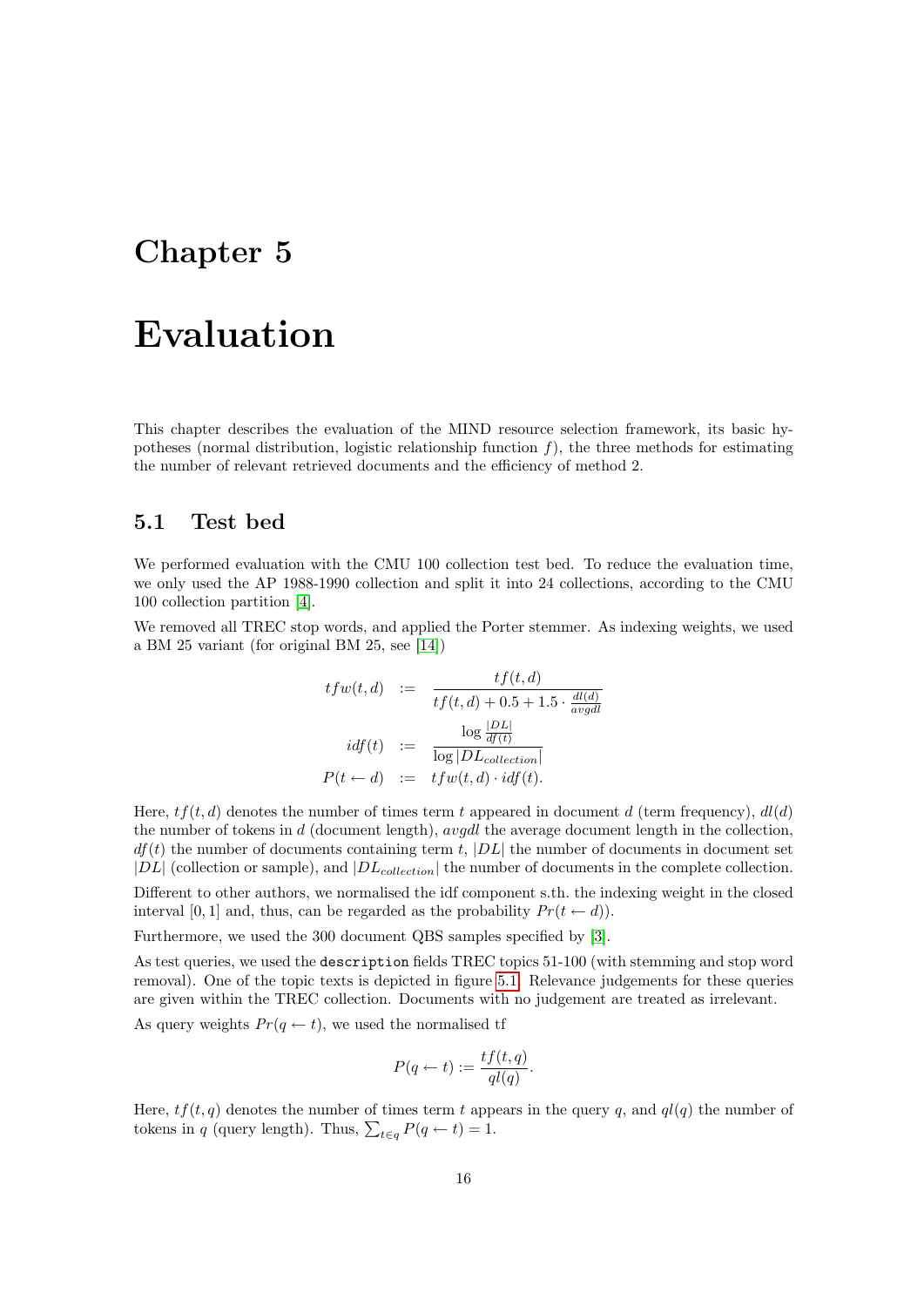<top> <head> Tipster Topic Description <num> Number: 051 <dom> Domain: International Economics <title> Topic: Airbus Subsidies <desc> Description: Document will discuss government assistance to Airbus Industrie, or mention a trade dispute between Airbus and a U.S. aircraft producer over the issue of subsidies. <smry> Summary: Document will discuss government assistance to Airbus Industrie, or mention a trade dispute between Airbus and a U.S. aircraft producer over the issue of subsidies. <narr> Narrative: A relevant document will cite or discuss assistance to Airbus Industrie by the French, German, British or Spanish government(s), or will discuss a trade dispute between Airbus or the European governments and a U.S. aircraft producer, most likely Boeing Co. or McDonnell Douglas Corp., or the U.S. government, over federal subsidies to Airbus. <con> Concept(s): 1. Airbus Industrie 2. European aircraft consortium, Messerschmitt-Boelkow-Blohm GmbH, British Aerospace PLC, Aerospatiale, Construcciones Aeronauticas S.A. 3. federal subsidies, government assistance, aid, loan, financing 4. trade dispute, trade controversy, trade tension 5. General Agreement on Tariffs and Trade (GATT) aircraft code 6. Trade Policy Review Group (TPRG) 7. complaint, objection 8. retaliation, anti-dumping duty petition, countervailing duty petition, sanctions  $\langle$ fac $\rangle$  Factor $(s)$ : <def> Definition(s):

</top>

<span id="page-18-0"></span>Figure 5.1: TREC topic 51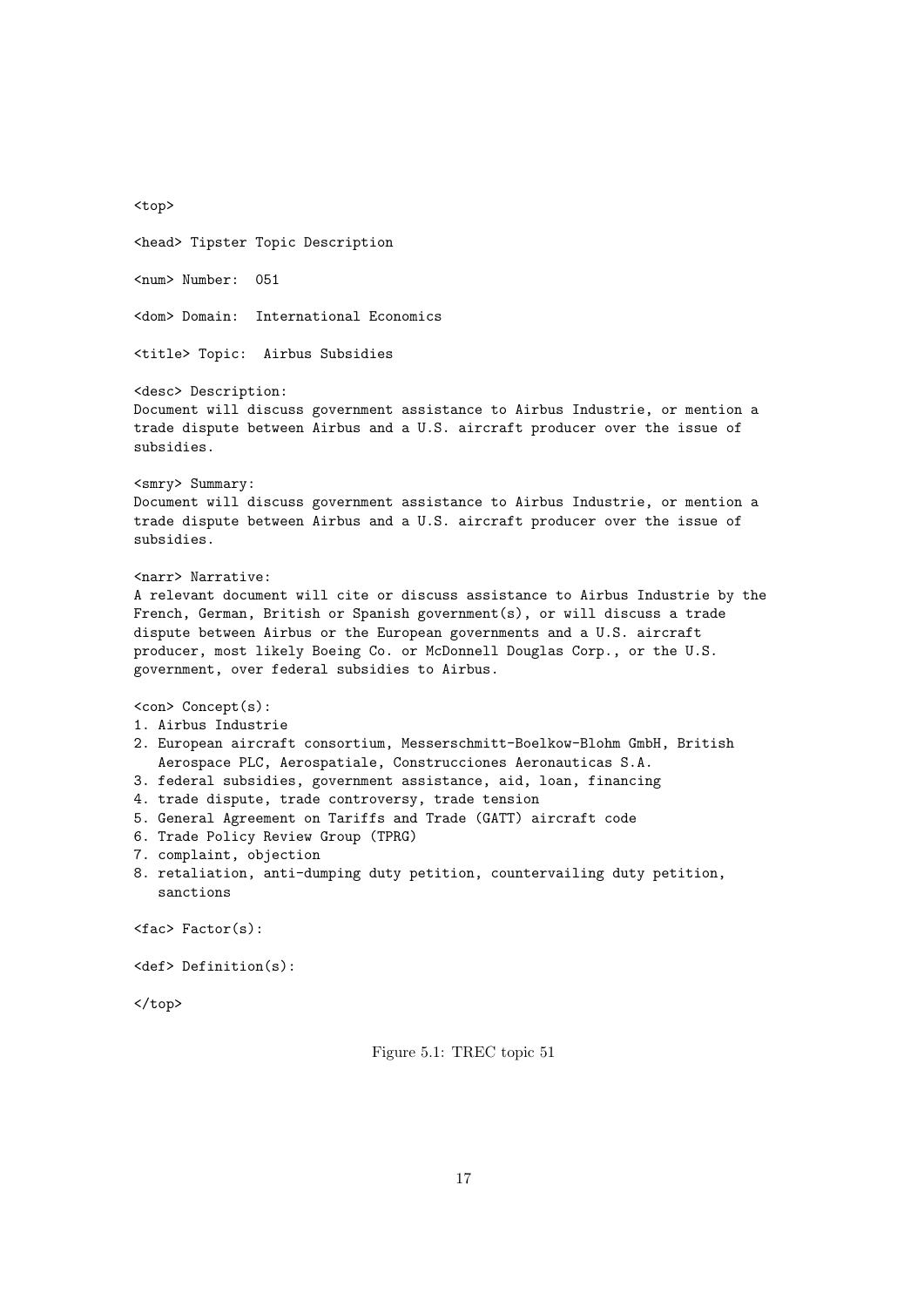### <span id="page-19-0"></span>5.2 Indexing weights

In method 2 – simulated retrieval on sample –, the indexing weights in the sample are used as approximations of the indexing weights in the collection for estimating the document score distribution. Thus, first of all it should be verified that the indexing weight distributions are similar in both the collection and the sample.

Method  $3$  – modeling term indexing weights – aims to fit the actual indexing weights of the terms by a well-known distribution (see section [4.3\)](#page-15-0). Candidates are the exponential and the normal distribution distribution; both distributions are evaluated.

The results can be found in figures [5.2](#page-20-0) (exponential distribution) and [5.3](#page-21-0) (normal distribution). The first plot in each diagram shows the actual indexing weights in the complete ap88 1 collection (10.586 documents), the second plot the corresponding (exponential or normal) fit. The two other plots show the actual indexing weights in the 300 document sample and the corresponding fit, respectively. The parameters of the fit ( $\lambda$  for the exponential fit,  $\mu$  and  $\sigma^2$  for the normal fit) are computed from the collection and sample, respectively. As there is a huge number of documents which do not contain a term (and, thus, have a zero indexing weight), there is a big peak at zero which is omitted in the plots for better readability.

Although there are slight differences, the indexing weight distributions seem to be rather similar in both the collection and the sample. Furthermore, it became clear that the exponential distribution is not appropriate for modelling the BM 25 indexing weights. In contrast, the normal distribution seems to be appropriate as an approximation. The results are very much the same for the other collections and terms.

#### <span id="page-19-1"></span>5.3 Document scores

In this framework, a document score is the implication probability  $Pr(q \leftarrow d)$ . Both, method 2 and method 3, are evaluated:

- In method 2, retrieval is simulated on the sample, and the resulting distribution is used as an approximation of the actual document score distribution in the collection.
- In method 3, the parameters  $(\mu, \sigma^2)$  of the document score distribution are computed based on the normal distribution of the indexing weights in the sample (see subsection [4.3.2,](#page-16-0) formulae [4.1](#page-16-2) and [4.2\)](#page-16-2):

$$
\mu = E[X] = \sum_{i=1}^{l} a_i \cdot E[X_i],
$$
  

$$
\sigma^2 = V[X] = \sum_{i=1}^{l} (a_i)^2 \cdot V[X_1].
$$

The results can be found in figure [5.4.](#page-22-0) The first plot in each diagram shows the actual document scores in the complete ap88.1 collection (10.586 documents), the second plot the resulting normal distribution based on the indexing weight distribution parameters of the collection. The two other plots show the actual document scores in the 300 document sample and the resulting normal distribution based on the indexing weight distribution parameters of the sample, respectively. As there is a huge number of documents with zero score, there is a big peak at zero which is omitted in the plots for better readability.

The distributions in the collection and the sample are quite similar. Furthermore, a normal distribution seems to be a good approximation for the document scores, although there are some differences at the high (and most interesting scores). Once more, the results are very much the same for the other collections and queries.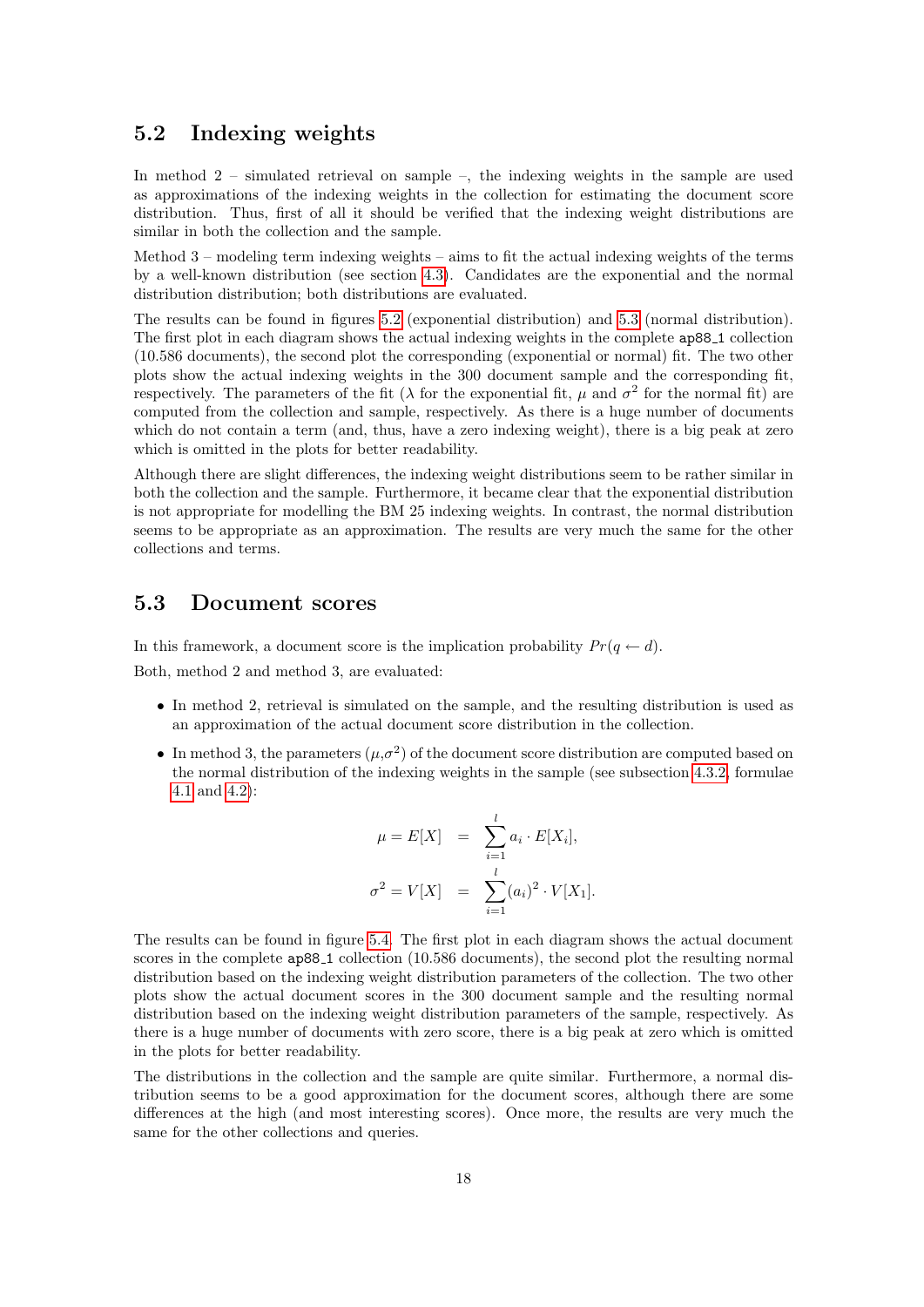

<span id="page-20-0"></span>Figure 5.2: Indexing weights – exponential distribution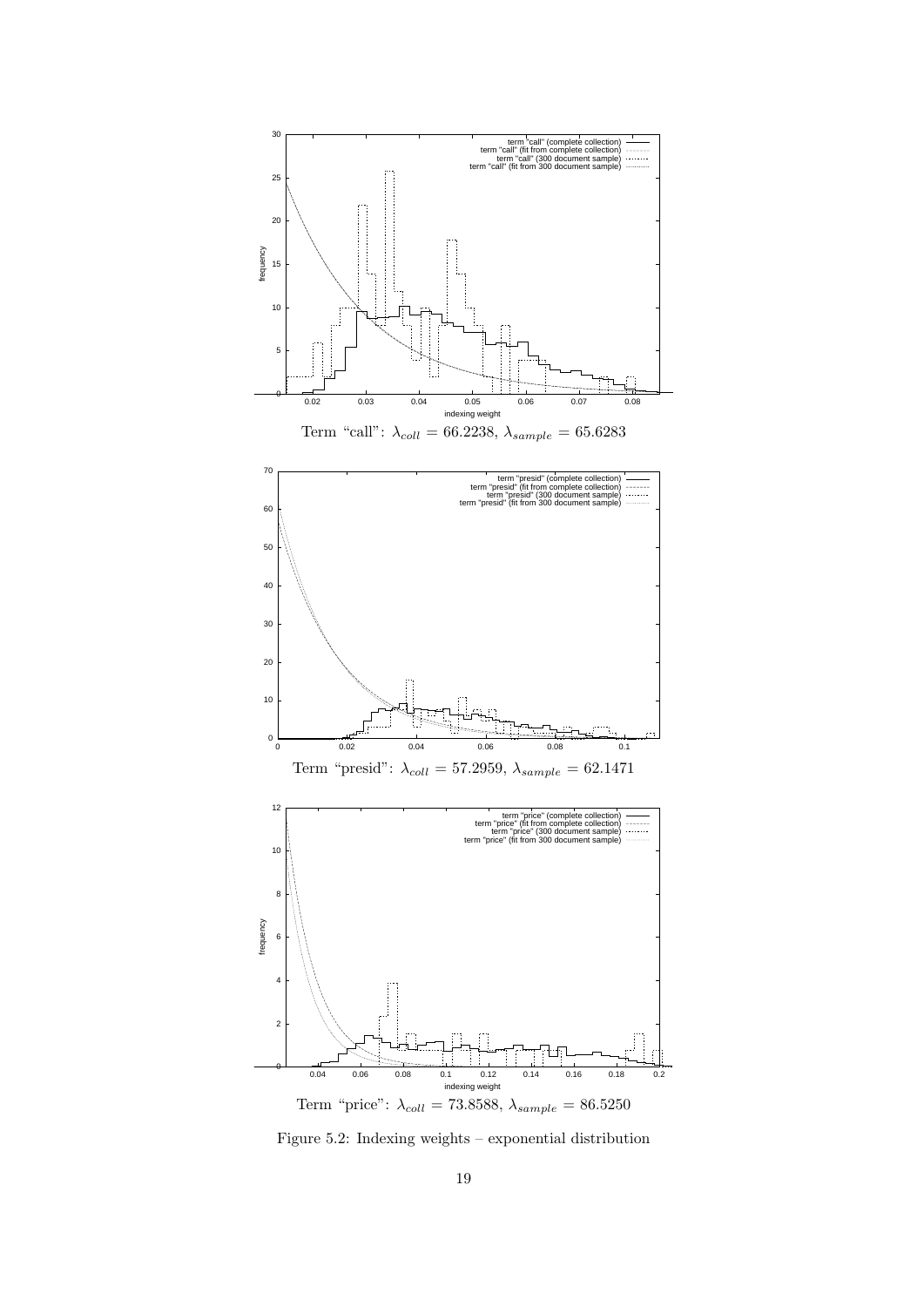

Term "call":  $\mu_{coll} = 0.015100, \sigma_{coll}^2 = 0.000525, \ \mu_{sample}^2 = 0.015237, \sigma_{sample}^2 = 0.000425$ 



Term "presid":  $\mu_{coll} = 0.017453, \sigma_{coll}^2 = 0.000665, \mu_{sample}^2 = 0.016090, \sigma_{sample}^2 = 0.000690$ 



Term "price":  $\mu_{coll} = 0.013539, \sigma_{coll}^2 = 0.001514, \ \mu_{sample}^2 = 0.0115573, \sigma_{sample}^2 = 0.001392$ 

<span id="page-21-0"></span>Figure 5.3: Indexing weights – normal distribution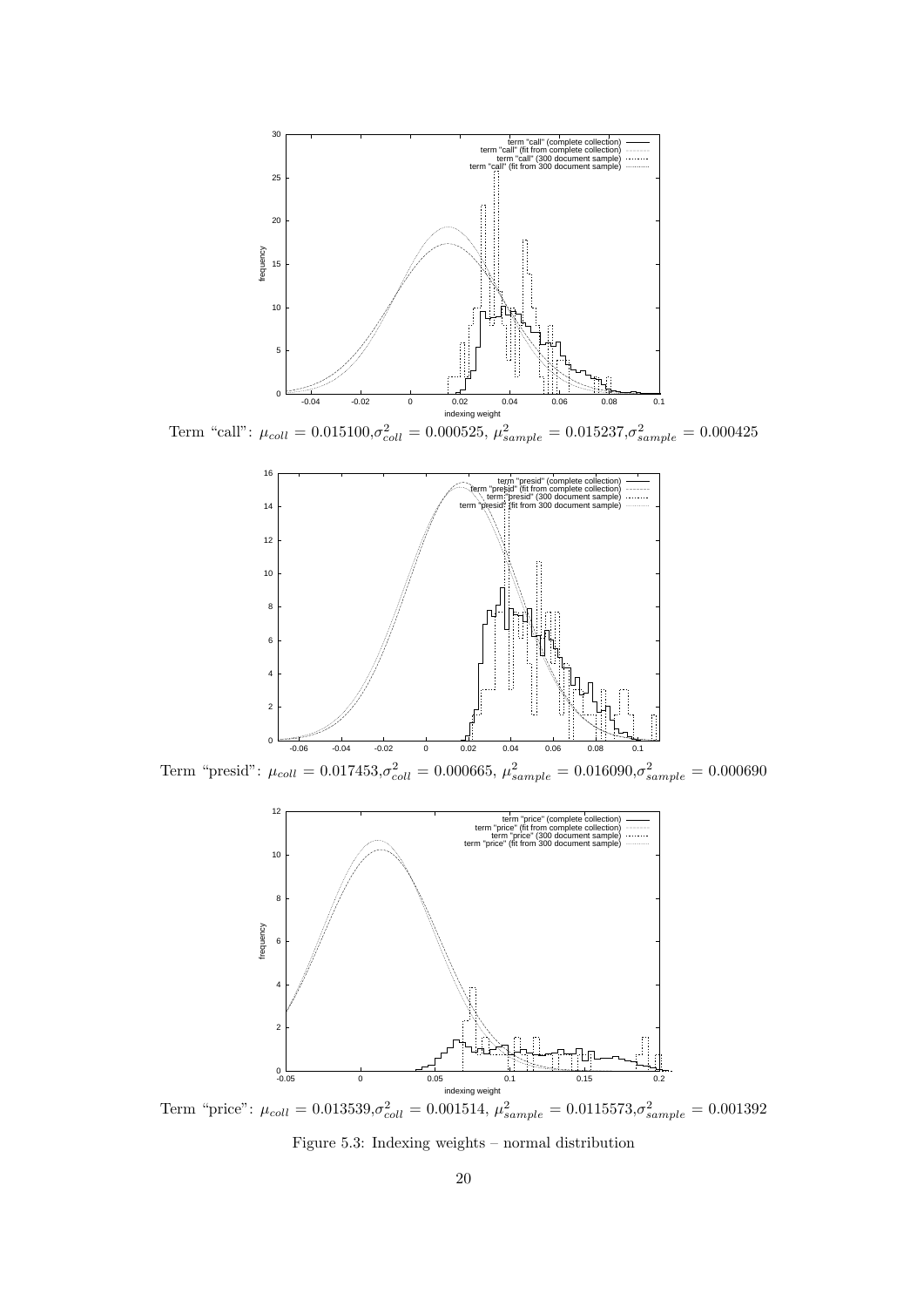

Query 51:  $\mu_{coll} = 0.007668, \sigma_{coll}^2 = 5.405478e-05, \mu_{sample}^2 = 0.006660, \sigma_{sample}^2 = 4.826139e-05$ 



Query 65:  $\mu_{coll} = 0.006456, \sigma_{coll}^2 = 0.000116, \mu_{sample}^2 = 0.006462, \sigma_{sample}^2 = 0.000126$ 

<span id="page-22-0"></span>Figure 5.4: Document scores – normal distribution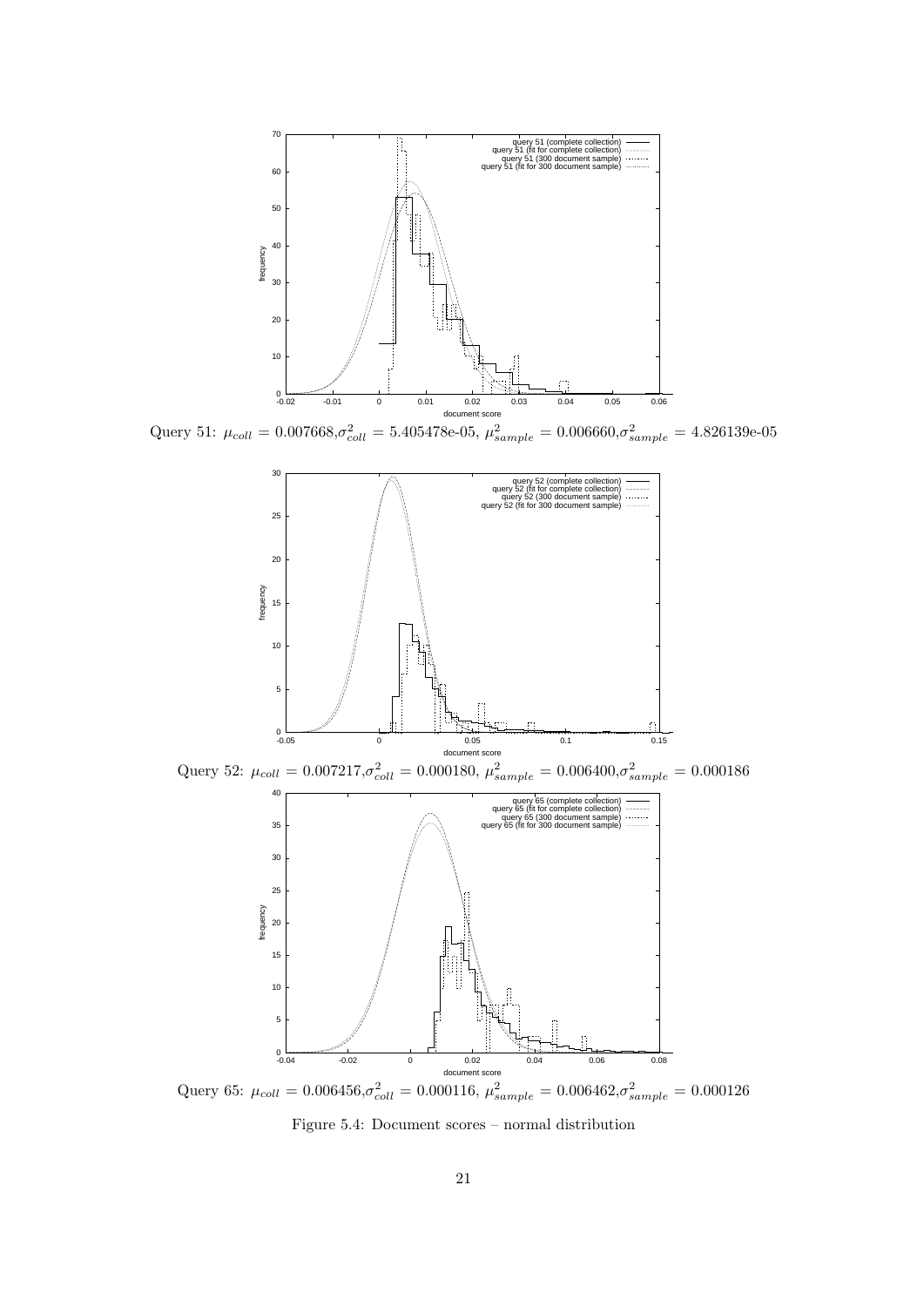### <span id="page-23-0"></span>5.4 Computing relevance probabilities

In chapter [3,](#page-9-0) we proposed two different functions for modeling the relationship between the score  $Pr(q \leftarrow d)$  and the probability of relevance  $Pr(\text{rel}|q, d)$ :

Linear function:

$$
f: [0,1] \mapsto [0,1], \ f(x) := Pr(\text{rel}|q \leftarrow d) \cdot x.
$$

Logistic function:

$$
f: [0,1] \mapsto [0,1],
$$
  $f(x) := \frac{\exp(b_0 + b_1 x)}{1 + \exp(b_0 + b_1 x)}$ .

In this section, we evaluate both functions. Plots are shown for the complete ap88 1 collection and its 300 document sample, both for parameters which are optimal for that query and global parameters (computed for all queries). The results (actual relevance judgements and estimated probabilities of relevance) are depicted in figures [5.5,](#page-25-0) [5.6,](#page-26-0) [5.7](#page-27-0) and [5.8.](#page-28-0)

One can see that the quality of the linear function is very poor, whereas the logistic function is an appropriate approximation for the underlying relationship (e.g., for query 51, the estimated values nearly exactly match the relevance judgements) if the relevant documents are the top-ranked ones.

Furthermore, it becomes clear that for the sample, the quality also is poor for the logistic functions, The reason is that the highest score in the sample is much below the highest score in the collection, and thus has a probability of nearly zero. We will see that the quality of method 2 is bad.

### <span id="page-23-1"></span>5.5 Number of relevant documents in the DL

Method 1 relies on estimating the number of relevant documents in the library. Thus, we tested the quality of this number against the actual number of relevant documents in the library (derived from the relevance judgements). For method 1 (recall-precision function), we used a linear relationship between score and probability of relevance, for method 2 and 3 we used a logistic function. For method 3, we first normalised the scores s.th. the highest normalised score is 1, as this improves the quality. For method 2, this had no significant impact, thus we used unnormalised scores. In all cases, we computed global parameters.

We tested estimations from the sample and the collection. Some results are shown in figures [5.1](#page-23-2) and [5.2.](#page-23-3)

| collection | query | actual | method 1 | method 2 | method 3 |
|------------|-------|--------|----------|----------|----------|
| $ap88-1$   | $-51$ |        |          |          |          |
| ap88.1     | 52    | 19     |          |          |          |
| $ap88-1$   | 64    | 10     |          |          |          |

<span id="page-23-2"></span>Table 5.1: Expected number of relevant documents in DL (sample)

| collection | query | actual | method 1 | method 2 | method 3 |
|------------|-------|--------|----------|----------|----------|
| $ap88-1$   |       |        |          |          |          |
| $ap88-1$   | 52    | 19     |          | 38       |          |
| $ap88-1$   | 64    | 10     |          |          |          |

<span id="page-23-3"></span>Table 5.2: Expected number of relevant documents in DL (collection)

These tables shows a poor quality, even for the optimum estimation. This result gives a first hint about a poor quality of method 1, the only method for which the expected number of relevant documents in the underlying library is necessary.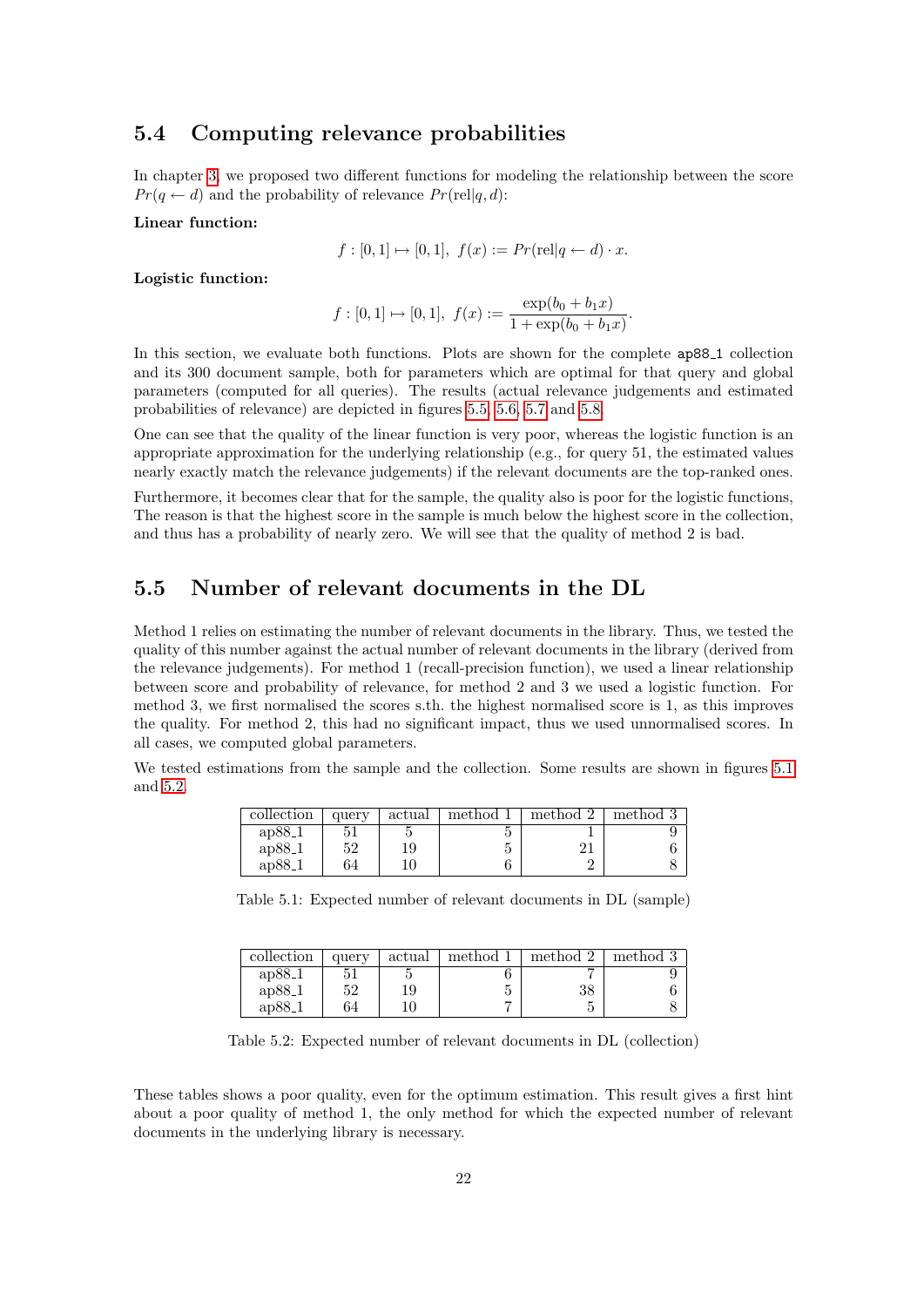#### <span id="page-24-0"></span>5.6 Number of relevant documents in result set

All methods aim to estimate the number  $r_i(s_i, q)$  of relevant documents in the result set of  $DL_i$ when retrieving  $s_i$  documents. Thus, we tested all three methods (optimum test with estimations derived from the collection and real application tests with estimations derived from the sample only).

For method 1, the recall-precision-function (or, more precisely, the starting parameter  $P_i^0$ ) is computed from a learning sample with least-square polynomials [\[15\]](#page-41-4). For our experiments, we used all relevance judgements for all queries included in the TREC collection.

Some results are shown in figure [5.9](#page-29-0) (sample) and [5.10](#page-30-0) (collection). The first line denotes the actual relevance judgements (baseline).

#### <span id="page-24-1"></span>5.7 Efficiency

One potential performance bottleneck of method 2 is the simulated retrieval on the library sample (300 documents).

Thus, we measured the real time of this retrieval run on collection  $ap88\text{--}1$  with query 51 (13 terms) and a short version (3 manually created term) of it. Evaluation was done with a small perl script, and all data was stored in a mysql database, running on two distinct Linux PC machines.

We measured the time for 1,000 retrieval runs, and repeated that test several times. The average time for one retrieval run (on the 300 documents) is about 50  $ms$ . This number did not vary much with the number of terms involved.

For comparison, we also measured time for retrieval on the complete library ( $\approx 10,000$  documents). Here, one retrieval run takes about 2.5 s.

### <span id="page-24-2"></span>5.8 Overall retrieval quality

In reality, were are not particularly interested in estimating the expected number of relevant documents in one library's result set, but we want to maximise the number of relevant documents in the fused result set.

We evaluated all three methods (where the estimations are derived from the samples only, and global parameters for the function f are used). For the cost function, we simply set  $EC_i^T \equiv 0$  and  $EC_i^M \equiv 0$ , thus we considered only retrieval quality.

Some results can be seen in figure [5.11.](#page-31-0) Here, the very first line shows the baseline, the result of resource selection using the actual number of relevant documents (derived from the relevance judgements). The very last line shows the result of a retrieval run over the union of all 24 AP collections.

One can see that method 1 (the one proposed in the former publication [\[7\]](#page-40-4)) and method 3 (the new method described in this document) perform quite similar, with slight improvements through the new method 3 for some queries. Method 2 performs worse.

On the other hand, the quality of method 1 and 3 is in most cases far away from the optimum baseline.

As another baseline, we also conducted experiments with estimations based on the complete collection. Although not shown in the plots, retrieval quality does not significantly increase for method 3. Thus, the loss by estimating from a sample only is quite small. This is not surprising as the statistical moments of the normal distributions are very similar in the collection and the sample.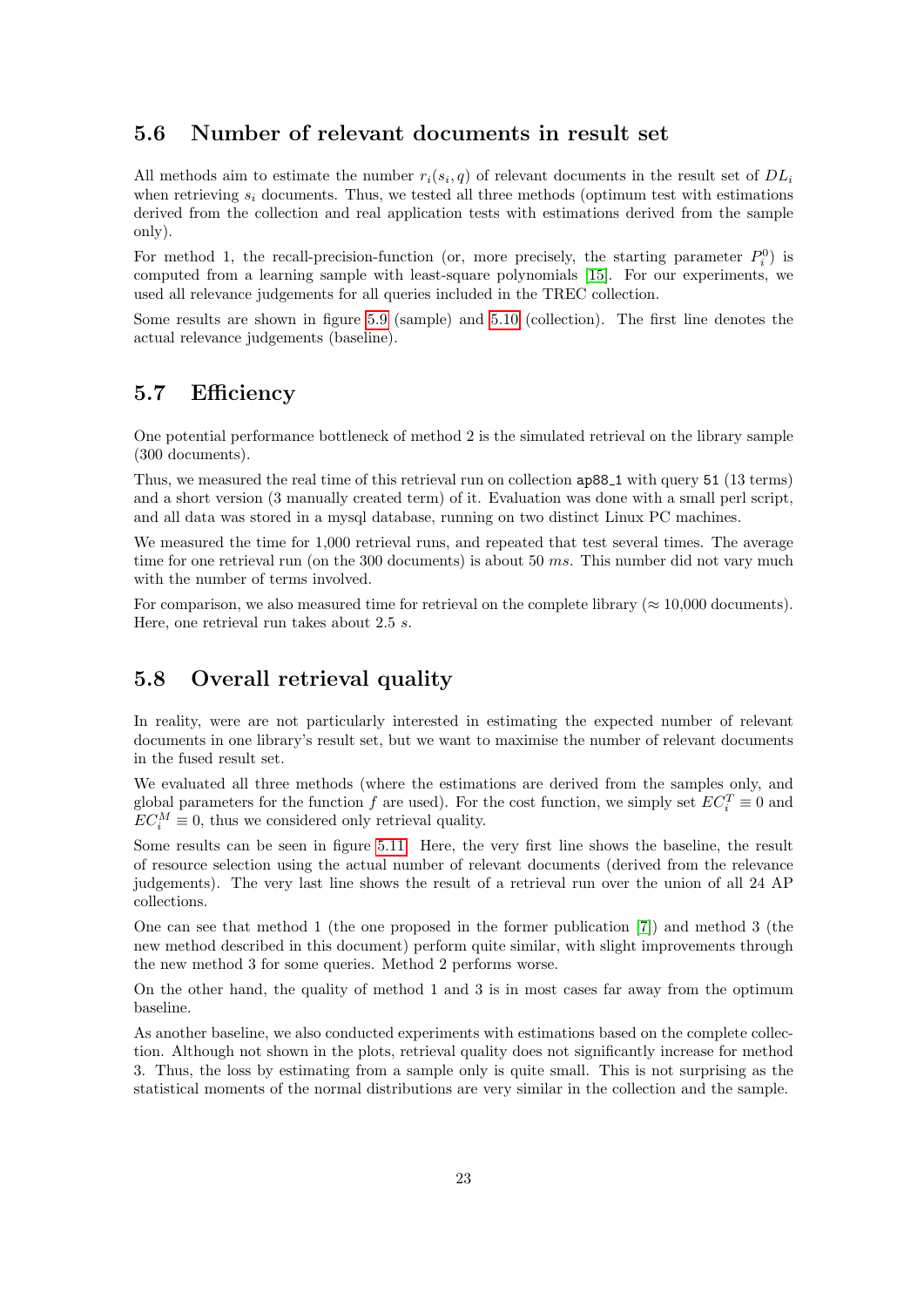

<span id="page-25-0"></span>Figure 5.5: Relevance probabilities (query-specific parameters, collection)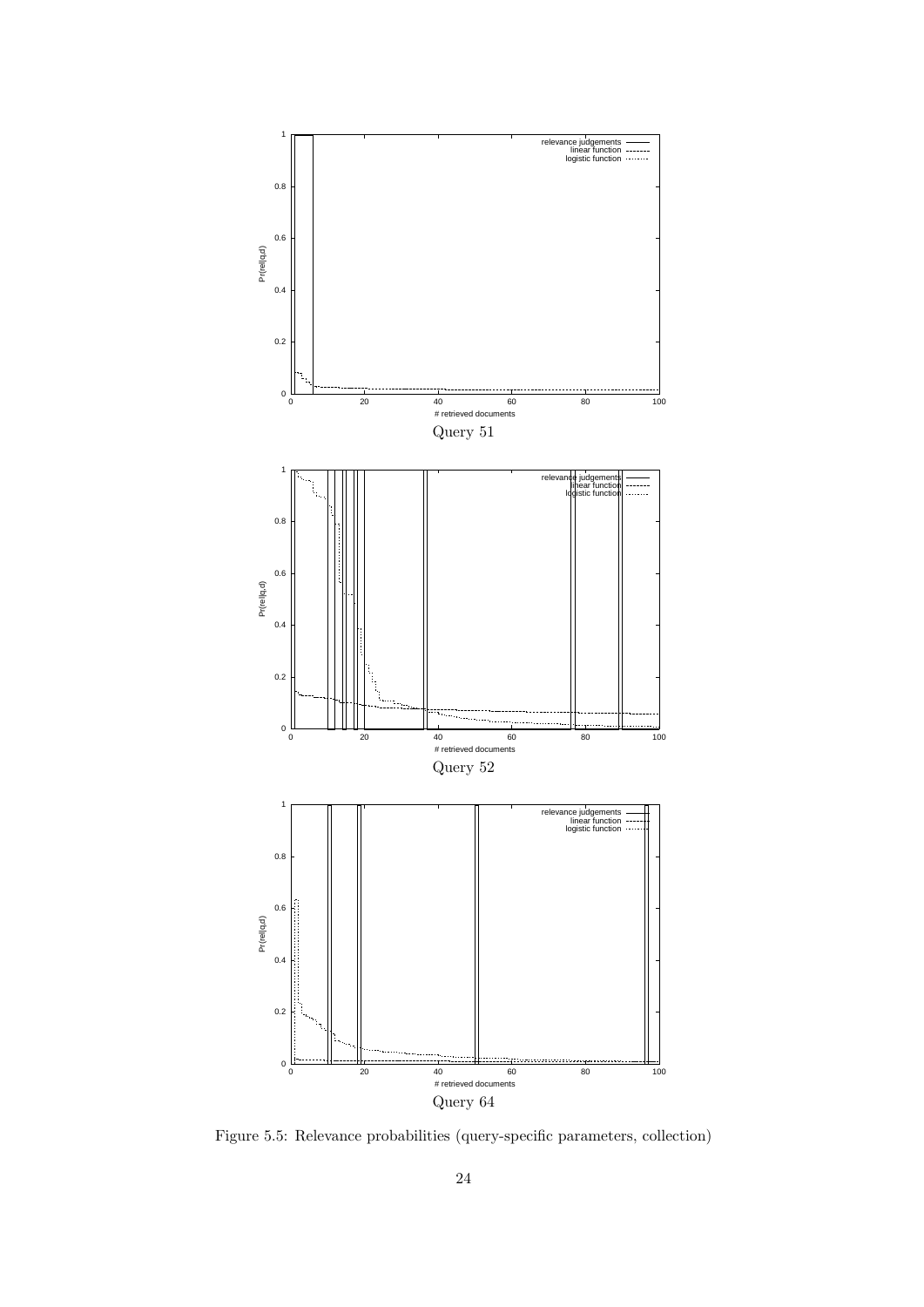

<span id="page-26-0"></span>Figure 5.6: Relevance probabilities (query-specific parameters, sample)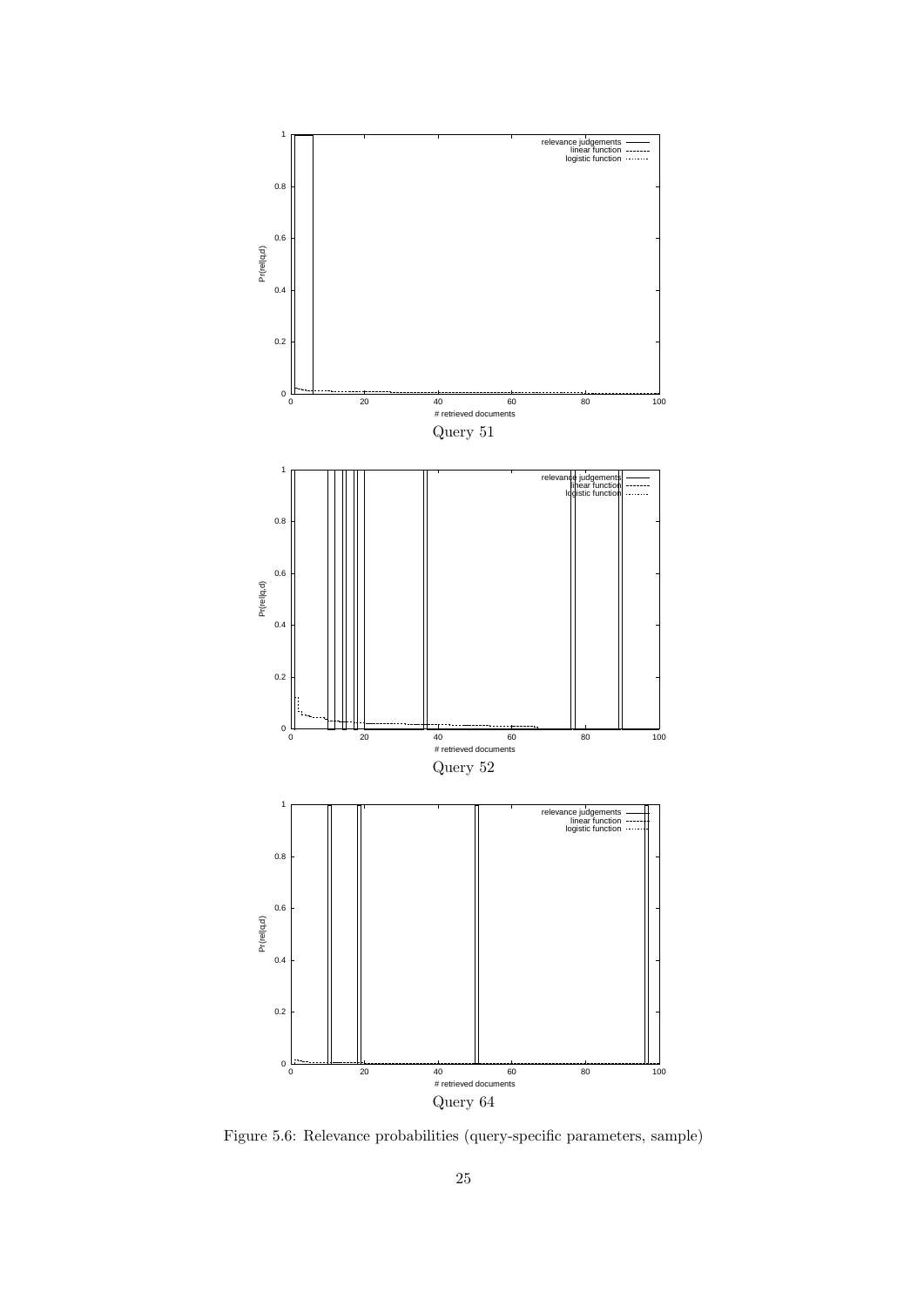

<span id="page-27-0"></span>Figure 5.7: Relevance probabilities (global parameters, collection)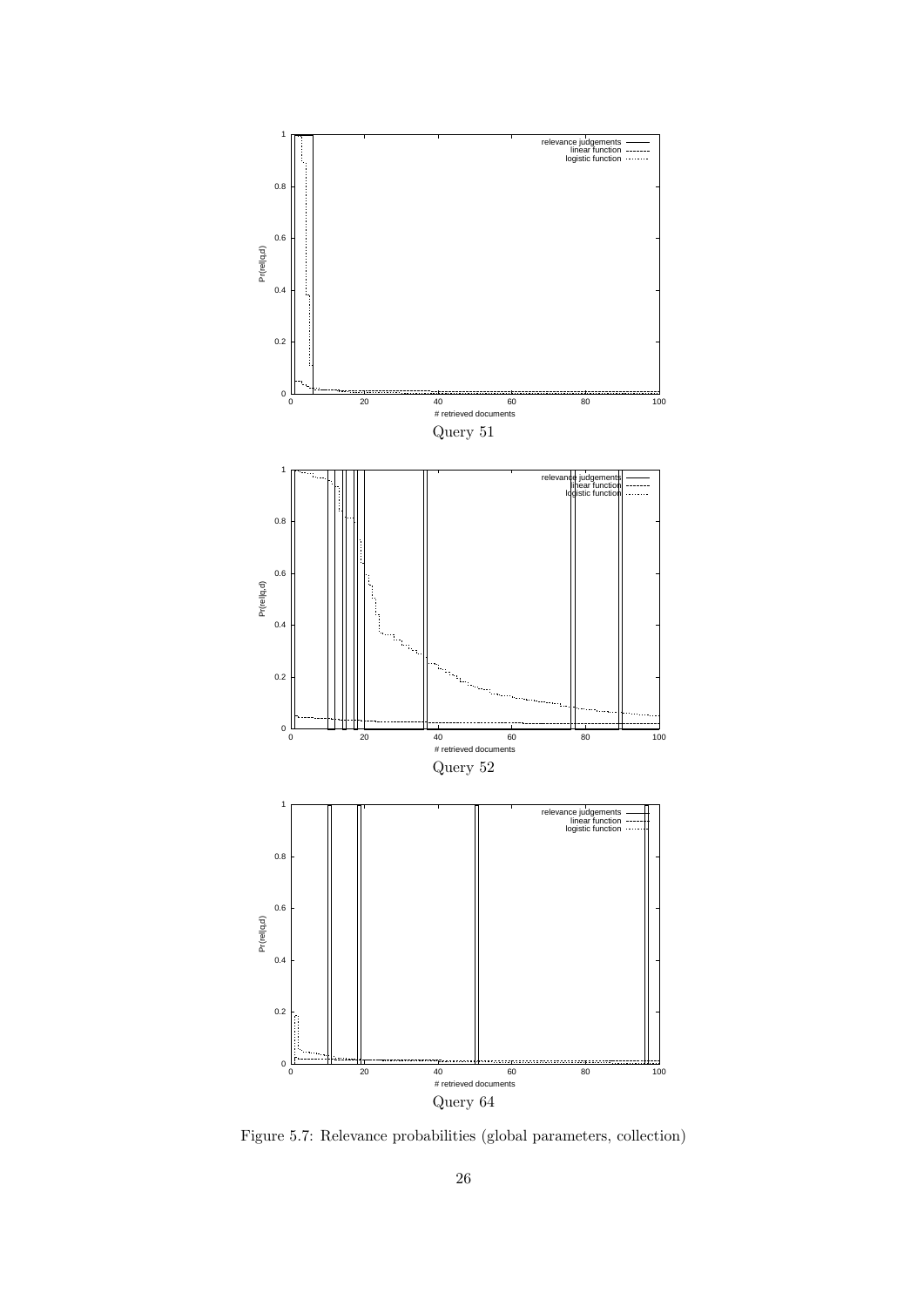

<span id="page-28-0"></span>Figure 5.8: Relevance probabilities (global parameters, sample)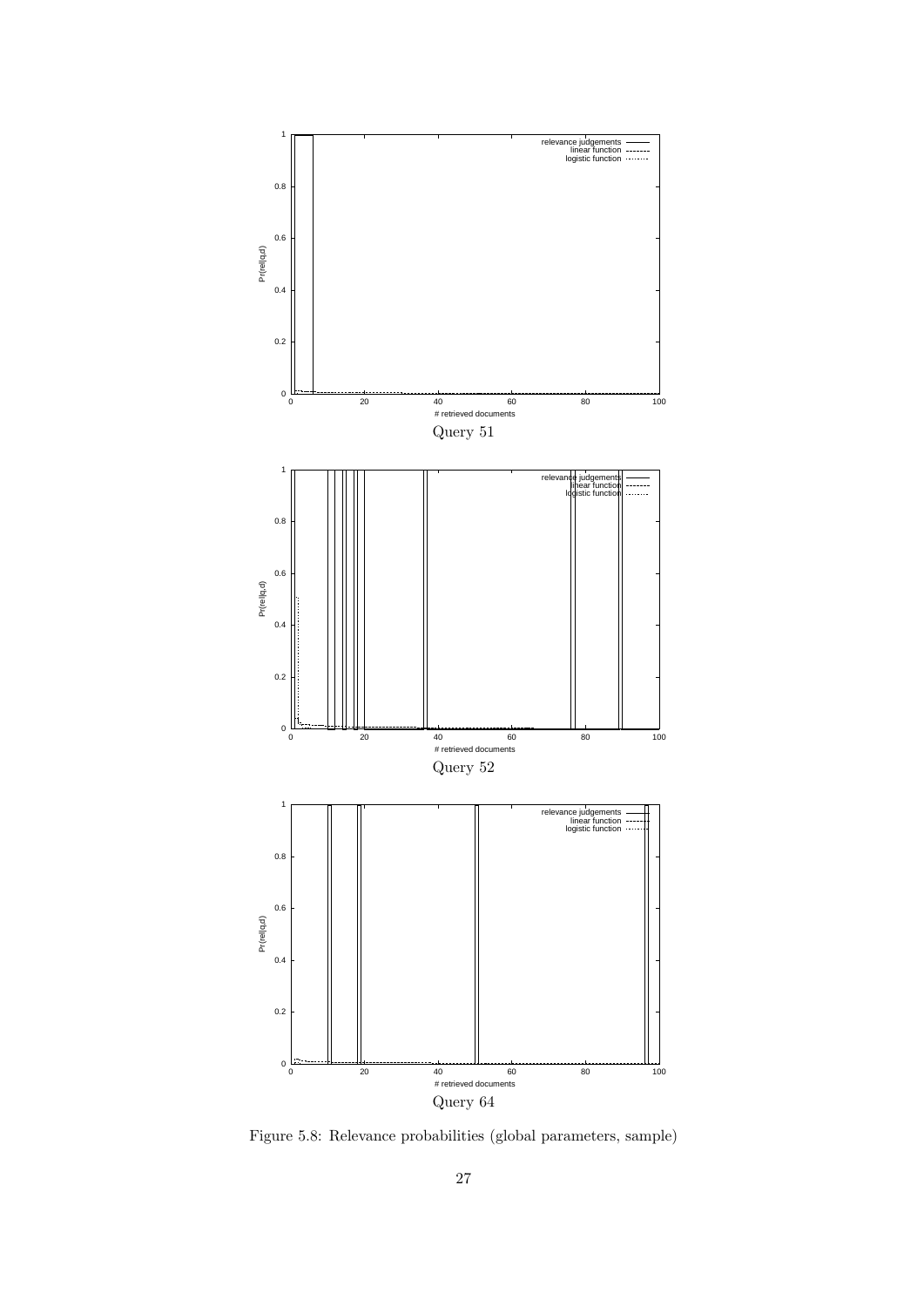

<span id="page-29-0"></span>Figure 5.9: Expected number of relevant retrieved documents (sample)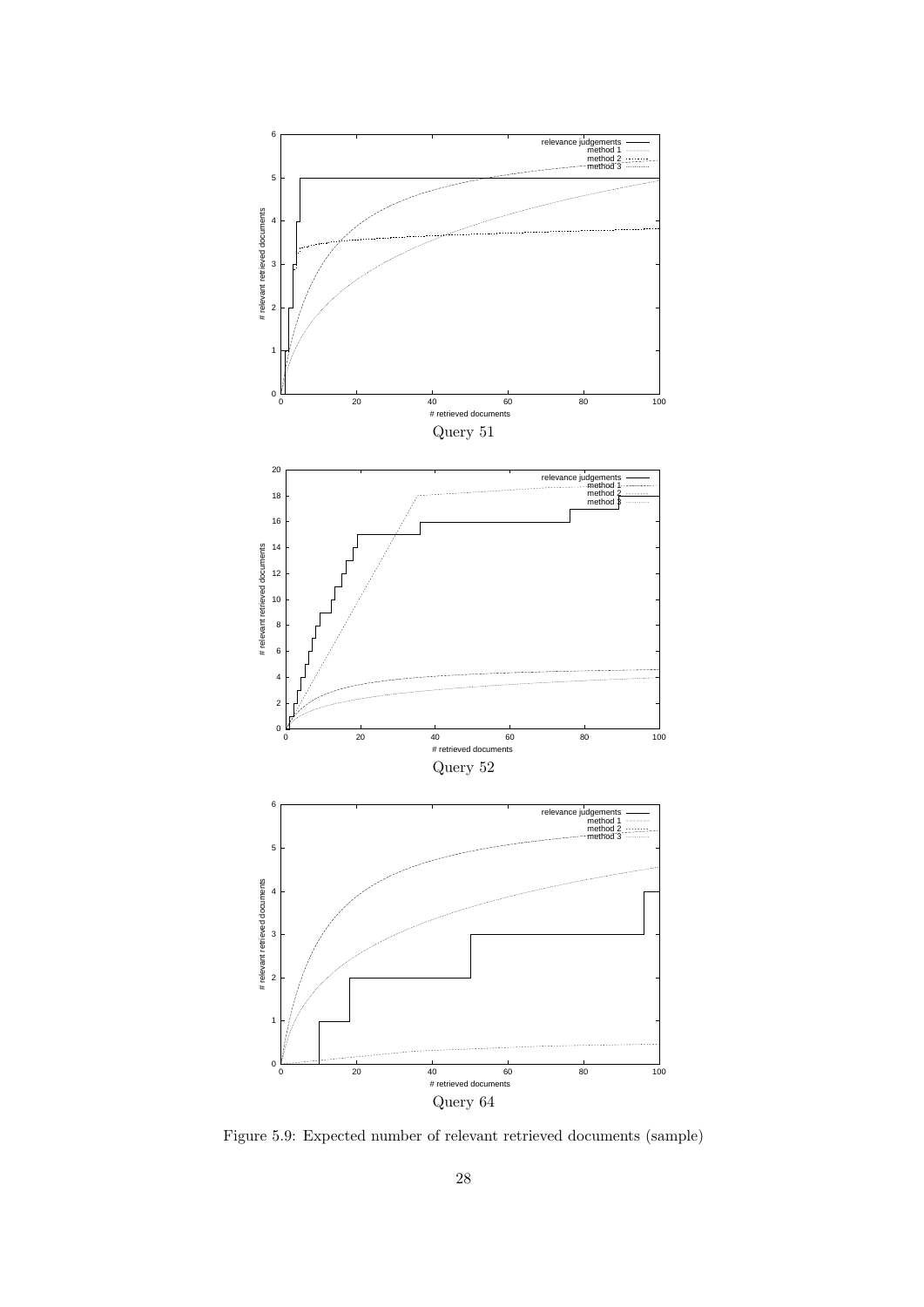

<span id="page-30-0"></span>Figure 5.10: Expected number of relevant retrieved documents (collection)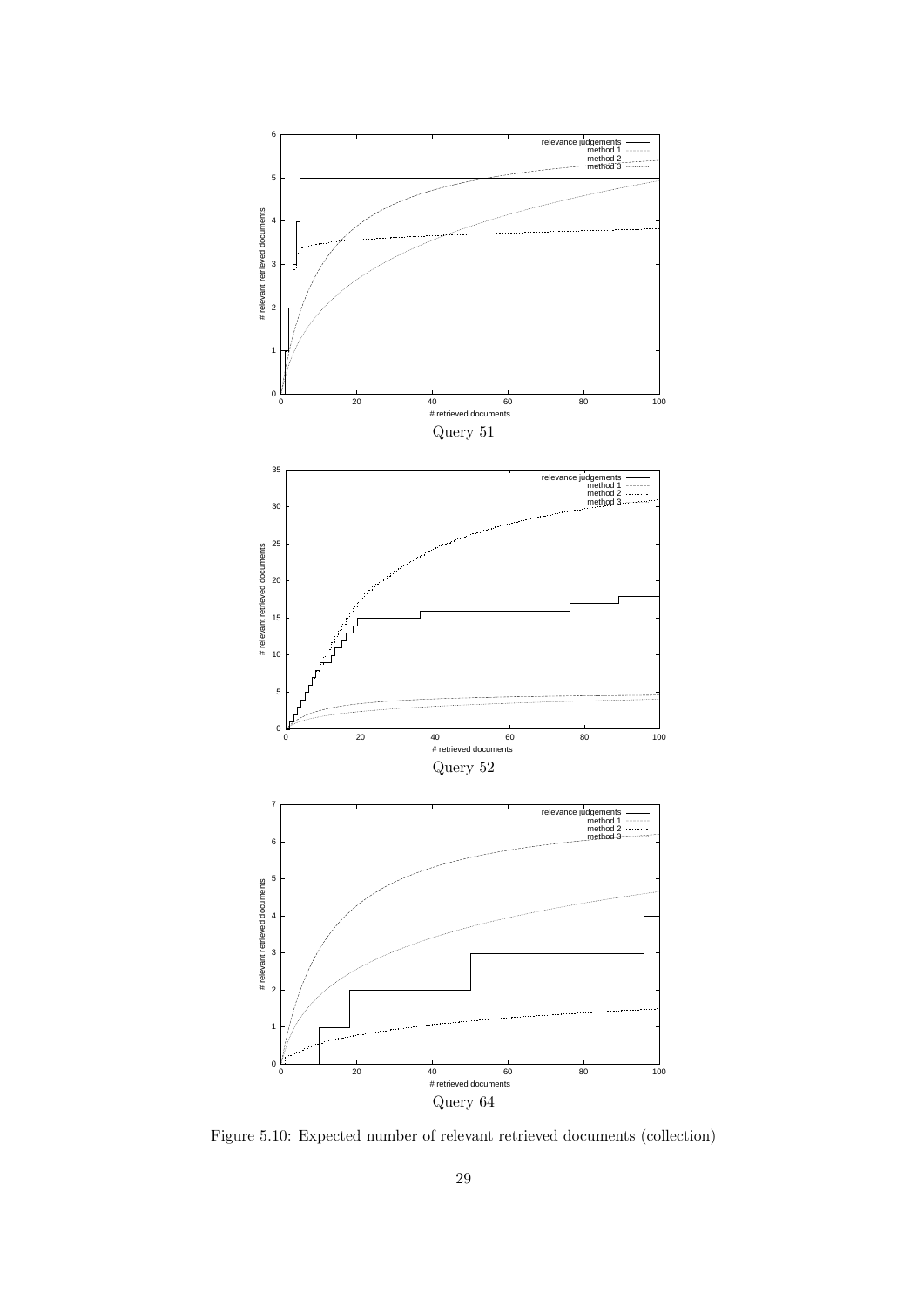

<span id="page-31-0"></span>Figure 5.11: Overall retrieval quality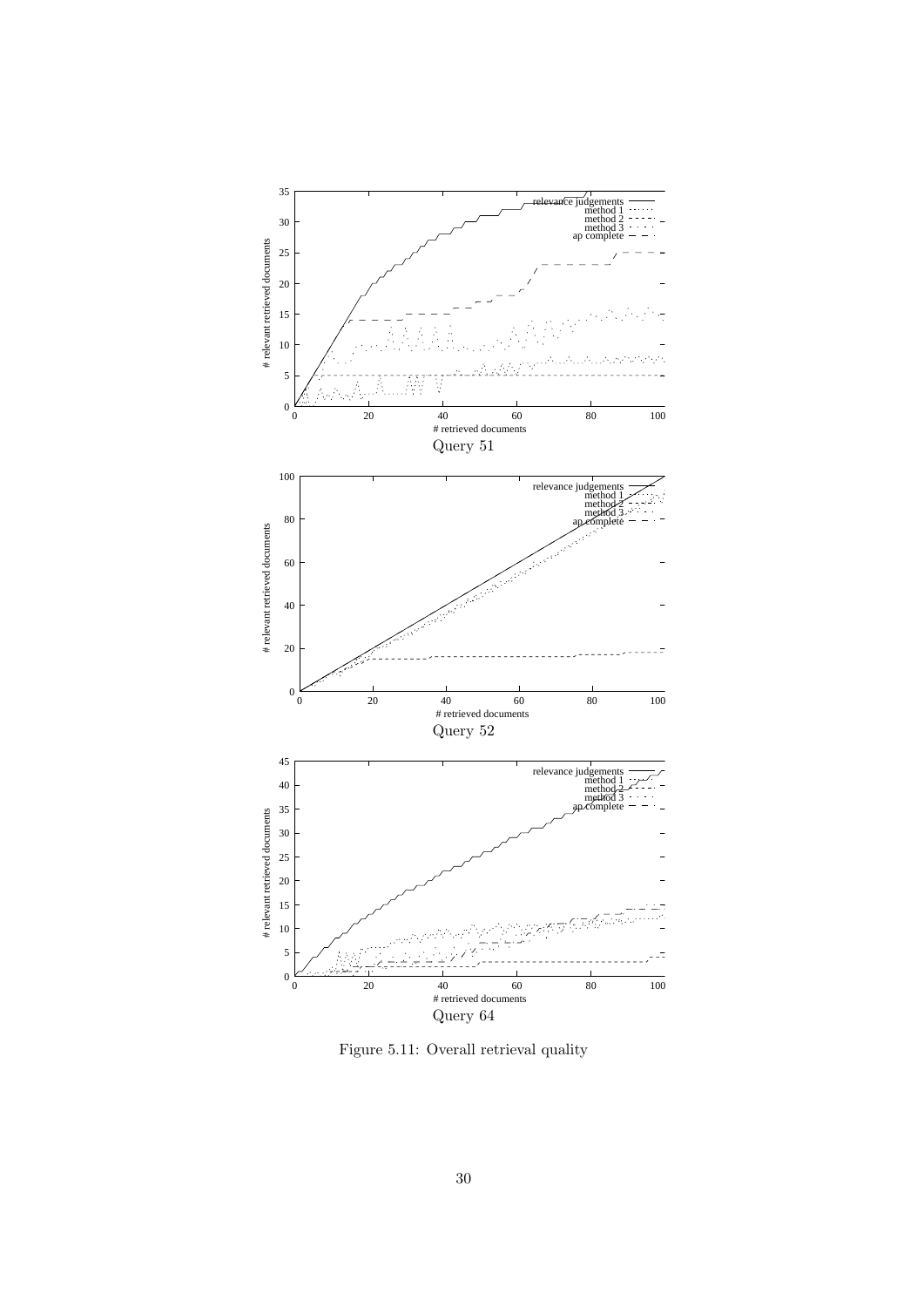## <span id="page-32-0"></span>User-friendly cost parameters

The expected costs for retrieving  $s_i$  documents from  $DL_i$  (corresponding to query q) are

$$
EC_i(s_i, q) := EC_i^T(s_i, q) + EC_i^M(s_i, q) + EC_i^R(s_i, q),
$$
  
\n
$$
EC_i^T(s_i, q) := c^T f(s_i) \cdot [EC_{i,init}^T + s_i EC_{i, doc}^T],
$$
  
\n
$$
EC_i^M(s_i, q) := c^M f(s_i) \cdot [EC_{i,init}^M + s_i EC_{i, doc}^M],
$$
  
\n
$$
EC_i^R(s_i, q) := E[r_i(s_i, q)]C^+ + [s_i - E[r_i(s_i, q)]]C^-.
$$

Here,  $EC^{T}$  denotes the time required for retrieval (computation and communication time),  $EC^{M}$ monetary costs (for free DLs, it is zero), and  $EC^R$  describes the relevancy of that DL. Of course, other functions besides the affin-linear one can be considered as well for the time and the monetary part. Furthermore, we have the user-defined mixing parameter  $c^T$ ,  $c^M$ ,  $C^+$  and  $C^-$  allowing for different user policies (e.g., "cheap results", "good results", "fast results").

The goal is to minimise the expected overall costs

$$
EM(n, q) := \min_{|\vec{s}| = n} \sum_{i=1}^{m} EC_i(s_i, q).
$$

For a user, it is difficult to specify the mixing parameters correctly. It would be an advantage if all mixing parameters could be in [0, 1] and could have a well-defined and well-understandable semantics. This means that we want to minimise

$$
c^T T_i(s_i, q) + c^M M_i(s_i, q) - c^R R_i(s_i, q)
$$
 with  $c^T, c^M, c^R \in [0, 1]$ ,

where  $T_i(s_i, q) \in [0, 1]$  denotes the time part,  $M_i(s_i, q) \in [0, 1]$  the monetary part and  $R_i(s_i, q) \in$ [0, 1] the relevancy part (where many relevant documents are a benefit in contract to costs for time and money).

Definition 6.1 Normalisation parameters are defined as follows:

$$
T_{norm} := m^{-1} \max_{i} \{ EC_{i,init}^T + nEC_{i,doc}^T\}^{-1},
$$
  
\n
$$
M_{norm} := m^{-1} \max_{i} \{ EC_{i,init}^M + nEC_{i,doc}^M\}^{-1},
$$
  
\n
$$
R_{norm} := m^{-1}n^{-1}.
$$

Definition 6.2 The new time, monetary and relevancy parts are defined as:

$$
T_i(s_i, q) := T_{norm} \cdot f(s_i) \cdot [EC_{i,init}^T + s_i EC_{i,doc}^T],
$$
  
\n
$$
M_i(s_i, q) := M_{norm} \cdot f(s_i) \cdot [EC_{i,init}^M + s_i EC_{i,doc}^M],
$$
  
\n
$$
R_i(s_i, q) := R_{norm} \cdot E[r_i(s_i, q)].
$$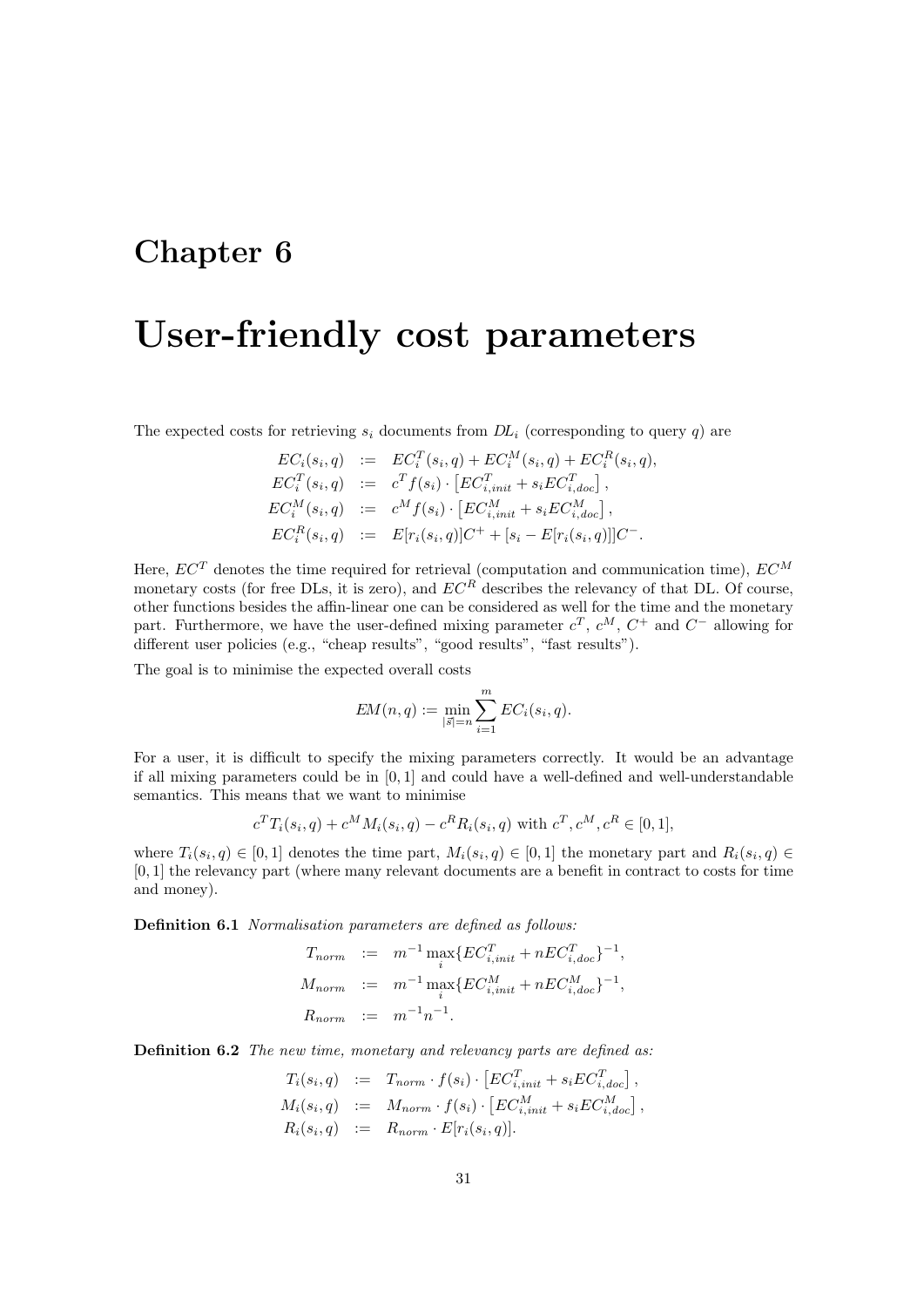Definition 6.3 The overall time, monetary and relevancy parts are defined as:

$$
T(\vec{s},q) := \sum_{i=1}^{m} T_i(s_i,q), \ M(\vec{s},q) := \sum_{i=1}^{m} M_i(s_i,q), \ R(\vec{s},q) := \sum_{i=1}^{m} R_i(s_i,q).
$$

Theorem 6.4

$$
T(\vec{s},q)\in [0,1], M(\vec{s},q)\in [0,1], R(\vec{s},q)\in [0,1] \ for \ 0\leq s_i\leq n.
$$

#### Proof

1. Time part  $T(\vec{s}, q)$ : (analogous proof for monetary part  $M(\vec{s}, q)$ )

$$
T(\vec{s}, q) := \sum_{i=1}^{m} T_i(s_i, q) = T_{norm} \cdot \sum_{i=1}^{m} f(s_i) \cdot [EC_{i,init}^T + s_i EC_{i,doc}^T]
$$
  
=  $m^{-1} \max_i \{ EC_{i,init}^T + nEC_{i,doc}^T\}^{-1} \cdot \sum_{i=1}^{m} f(s_i) \cdot [EC_{i,init}^T + s_i EC_{i,doc}^T]$   
 $\leq m^{-1} \max_i \{ EC_{i,init}^T + nEC_{i,doc}^T\}^{-1} \cdot \sum_{i=1}^{m} [EC_{i,init}^T + nEC_{i,doc}^T] \leq 1.$ 

2. Relevancy part  $R(\vec{s}, q)$ :

$$
R(\vec{s}, q) := \sum_{i=1}^{m} R_i(s_i, q) = \sum_{i=1}^{m} m^{-1} n^{-1} E[r_i(s_i, q)] \leq m^{-1} n^{-1} \sum_{i=1}^{m} s_i \leq m^{-1} n^{-1} \sum_{i=1}^{m} n = 1.
$$

 $\Diamond$ 

**Definition 6.5** For constants  $c^T \in [0,1]$ ,  $c^M \in [0,1]$  and  $c^R \in [0,1]$ , we define

$$
U(\vec{s},q) := c^T T(\vec{s},q) + c^M M(\vec{s},q) - c^R R(\vec{s},q).
$$

With  $U(\vec{s}, q)$ , we get a cost function split into three different parts, each of them is in [0, 1] (i.e., they are normalised), and with new user-specific cost parameters  $c^T \in [0,1]$ ,  $c^M \in [0,1]$  and  $c^R \in [0,1]$ .

Now, we can define an equivalent but more human-readable optimisation problem:

Theorem 6.6 The two optimisation problems are equivalent:

$$
EM(n,q) := \min_{|\vec{s}|=n} \sum_{i=1}^{m} EC_i(s_i, q)
$$
\n(6.1)

<span id="page-33-0"></span>
$$
U(m,q) := \min_{|\vec{s}|=n} c^T T(\vec{s}, q) + c^M M(\vec{s}, q) - c^R R(\vec{s}, q)
$$
\n(6.2)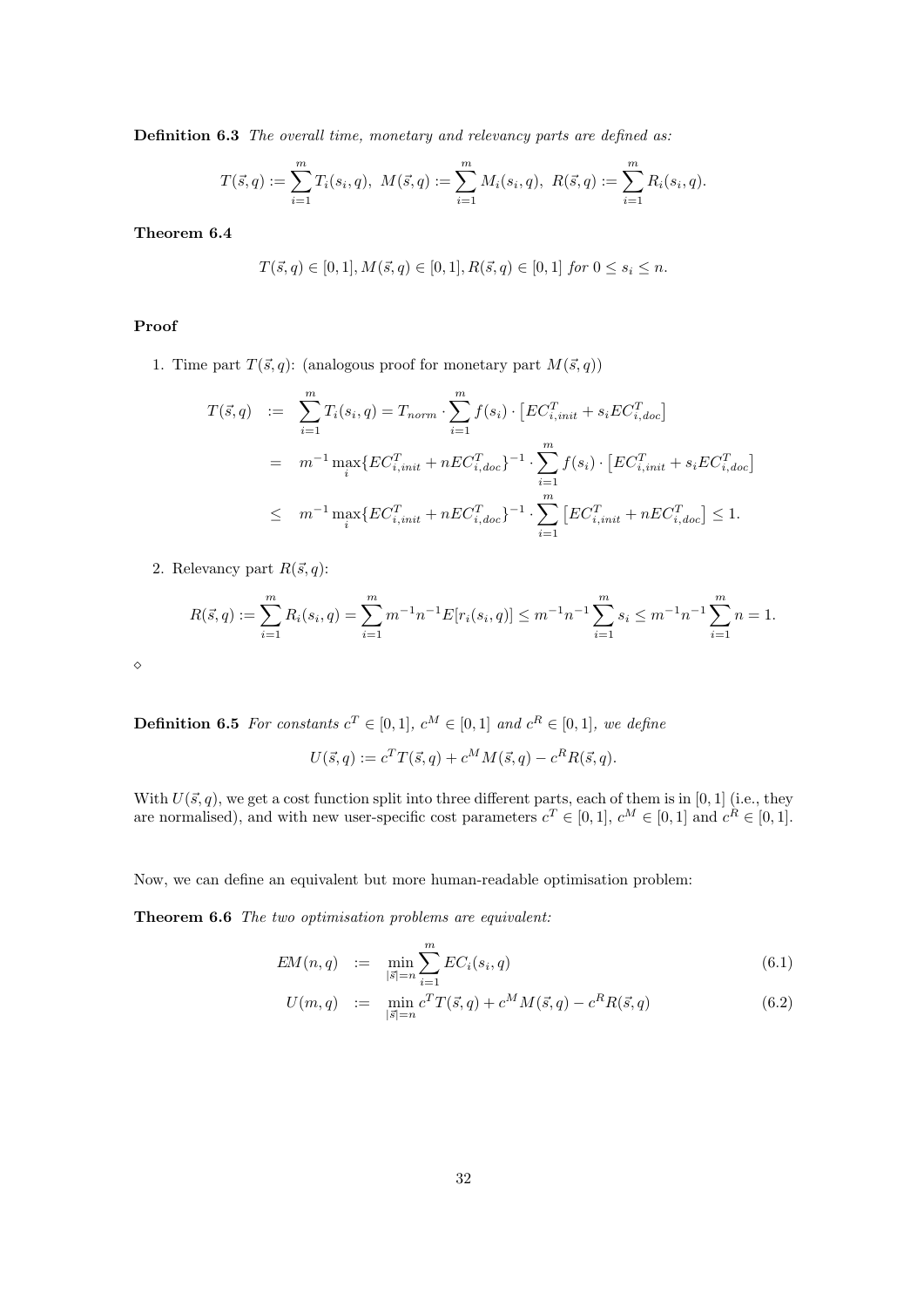#### Proof

1. " $(6.1) \Rightarrow (6.2)$  $(6.1) \Rightarrow (6.2)$  $(6.1) \Rightarrow (6.2)$ ": Let  $\vec{s}$  be an optimum solution for eqn [6.1.](#page-33-0) With

$$
c := c^T T_{norm}^{-1} + c^M M_{norm}^{-1} + n(C^- - C^+),
$$

we obtain:

$$
\sum_{i=1}^{m} EC_{i}(s_{i}, q) \quad := \quad \sum_{i=1}^{m} EC_{i}^{T}(s_{i}, q) + EC_{i}^{M}(s_{i}, q) + EC_{i}^{R}(s_{i}, q)
$$
\n
$$
= \quad \sum_{i=1}^{m} c^{T} f(s_{i}) \cdot [EC_{i,init}^{T} + s_{i} EC_{i,doc}^{T}] +
$$
\n
$$
c^{M} f(s_{i}) \cdot [EC_{i,init}^{M} + s_{i} EC_{i,doc}^{M}] +
$$
\n
$$
E[r_{i}(s_{i}, q)]C^{+} + [s_{i} - E[r_{i}(s_{i}, q)]]C^{-}
$$
\n
$$
= \quad c \sum_{i=1}^{m} \left[ \underbrace{c^{T} T_{norm}^{-1}}_{:=c^{T} \leq 1} \cdot T_{i}(s_{i}, q) \right] + \left[ \underbrace{c^{M} M_{norm}^{-1}}_{:=c^{M} \leq 1} \cdot M_{i}(s_{i}, q) \right] +
$$
\n
$$
\left[ s_{i}C^{-} - \underbrace{m(C^{-} - C^{+})}_{:=c^{M} \leq 1} \cdot R_{i}(s_{i}, q) \right]
$$
\n
$$
= \quad c \sum_{i=1}^{m} s_{i}C^{-} + c \left[ \sum_{i=1}^{m} c^{T} T_{i}(s_{i}, q) + \sum_{i=1}^{m} c^{M} M_{i}(s_{i}, q) - \sum_{i=1}^{m} c^{R} R_{i}(s_{i}, q) \right]
$$
\n
$$
= \quad cnC^{-} + c \left[ T(\vec{s}, q) + c^{M} M(\vec{s}, q) - c^{R} R(\vec{s}, q) \right]
$$
\n
$$
= \quad cnC^{-} + c \cdot U(\vec{s}, q)
$$

Thus, as  $\vec{s}$  is optimal for eqn [6.1,](#page-33-0) it is also optimal for eqn [6.2.](#page-33-0)

2.  $((6.2) \Rightarrow (6.1)$  $((6.2) \Rightarrow (6.1)$  $((6.2) \Rightarrow (6.1)$  $((6.2) \Rightarrow (6.1)$ ": vice versa.

 $\Diamond$ 

For the new optimisation problem

$$
U(m, q) := \min_{|\vec{s}| = n} c^T T(\vec{s}, q) + c^M M(\vec{s}, q) - c^R R(\vec{s}, q),
$$

the user only has to adjust the mixing parameters  $c^T \in [0,1]$ ,  $c^M \in [0,1]$  and  $c^R \in [0,1]$ . It is quite easy to construct a very user-friendly interface for setting up the mixing parameters (e.g., with the slider solution depicted in figure [6.1\)](#page-34-0).



<span id="page-34-0"></span>Figure 6.1: Slider solution to adjust  $c^R$ ,  $c^T$  and  $c^M$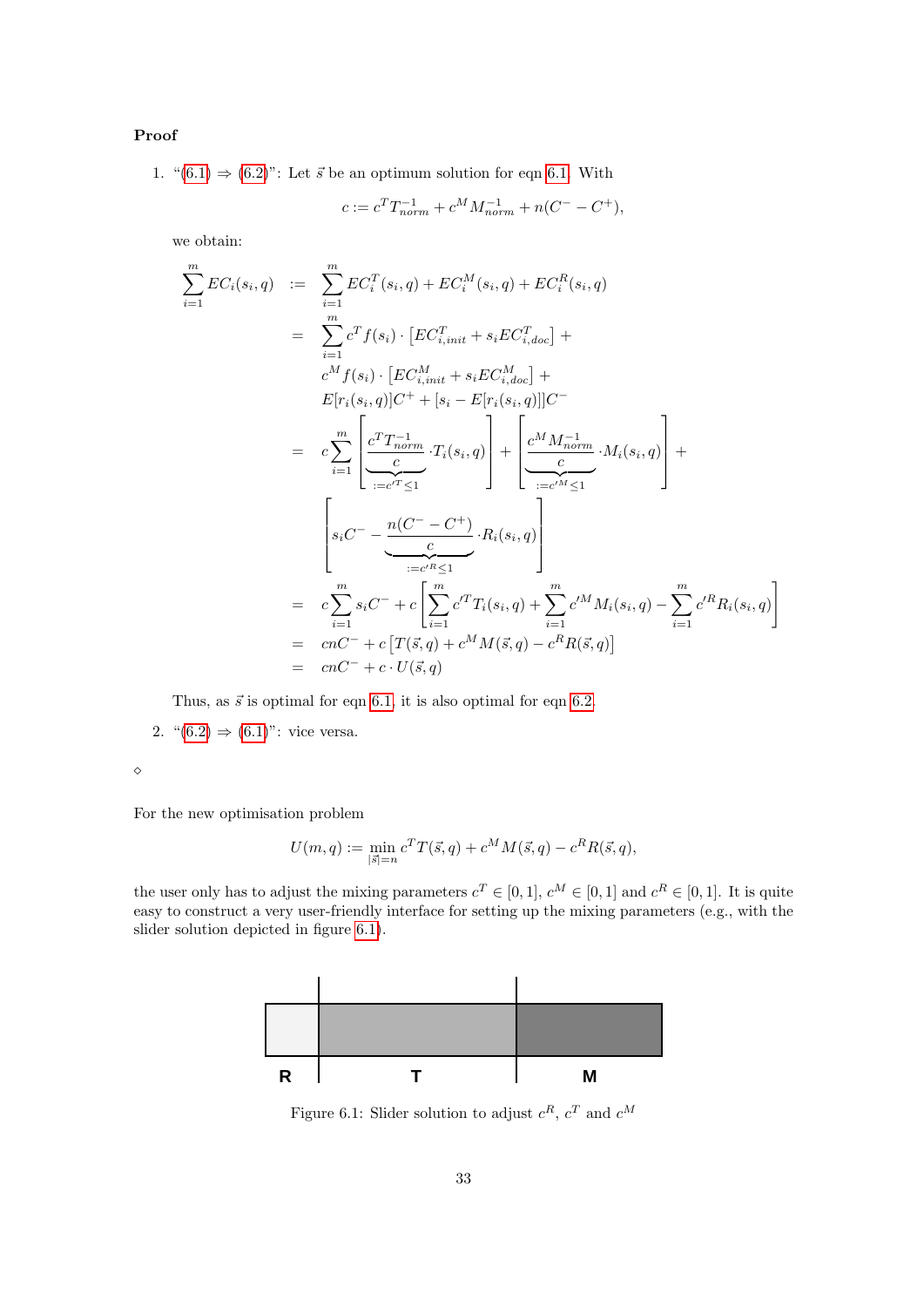## <span id="page-35-0"></span>Conclusion and outlook

In this document, we introduced the MIND resource selection framework. This method bases on the decision-theoretic framework described in [\[7\]](#page-40-4).

We applied two major extensions:

1. Instead of a linear relationship between score  $Pr(q \leftarrow d)$  and probability of relevance  $Pr(\text{rel}|q, d)$ with factor  $Pr(\text{rel}|q \leftarrow d)$ , we used (see section [3.2\)](#page-11-0) a logistic function

$$
\frac{\exp(b_0 + b_1x)}{1 + \exp(b_0 + b_1x)}
$$

.

2. For estimating the number of relevant documents in a library's result set, we computed document score distributions (from a simulated retrieval on a sample – section [4.2](#page-14-0) – or derived from normally distributed indexing weights – section [4.3\)](#page-15-0) instead of a recall-precisionfunction.

Our evaluation justified both extensions. The logistic function much better describes the relationsip between score and probability of relevance. Approximating the indexing weights and document scores by means of a normal distribution (method 3) improves the overall retrieval quality for some queries, for other queries it performs quite similar to the old method. Method 2 – simulated retrieval on sample – performs worse than method 3 and, thus, should not be persued any longer.

Further on, the overall retrieval quality of both the old and the new method still is noticeably below the optimum solution (actual relevance judgements). Thus, the estimation of the number of relevant document has to be improved further.

Thus, we will continue studying the relationship between score  $Pr(q \leftarrow d)$  and probability of relevance  $Pr(\text{rel}|q, d)$ . Although our experiments are quite promising (particularly if the topranked documents are the relevant ones), the quality decreases when global parameters  $(b_0, b_1)$  for the logistic function are taken in contrast to query-specific ones. Thus, we will investigate queryspecific normalisation factors for the parameters which could be computed by means of relevance feedback.

We will further try to improve the quality of the estimation process. One big problem is that the normal distribution is a good approximation for the mid-range document scores, but bad for the highest scores (in which we are interested in most). Normalisation by the highest computed score can compensate this effect partially, but further improvements are required (e.g., by using a different distribution for the indexing weights).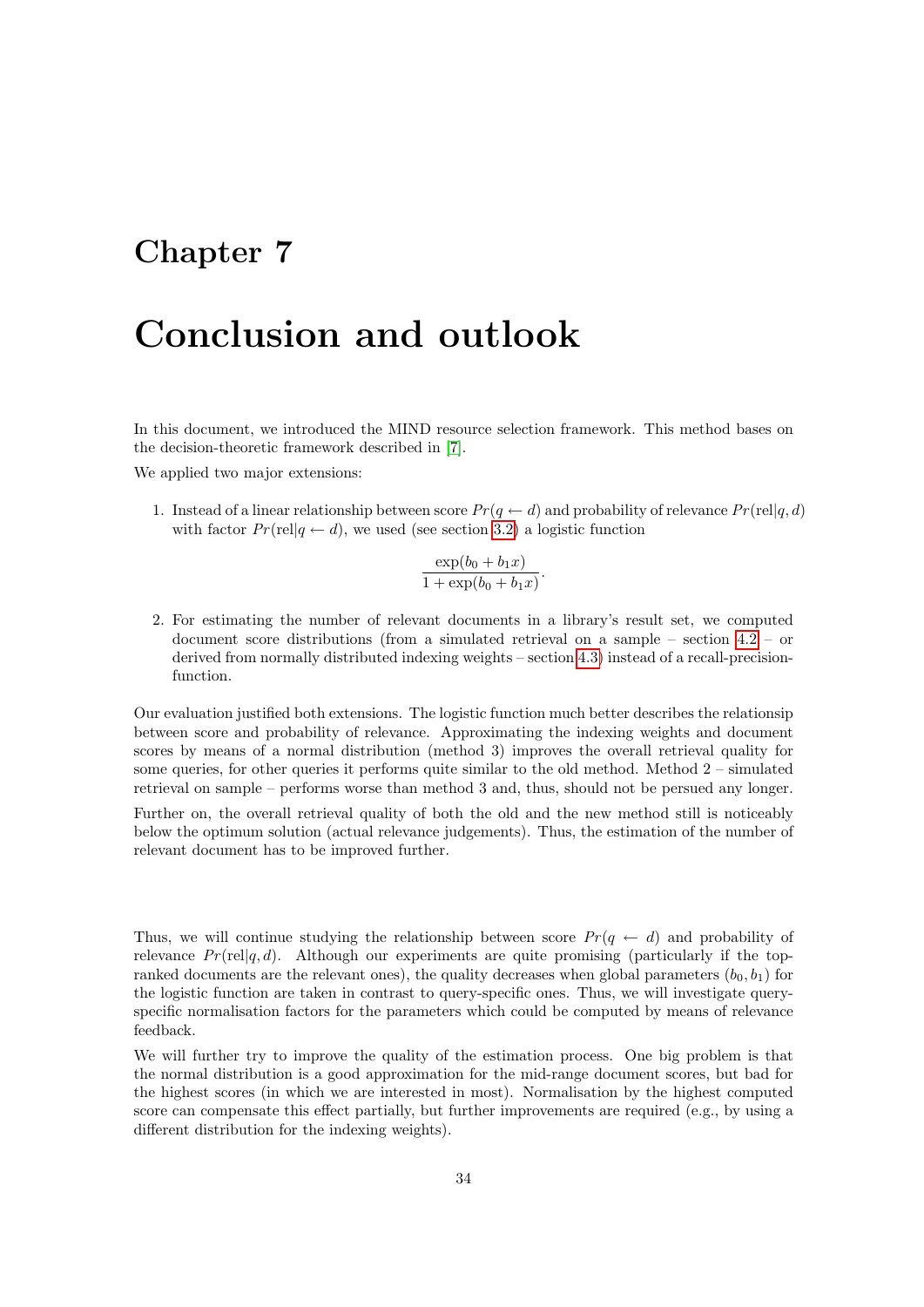Although the major advantage of the MIND framework is that is does not only address retrieval quality but also other cost factors which are important to a user, one of the next steps should be the comparison of the retrieval quality with other approaches, mainly with CORI [\[2\]](#page-40-3).

Then, we will study how retrieval quality decreases with other cost factors (time, money). The interesting question is if we achieve faster distributed retrieval (corresponding to communication time by querying less libraries) without a significant decrease of retrieval quality.

Furthermore, we have to extend this framework to other media types besides text (particularly images) and to libraries which do not follow the retrieval model we assumed in this poster.

A fourth aspect of the cost function could be the overlap of digital libraries. If we assume an environment where library documents corresponding to the same object (e.g., two documents referring to the same conference paper, but one document contains bibliographic details and the other the abstract and a link to the full-text) cannot me merged, the user does not want such duplicate documents.

The first idea is to introduce a symmetric matrix  $D$  (see [7.1\)](#page-36-0), where

$$
D_{ij} := Pr(d \in DL_i \cap DL_j | d \in DL_i \cup dDL_j).
$$



<span id="page-36-0"></span>Figure 7.1:  $DL_1$ ,  $DL_2$  with overlap  $D_{12} = D_{21} = Pr(d \in DL_i \cap DL_j | d \in DL_i \cup dDL_j) = 0.3$ 

Introducing a fourth user-specific mixing parameter  $c^O \in [0,1]$ , the function  $U(\vec{s}, q)$  can now be extended straight forward by an overlap part

$$
O(\vec{s}, q) := \frac{2}{m(m-1)} \sum_{i < j} f(s_i) f(s_j) D_{ij} \in [0, 1].
$$

Obviously, more work has to be spent on this field, especially on methods for estimating the overlap between two databases. We will do so in the next months.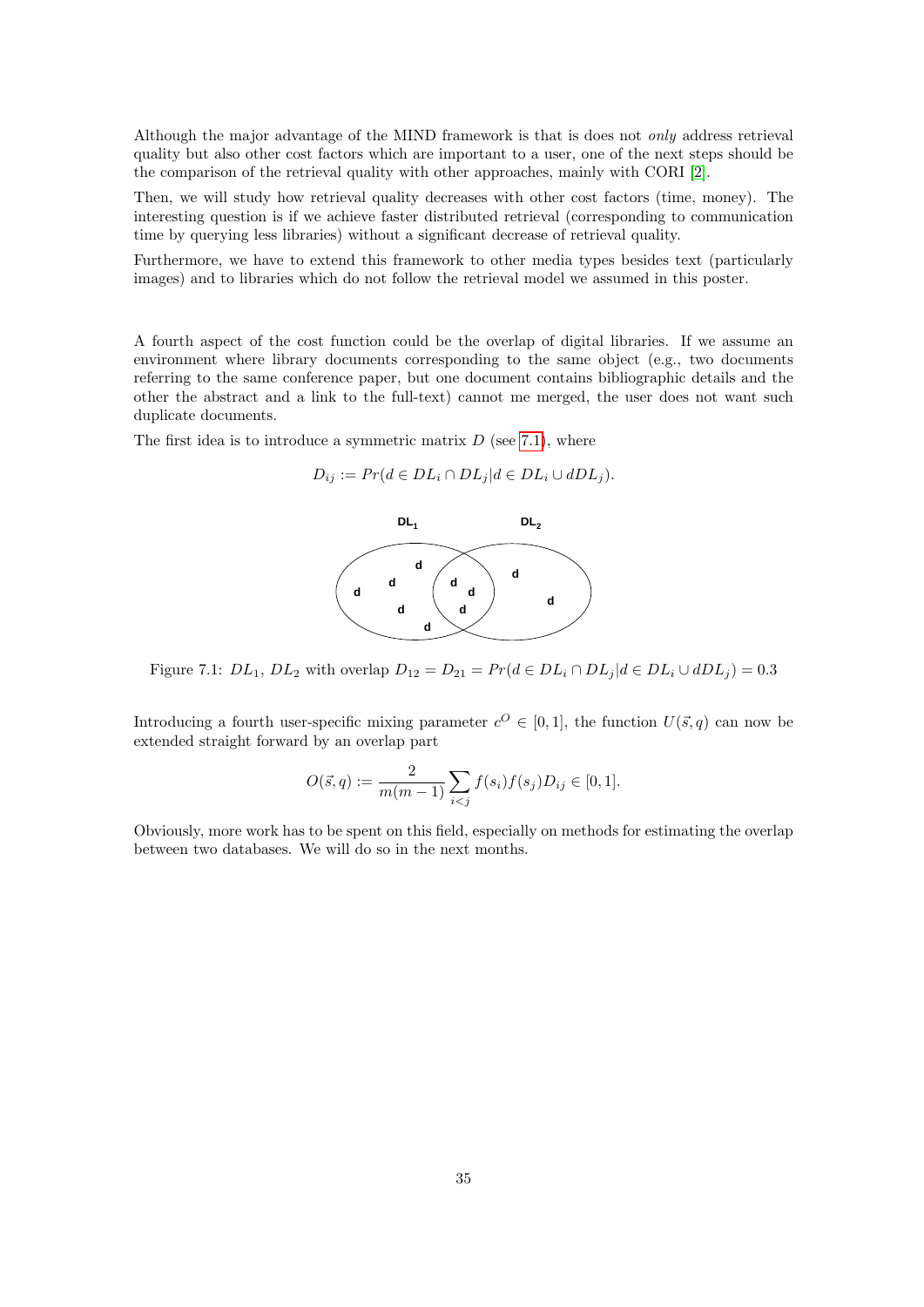## <span id="page-37-0"></span>Appendix A

# Score density for two terms with exponential distribution

In subsection [4.3.1,](#page-15-1) an exponential distribution is regarded for the indexing weights.

This appendix shows that the linear combination of exponentially distributed random variables is no exponential distribution.

We assume two exponential distributions with parameters  $\lambda_1$  and  $\lambda_2$ , respectively. Then, we have the density functions

$$
p_1(weight = x) := \frac{\lambda_1}{1 - \exp(-\lambda_1)} \exp(-\lambda_1 x) 1_{[0,1]}(x),
$$
  

$$
p_2(weight = x) := \frac{\lambda_2}{1 - \exp(-\lambda_2)} \exp(-\lambda_2 x) 1_{[0,1]}(x).
$$

For the linear combination  $x := a_1 \cdot x_1 + a_2 \cdot x_2$  of the two exponentially distributed random variable  $x_1$  (with density  $p_1$ ) and  $x_2$  (with density  $p_2$ ), we get

$$
p(x) = \int_{-\infty}^{\infty} \frac{1}{a_2} p_1(x_1) p_2(\frac{1}{a_2}(x - a_1 \cdot x_1)) dx_1
$$
  
\n
$$
= \int_{-\infty}^{\infty} \frac{1}{a_2} \frac{\lambda_1}{1 - \exp(-\lambda_1)} \exp(-\lambda_1 x_1) \frac{\lambda_2}{1 - \exp(-\lambda_2)} \exp(-\lambda_2 \frac{x - a_1 x_1}{a_2})
$$
  
\n
$$
1_{[0,1]}(x_1) 1_{[0,1]}(\frac{x - a_1 x_1}{a_2}) dx_1
$$
  
\n
$$
= \int_{a(a_1, a_2, x)}^{b(a_1, a_2, x)} c' \cdot \exp(-\lambda_1 x_1 - \lambda_2 \frac{x - a_1 x_1}{a_2}) dx_1
$$
  
\n
$$
= \int_{a(a_1, a_2, x)}^{b(a_1, a_2, x)} c' \cdot \exp((-\lambda_1 + \lambda_2 \frac{a_1}{a_2}) x_1) \exp(-\frac{\lambda_2}{a_2} x) dx_1
$$
  
\n
$$
= c' \cdot \frac{a_2}{-\lambda_1 a_2 + \lambda_2 a_1} \cdot \exp((-\lambda_1 + \lambda_2 \frac{a_1}{a_2}) x_1) \exp(-\frac{\lambda_2}{a_2} x) \begin{vmatrix} b(a_1, a_2, x) \\ a(a_1, a_2, x) \end{vmatrix}
$$
  
\n
$$
= c \cdot \exp((-\lambda_1 + \lambda_2 \frac{a_1}{a_2}) x_1) \exp(-\frac{\lambda_2}{a_2} x) \begin{vmatrix} b(a_1, a_2, x) \\ a(a_1, a_2, x) \end{vmatrix}
$$

with

$$
c' := \frac{1}{a_2} \frac{\lambda_1}{1 - \exp(-\lambda_1)} \frac{\lambda_2}{1 - \exp(-\lambda_2)}
$$
  

$$
c := c' \cdot \frac{a_2}{-\lambda_1 a_2 + \lambda_2 a_1}.
$$

.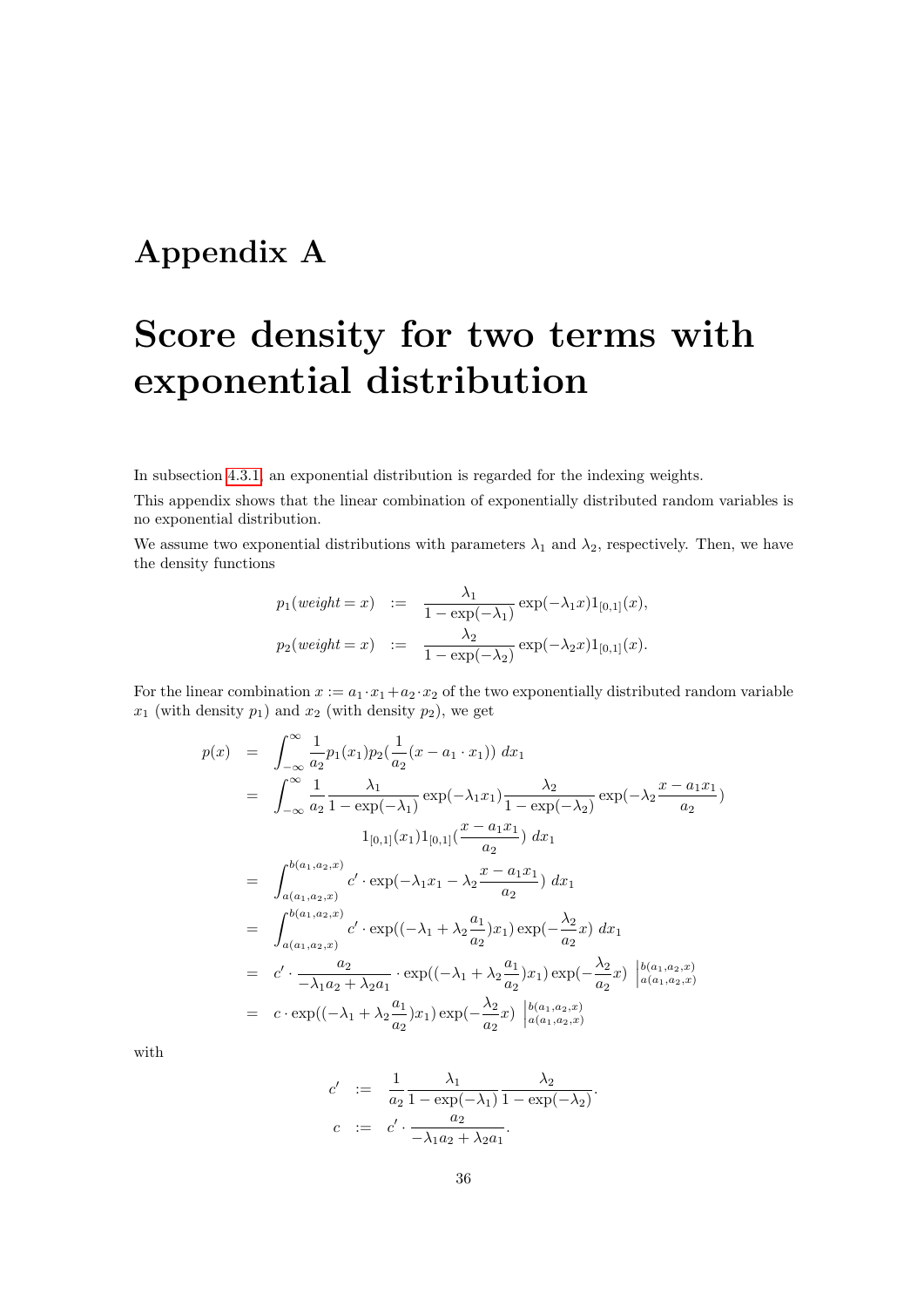The integrating bounds a and b depend on the values of  $a_1$ ,  $a_2$  and x. We assume  $a_1 \le a_2$ :

1.  $x \in [0, a_1] \Longrightarrow a(a_1, a_2, x) := 0, b(a_1, a_2, x) := \frac{x}{a_1}$  $p(x) := c \cdot \left( \exp(-\frac{\lambda_1}{\epsilon} \right)$  $\frac{\lambda_1}{a_1}x$ ) – exp( $-\frac{\lambda_2}{a_2}$  $\frac{\lambda_2}{a_2}x)\bigg)$ .

2.  $x \in [a_1, a_2] \Longrightarrow a(a_1, a_2, x) := 0, b(a_1, a_2, x) := 1$ 

$$
p(x) := c \cdot \left( \exp(-\lambda_1 + \lambda_2 \frac{a_1}{a_2}) - 1 \right) \exp(-\frac{\lambda_2}{a_2}x).
$$

3.  $x \in [a_2, 1] \Longrightarrow a(a_1, a_2, x) := \frac{x - a_2}{a_1}, b(a_1, a_2, x) := 1$ 

$$
p(x) := c \cdot \left( \exp(-\lambda_1 + \lambda_2 \frac{a_1}{a_2}) \exp(-\frac{\lambda_2}{a_2}x) - \exp(-\lambda_2 + \lambda_1 \frac{a_2}{a_1}) \exp(-\frac{\lambda_1}{a_1}x) \right).
$$

Thus, the resulting distribution  $p$  is no exponential distribution.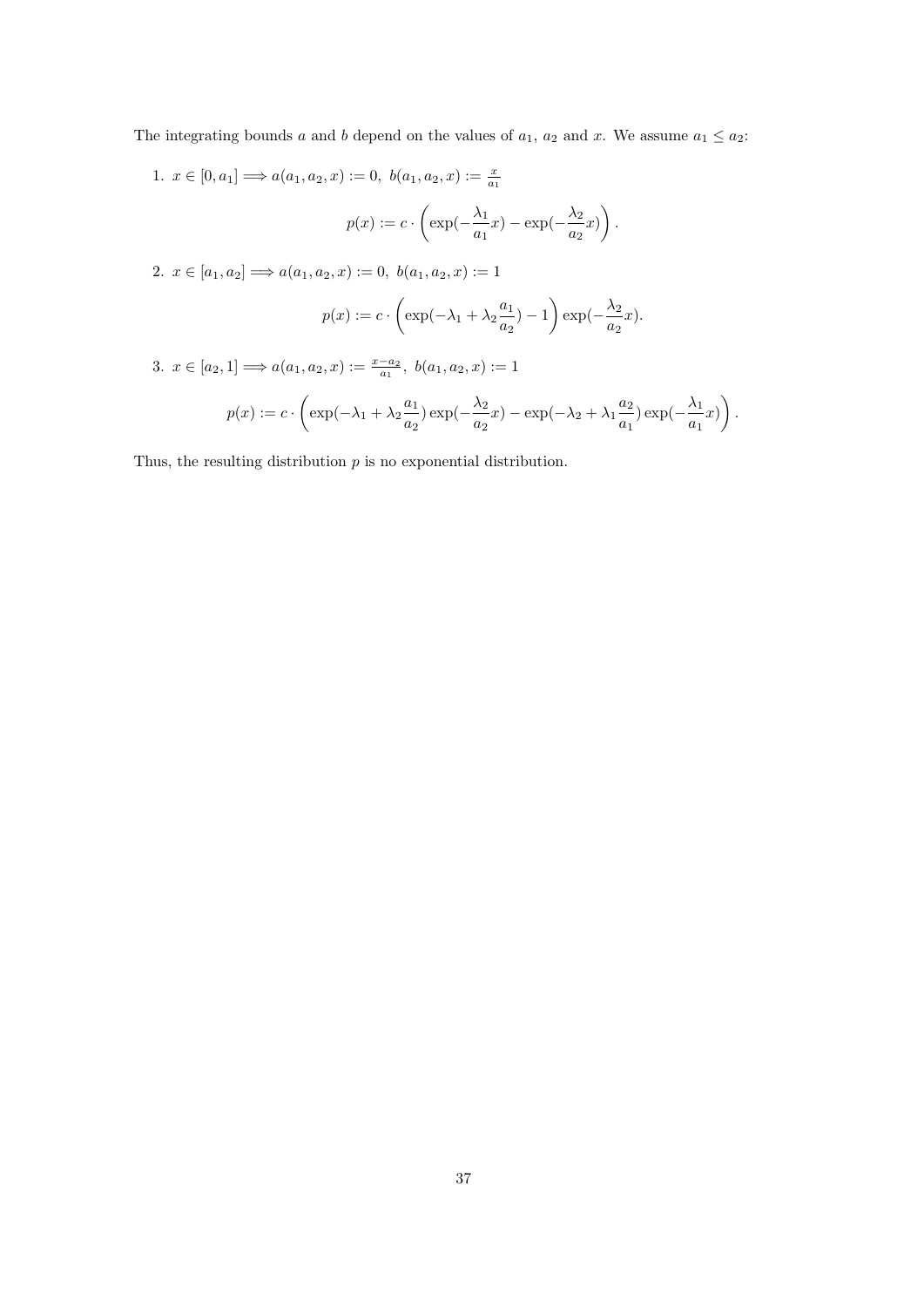# List of Figures

| 2.1     | Algorithm for computing optimum cost function $\dots \dots \dots \dots \dots \dots$                       | 6              |
|---------|-----------------------------------------------------------------------------------------------------------|----------------|
| 2.2     |                                                                                                           | $\overline{7}$ |
| 3.1     | Density of the relevance probability distribution $\dots \dots \dots \dots \dots \dots \dots$             | 9              |
| $3.2\,$ | Logistic function with different parameters $b_0, b_1, \ldots, \ldots, \ldots, \ldots, \ldots$            | 11             |
| 4.1     |                                                                                                           | 13             |
| 4.2     | Indexing weights for terms $t_1$ and $t_2$ , lines with constant $Pr(q \leftarrow d) \dots \dots$         | 14             |
| 4.3     | Exponential distribution with $\lambda = 10$ , normal distribution with $\mu = 0.44$ , $\sigma^2 = 0.003$ | 15             |
| 5.1     |                                                                                                           | 17             |
| 5.2     | Indexing weights – exponential distribution $\dots \dots \dots \dots \dots \dots \dots \dots$             | 19             |
| 5.3     | Indexing weights – normal distribution $\dots \dots \dots \dots \dots \dots \dots \dots \dots \dots$      | 20             |
| 5.4     |                                                                                                           | 21             |
| 5.5     | Relevance probabilities (query-specific parameters, collection)                                           | 24             |
| 5.6     | Relevance probabilities (query-specific parameters, sample)                                               | 25             |
| 5.7     | Relevance probabilities (global parameters, collection)                                                   | 26             |
| 5.8     |                                                                                                           | 27             |
| 5.9     | Expected number of relevant retrieved documents $(sample) \dots \dots \dots \dots$                        | ${\bf 28}$     |
| 5.10    | Expected number of relevant retrieved documents (collection)                                              | 29             |
|         |                                                                                                           | 30             |
| 6.1     |                                                                                                           | 33             |
| 7.1     | $DL_1, DL_2$ with overlap $D_{12} = D_{21} = Pr(d \in DL_i \cap DL_j   d \in DL_i \cup dDL_j) = 0.3$ .    | 35             |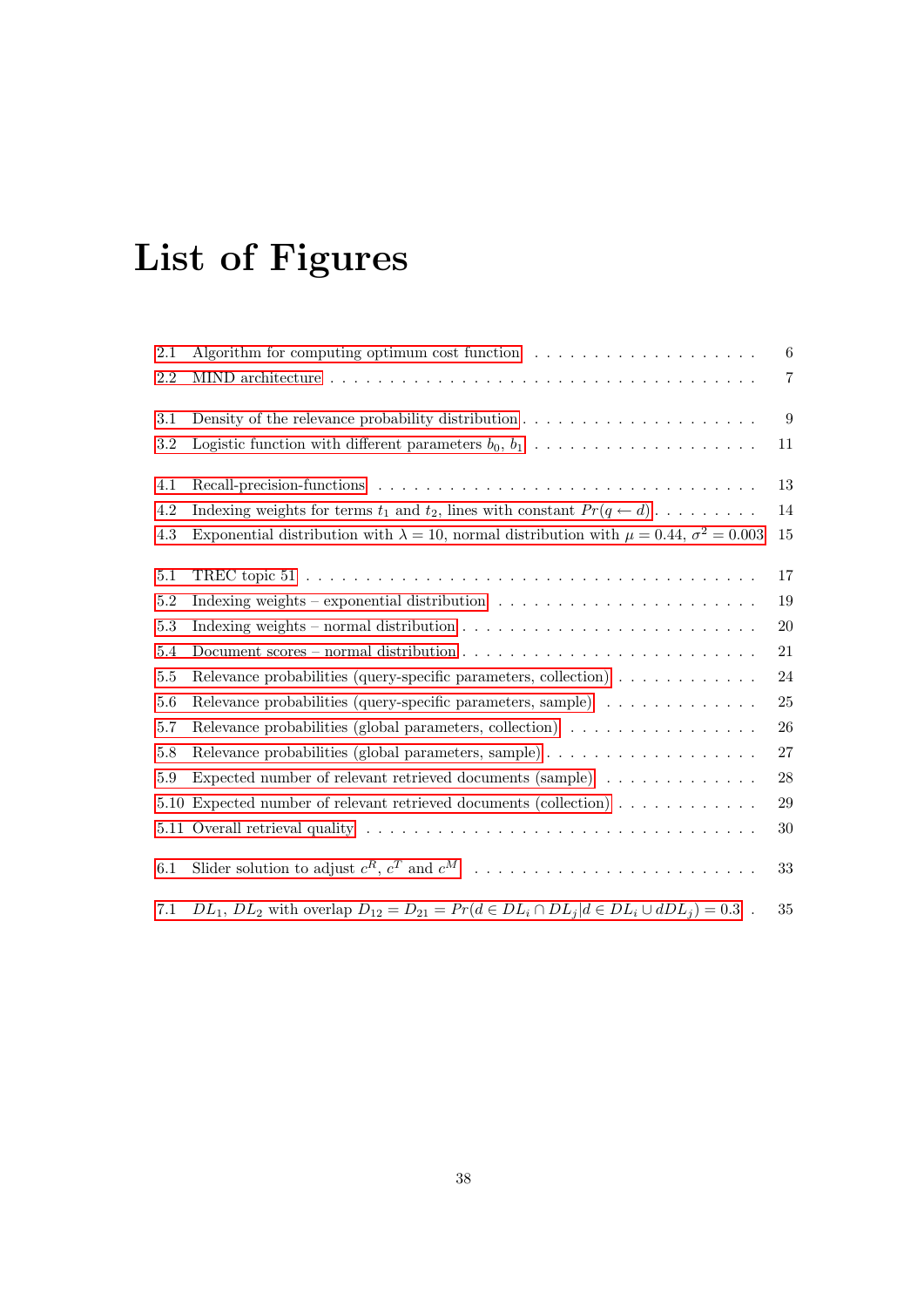## Bibliography

- <span id="page-40-9"></span>[1] J. Callan and M. Connell. Query-based sampling of text databases. ACM Transactions on Information Systems, 19(2):97–130, 2001.
- <span id="page-40-3"></span>[2] J. Callan, Z. Lu, and W. Croft. Searching distributed collections with inference networks. In E. Fox, P. Ingwersen, and R. Fidel, editors, Proceedings of the 18th Annual International ACM SIGIR Conference on Research and Development in Information Retrieval, pages 21–29, New York, 1995. ACM.
- <span id="page-40-12"></span>[3] CMU. 100 collection testbed created by sampling trec123-100-bysource-callan99.v2a. [http:](http://la.lti.cs.cmu.edu/callan/Data/DistribIR/trec123-100-sample300-callan99.v1a.gz) [//la.lti.cs.cmu.edu/callan/Data/DistribIR/trec123-100-sample300-callan99.v1a.](http://la.lti.cs.cmu.edu/callan/Data/DistribIR/trec123-100-sample300-callan99.v1a.gz) [gz](http://la.lti.cs.cmu.edu/callan/Data/DistribIR/trec123-100-sample300-callan99.v1a.gz).
- <span id="page-40-11"></span>[4] CMU. 100 collection testbed created from trec cds 1,2,3. [http://la.lti.cs.cmu.edu/](http://la.lti.cs.cmu.edu/callan/Data/DistribIR/trec123-100-bysource-callan99.v2a.gz) [callan/Data/DistribIR/trec123-100-bysource-callan99.v2a.gz](http://la.lti.cs.cmu.edu/callan/Data/DistribIR/trec123-100-bysource-callan99.v2a.gz).
- <span id="page-40-6"></span>[5] S. Fienberg. The Analysis of Cross-Classified Categorial Data. MIT Press, Cambridge, Mass., 2. edition, 1980.
- <span id="page-40-7"></span>[6] D. Freeman. Applied Categorial Data Analysis. Dekker, New York, 1987.
- <span id="page-40-4"></span>[7] N. Fuhr. A decision-theoretic approach to database selection in networked ir. ACM Transactions on Information Systems, 17(3):229–249, 1999.
- <span id="page-40-8"></span>[8] N. Fuhr and U. Pfeifer. Combining model-oriented and description-oriented approaches for probabilistic indexing. In A. Bookstein, Y. Chiaramella, G. Salton, and V. Raghavan, editors, Proceedings of the Fourteenth Annual International ACM SIGIR Conference on Research and Development in Information Retrieval, pages 46–56, New York, 1991. ACM.
- <span id="page-40-2"></span>[9] L. Gravano and H. Garcia-Molina. Generalizing gioss to vector-space databases and broker hierarchies. In U. Dayal, P. Gray, and S. Nishio, editors, *VLDB'95, Proceedings of 21th* International Conference on Very Large Data Bases, pages 78–89, Los Altos, California, 1995. Morgan Kaufman.
- <span id="page-40-1"></span>[10] L. Gravano, H. Garcia-Molina, and A. Tomasic. The effectiveness of gloss for the text database discovery problem. In R. T. Snodgrass and M. Winslett, editors, Proceedings of the 1994 ACM SIGMOD. International Conference on Management of Data., pages 126–137, New York, 1994. ACM.
- <span id="page-40-0"></span>[11] B. Kahle, H. Morris, J. Goldman, T. Erickson, and J. Curran. Interfaces for distributed systems of information servers. Journal of the American Society for Information Science, 44(8):453–467, 1993.
- <span id="page-40-10"></span>[12] R. Manmatha, T. Rath, and F. Feng. Modeling score distributions for combining tzhe outputs of search engines. In Proceedings SIGIR, 2001.
- <span id="page-40-5"></span>[13] S. Robertson. The probability ranking principle in IR. Journal of Documentation, 33:294–304, 1977.